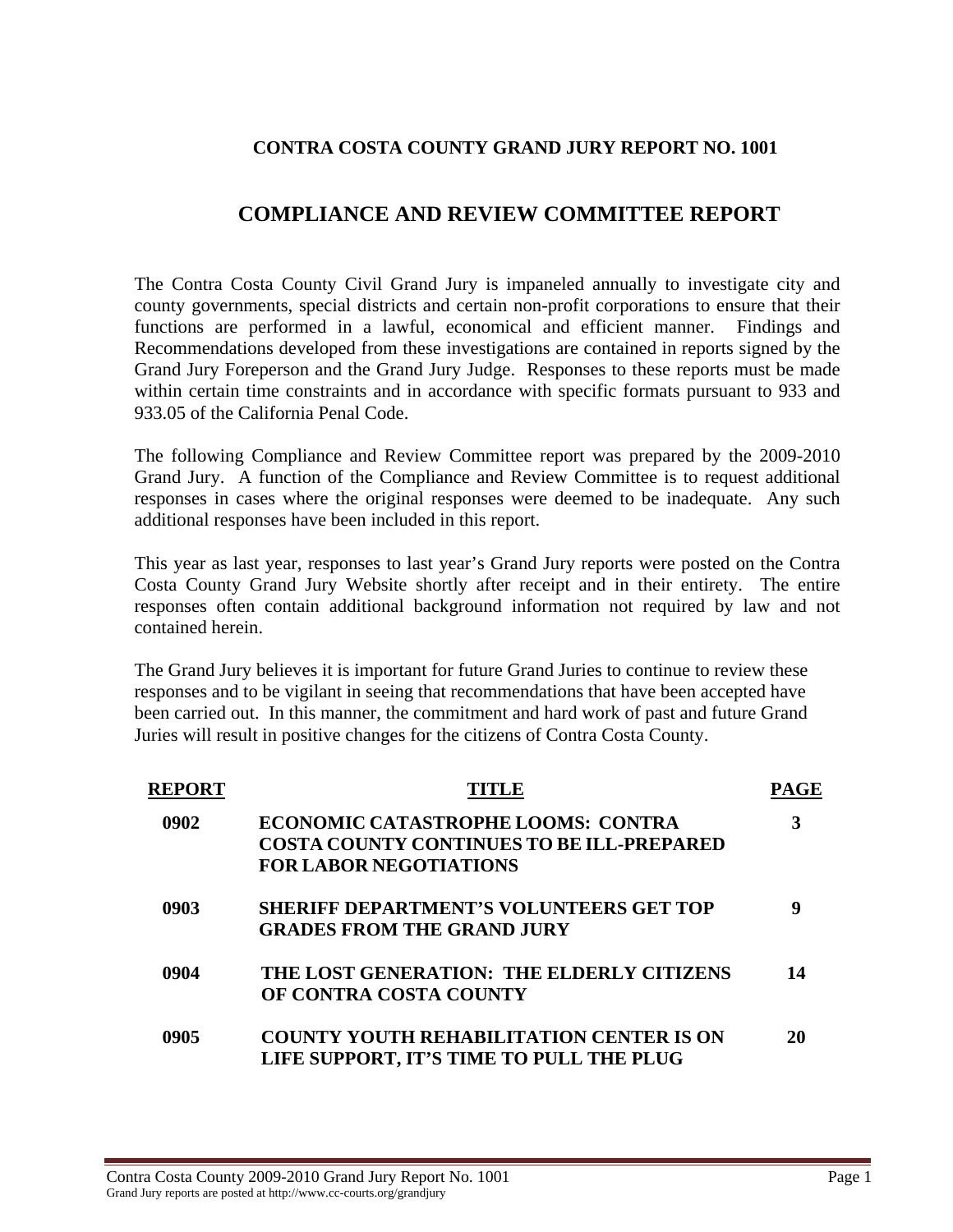| <b>REPORT</b> |                                                                                    | PAGE |
|---------------|------------------------------------------------------------------------------------|------|
| 0906          | <b>LEADERSHIP CRISIS IMPERILS MOUNT DIABLO</b><br><b>SCHOOL DISTRICT</b>           | 30   |
| 0907          | <b>RETIREE HEALTHCARE BENEFITS LEAVE COUNTY</b><br><b>TAXPAYERS ON THE HOOK</b>    | 34   |
| 0908          | SURROUNDED BY WATER, BETHEL ISLAND HAS<br><b>LIMITED ACCESS FOR FIGHTING FIRES</b> | 41   |
| 0909          | <b>HARSH ECONOMIC TIMES DICTATE CITY TRAVEL</b><br><b>PRACTICES BE FINE TUNED</b>  | 48   |
| 0910          | <b>RESTRICTIONS IMPEDE GRAND JURY</b><br><b>INVESTIGATION</b>                      | 49   |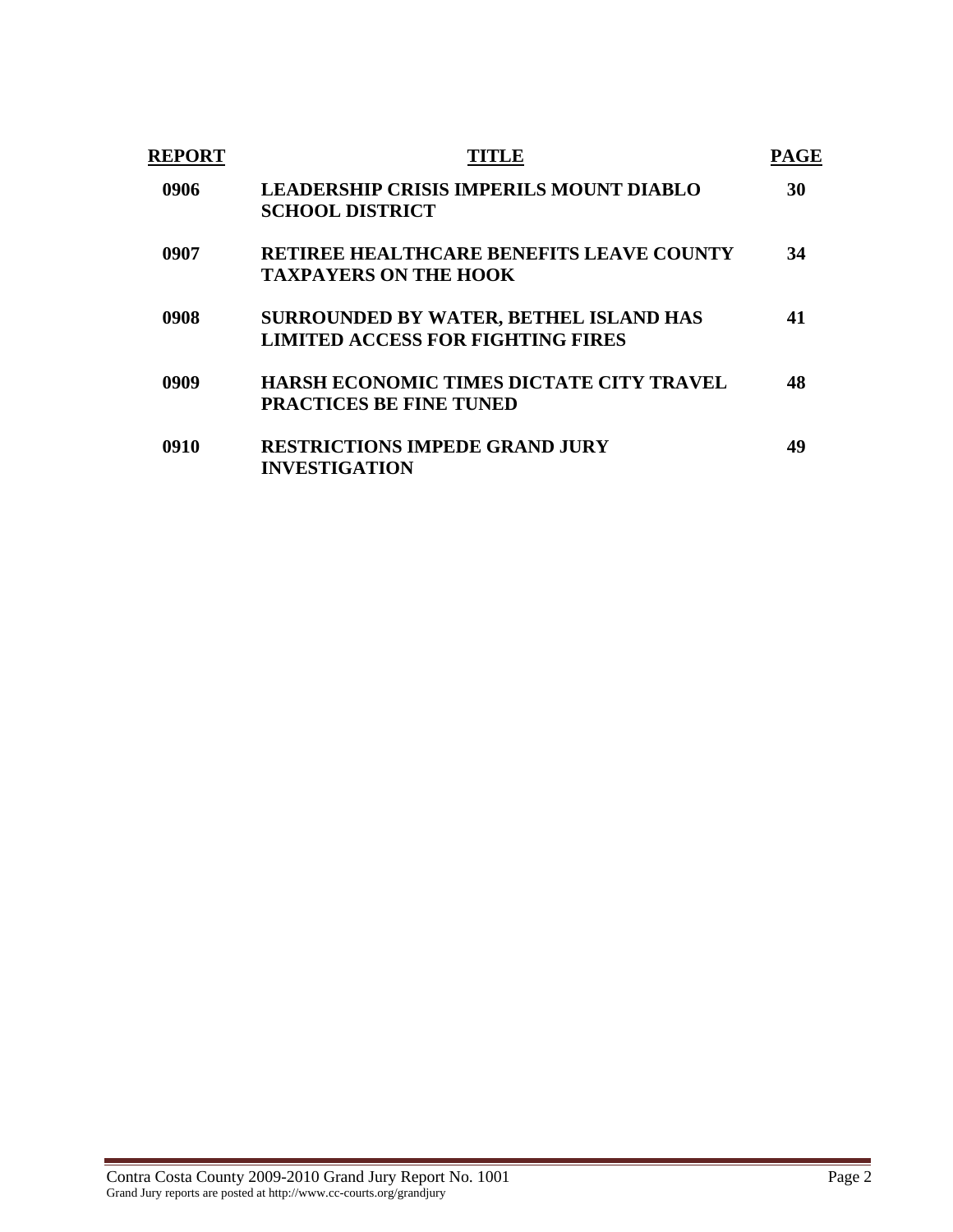## **CONTRA COSTA COUNTY GRAND JURY REPORT NO. 0902**

# **Economic Catastrophe Looms: Contra Costa County Continues to be Ill-Prepared for Labor Negotiations**

*Response from Contra Costa County Board of Supervisors* 

## **FINDINGS:**

**1. Contra Costa County has labor agreements with unions covering as many as 13,000 employees.** 

*Response: Partially disagree. As of October 24, 2008, the County had labor agreements covering 12,766 individuals, which included 5,500 In Home Supportive Services (IHSS) workers who are not County employees.* 

**2. Salaries and benefits account for 56.1% of the County's 2008-2009 budget.** 

*Response: Agree.* 

**3. Union agreements, covering approximately 7200 employees, are currently the subject of collective bargaining.** 

*Response: Agree. Union agreements as of October 24, 2008 cover 7,266 employees.* 

**4. Contra Costa County has no clearly defined or documented strategy for its 2008- 2009 labor negotiations. A senior negotiator stated that the county position is "to react once we receive proposals from the unions."** 

*Response: Disagree. The County has developed a clearly defined strategy for 2008- 2009 labor negotiations.* 

**5. The Interim Manager of Human Resources has made a significant effort to expand the 2008-2009 County Negotiating Team.** 

*Response: Agree.* 

**6. Fifteen Union Agreements expired simultaneously in September 2008 and have been extended through January 2009.** 

*Response: Disagree. Eleven Union agreements expired simultaneously on September 30, 2008 and only seven have been extended through January 2009.*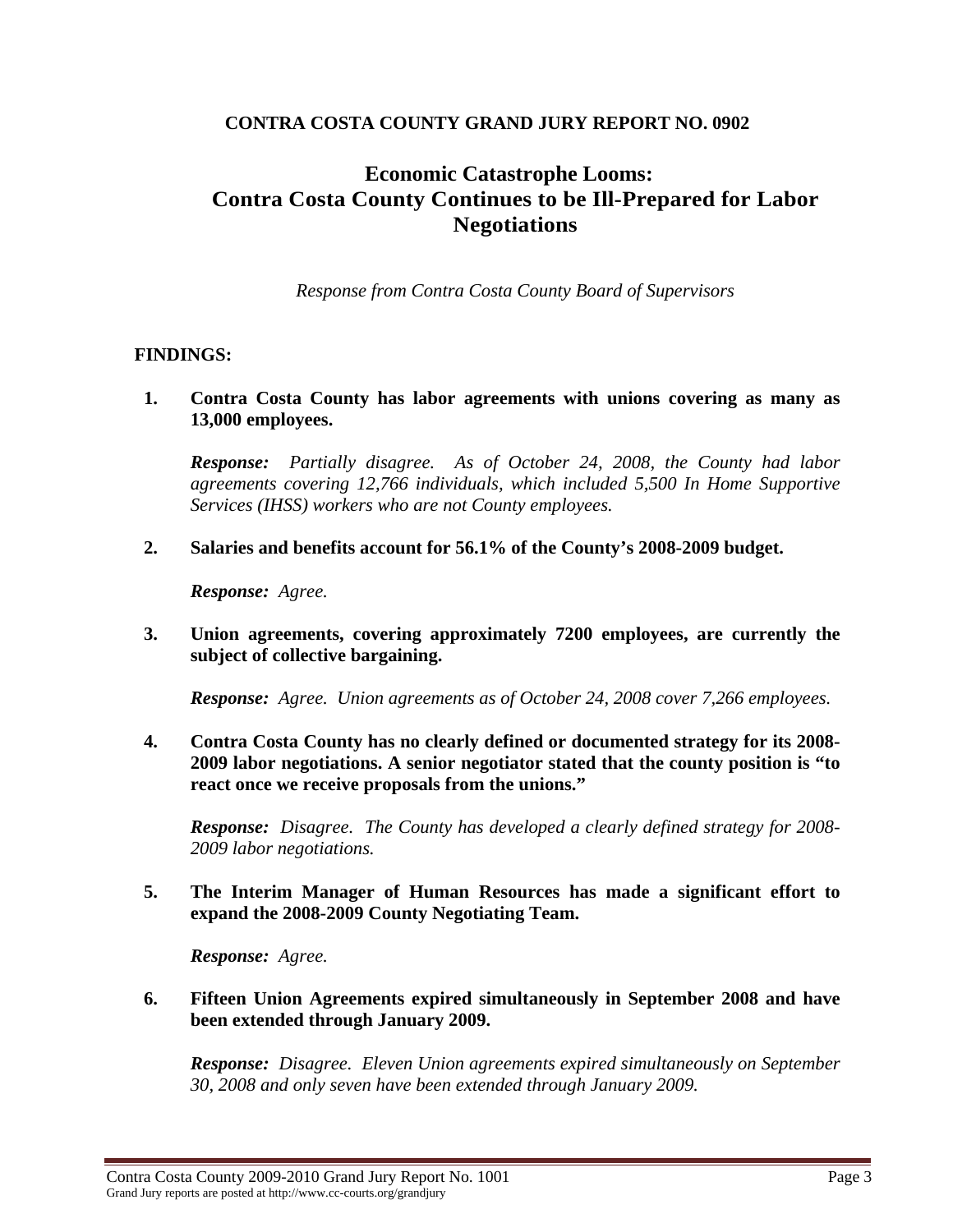**7. Negotiations began on October 16, 2008. The County proposed and obtained the unions' agreement for a set of ground rules for conducting the negotiations. This set of ground rules is not available to the Grand Jury, due to the County's interpretation of the Meyers-Milias-Brown Act.** 

*Response: Agree.* 

#### **8. Training for the County Negotiating Team didn't begin until September 2008.**

*Response: Disagree. As part of the negotiation ground rules, the County Negotiating Team and the Union Coalition Bargaining Team attended, both separately and together, negotiation training provided by a Federal Mediator to enhance communication and working relationships. This training occurred in September 2008. Historically, IEDA and the County have provided training to negotiators on an asneeded basis.* 

**9. The County Negotiating Team has had multiple personnel losses over the past two years. Two County Administrators have left since 2006 followed by recent resignations of the Labor Relations Manager, the Employees Benefits Manager and the Human Resources Director, three top negotiators in the Human Resources Department.** 

*Response: Partially disagree. The Employee Benefit Manager position was filled in August 2005. All of the other employees listed, and others, have left since 2006.* 

**10. A Total Compensation Study commissioned by the Board of Supervisors (BOS) is scheduled to be completed by December 31, 2008. Reportedly, partial information is now available and will continue to be throughout the negotiations.** 

*Response: Partially disagree. The study is now expected to be completed by January 31, 2009.* 

**11. The 2008-2009 County Negotiating Team is utilizing a Principal Labor Relations Negotiator as its internal fact-finder for proposals from both sides**

*Response: Agree.* 

**12. Industrial Employers and Distributors, Inc. (IEDA) has represented the County as the lead external County Labor Negotiator for the past 35 years. IEDA will act in this capacity for the 2008-2009 negotiations.** 

*Response: Agree.* 

**13. The County Finance Director is not a member of the County Negotiating Team but will provide cost projections and detailed costs analysis information upon request to both management and the unions.**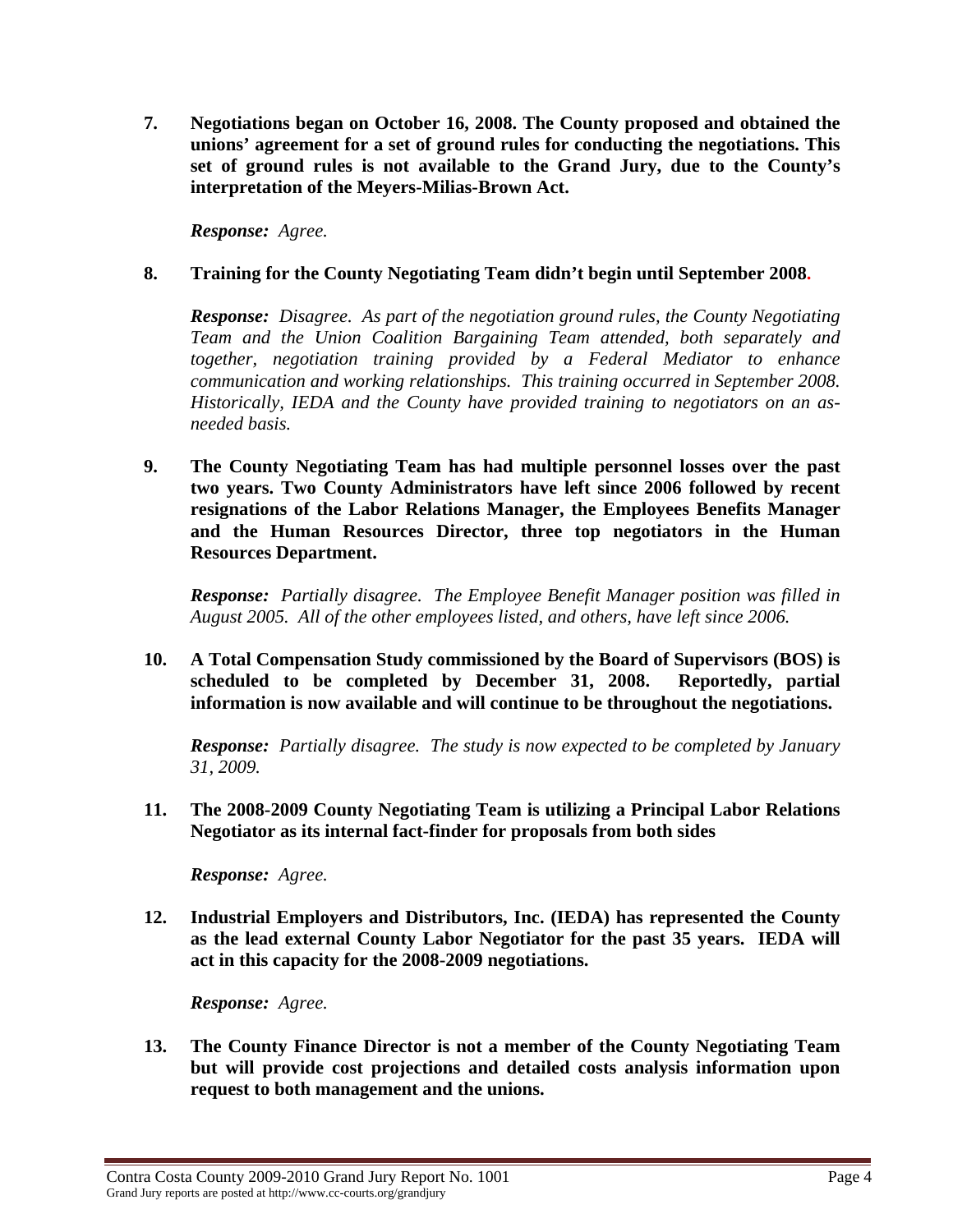*Response: Partially disagree. Although the County Finance Director does not engage in actual negotiations, she is an active member of the County's Labor Negotiation Advisory Team. The team consists of the County Administrator, the County Finance Director, representatives from the Offices of the Auditor-Controller and County Counsel, and senior management of Human Resources and IEDA.* 

**14. The negotiated terms for the labor agreements will be reviewed by the County Counsel, the Auditor, and the Finance Director prior to going before the BOS for final approval.** 

*Response: Agree.* 

**15. Working documents and negotiating details from prior negotiations are maintained by IEDA.** 

*Response: Partially disagree. Both the County and IEDA have maintained working documents and negotiating details from prior negotiations.* 

**16. Members of the BOS continue to discuss negotiating issues with union representatives during and outside of the formal negotiations process.** 

*Response: Agree. There are policy and management reasons for elected officials to communicate with labor leaders on pending negotiations.* 

**17. The County Administrator's office reports that the unfunded County OPEB obligation is \$1.7 Billion.** 

*Response: Agree.* 

**18. It is widely acknowledged that dealing with the unfunded County OPEB liability is the highest priority for labor negotiations.** 

*Response: Agree.* 

**19. Even paying a token amount toward funding the OPEB obligation means that numerous County services, valued at about \$10 million for the current fiscal year, will be reduced.** 

*Response: Partially disagree. In the FY 2008/09 year, the County prefunded \$20 million towards the OPEB liability. The prefunding of \$20 million dollars each year will result in more than \$600 million dollars over the 30 year actuarial period. This first step towards prefunding the OPEB liability had a significant impact on reducing the over-all liability. County services were reduced to generate \$10 million of the \$20 million amount.*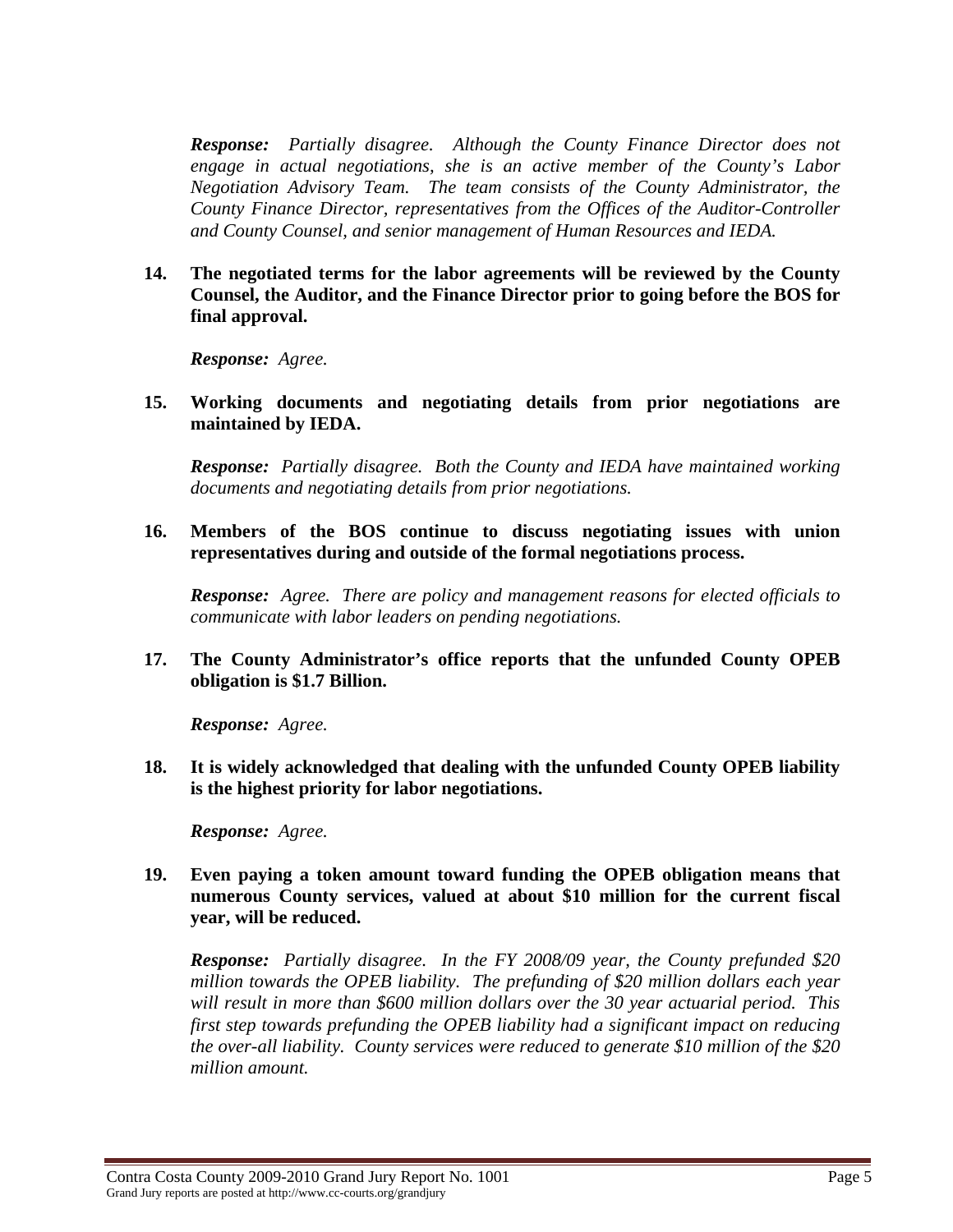**20. The County has historically had significant in-house financial expertise, including departments led by the Treasurer and Auditor-Controller, which has not been fully utilized in support of negotiations.** 

*Response: Partially disagree. There have been instances in the past when a more thorough involvement of in-house financial expertise may have improved the process and outcome of negotiations.* 

#### **21. In a step that continues to deplete County reserves, the BOS also authorized, in a separate transaction, the County Auditor-Controller to transfer \$10 million from reserves to the County's general fund for current operating expenses.**

*Response: Disagree. The County appropriated \$10 million from the General Fund ledger to the General Fund Reserve for Contingency. This appropriation had no impact on depleting County reserves. The monies are still in reserve status. If the County is not able to balance annual expenses against annual revenues, that will have an impact on reserves.* 

**22. The labor agreements include obsolete language and practices.** 

*Response: Agree.* 

## **RECOMMENDATIONS:**

**1. The County develop and use clear cut strategies prior to launching any future negotiation process.** 

*Response: Has been implemented. Contra Costa County has developed and uses clear cut strategies as part of the labor negotiation process.* 

## **2. Current and future County negotiating teams must have the full commitment of the BOS without intervention during negotiations.**

*Response: Has been implemented. The County's negotiating team has the full commitment of the BOS during negotiations. As has been explained to the Grand Jury previously, there are policy and management reasons for elected officials to communicate with labor leaders on pending negotiations. Additionally, it is within the purview of each individual elected official to decide what they wish to communicate to labor leaders as long as (per the Brown Act) they do "not disclose confidential information that has been acquired by being present in a closed session … to a person not entitled to receive it, unless the legislative body authorizes disclosure of that confidential information." (Government Code, sec. 54963(a)).*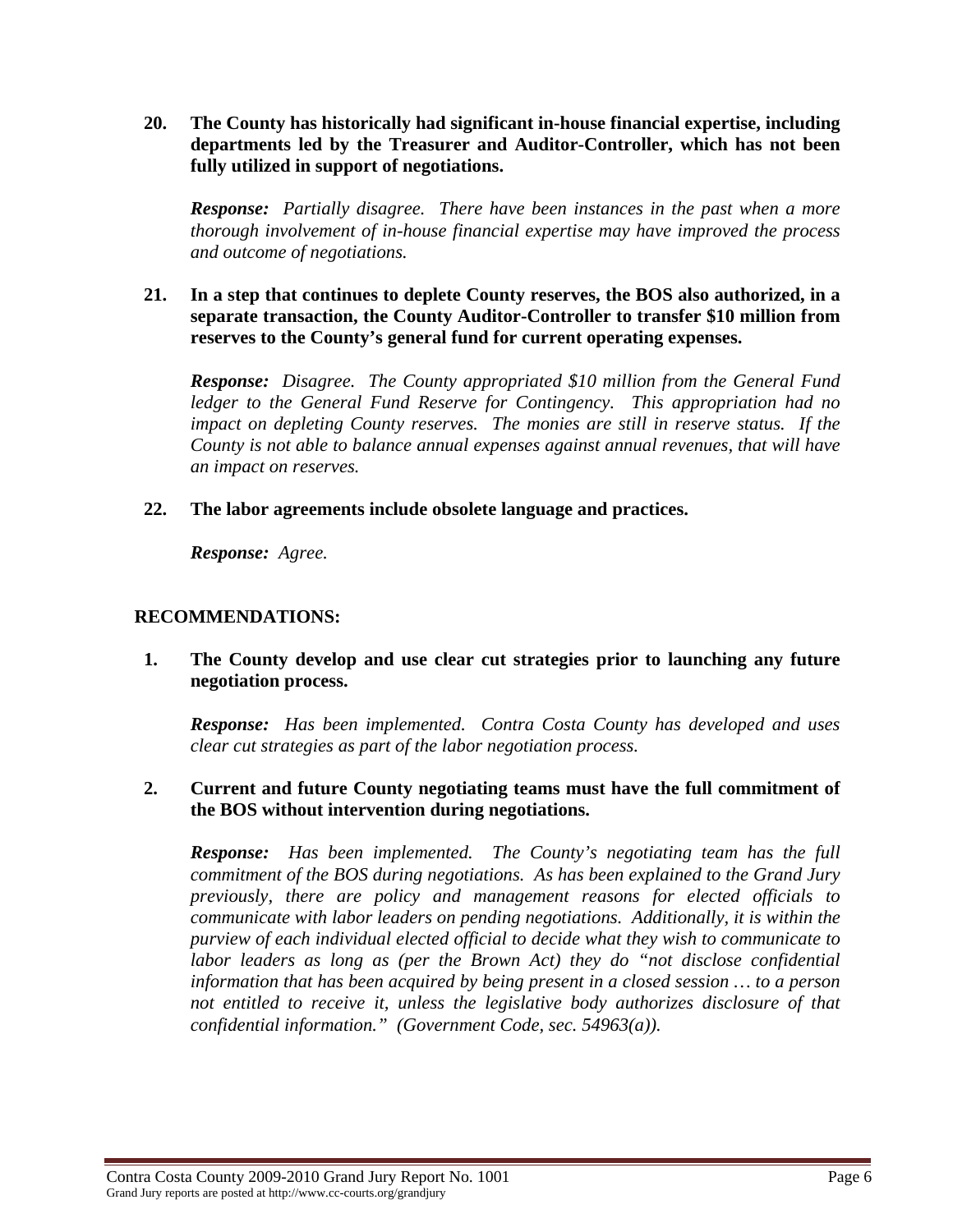**3. At least 6 months in advance of contract negotiations, the County has a duty to initiate pre-negotiations training and obtain an updated Total Compensation Study.** 

*Response: Has been implemented. Contra Costa County provides on-going prenegotiation training as part of the labor negotiation process. The Total Compensation Study is one tool in the process.* 

**4. Within 6 months the BOS shall direct the County Administrator to develop a plan for assuming the lead role in future negotiations. This must begin with filling of the now vacant leadership positions in the Human Resources Department.** 

*Response: Has been implemented. The County Administrator has assumed the lead role in labor negotiations and leadership positions in the Human Resources Department have been filled or are in the process of being filled.* 

**5. Within 6 months the Human Resources Department must build and maintain files and data bases that are essential and appropriate to conduct successful negotiations.** 

*Response: This recommendation is in process. The acting Labor Relations Negotiator has been assigned to the negotiation team for the specific purpose of building and maintaining files and data bases that are essential and appropriate to conduct successful negotiation.* 

**6. Future labor settlements must include best practices such as eliminating barriers to reaching agreement on work simplification and regaining management prerogatives.** 

*Response: This appears to be a comment and not a recommendation. The Board of Supervisors agrees.* 

**7. It is an absolute necessity that the BOS address the financial impact that reduced County revenues will have on salaries and benefits, ignore political expediency, and impose prudent financial discipline on any proposed labor settlements. To accomplish this, the BOS shall appoint a Financial Oversight Committee within 6 months to include, but not limited to, the County Treasurer-Tax Collector and the Auditor-Controller.** 

*Response: Has been implemented. The Board of Supervisors has been addressing the financial impact of reduced County revenues over the last several years. The County Administrator already relies upon the assistance of both the Treasurer-Tax Collector and Auditor-Controller through the Budget Cabinet and the Debt Affordability Advisory Committee. Also, the Board of Supervisors has a Finance Committee, which can be used to accomplish these goals. An additional committee is not warranted as*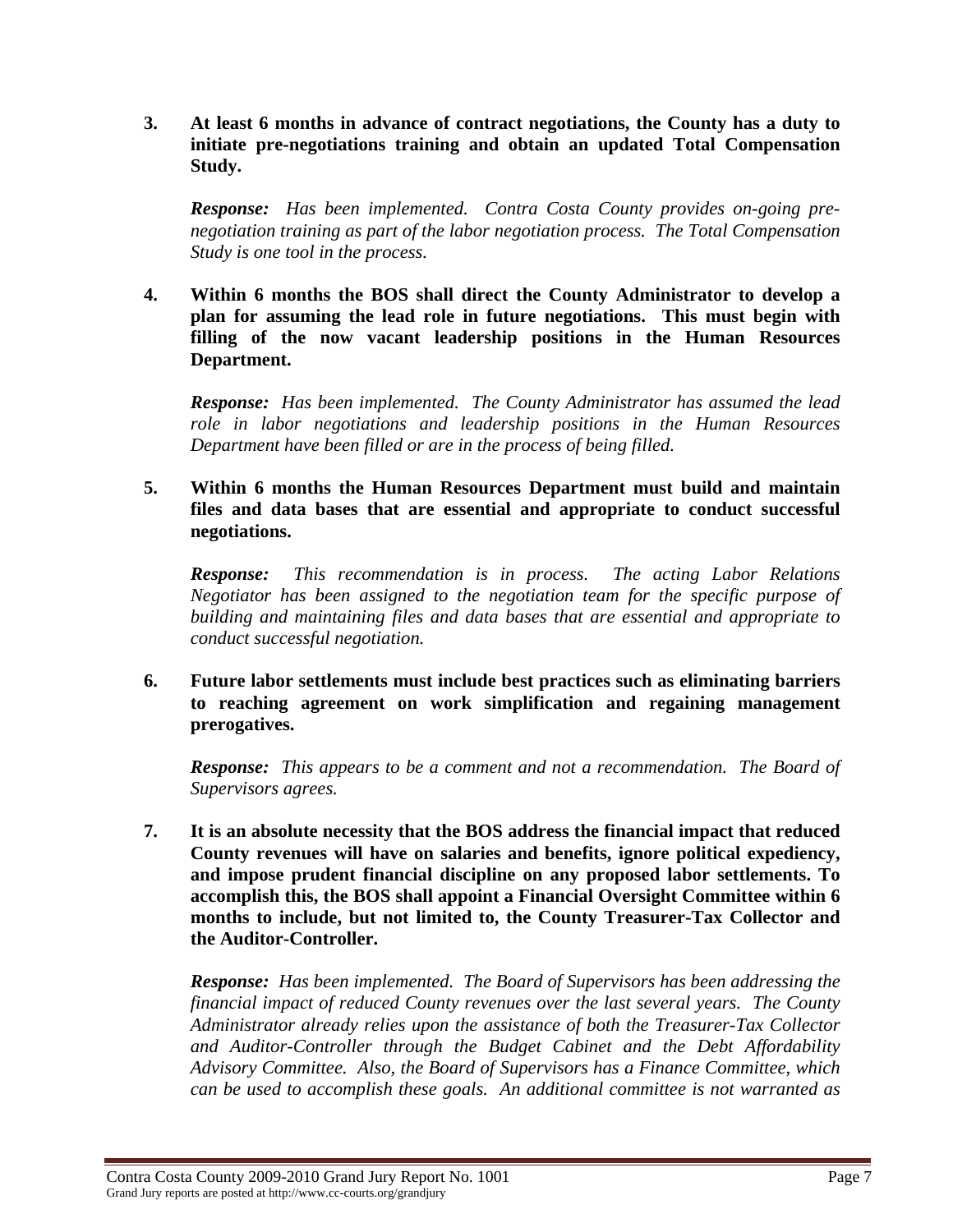*the expertise of the Treasurer-Tax Collector, Auditor-Controller, and County Assessor are already available.* 

**8. By the next fiscal year, the County shall adopt a two year budget that incorporates appropriate fiscal, contingency and debt (including unfunded benefits obligations) funding polices.** 

*Response: Will be implemented. The County has already planned on implementation of a two-year budget process, and expects this to occur for the 2009-2010-2011 budget cycle.*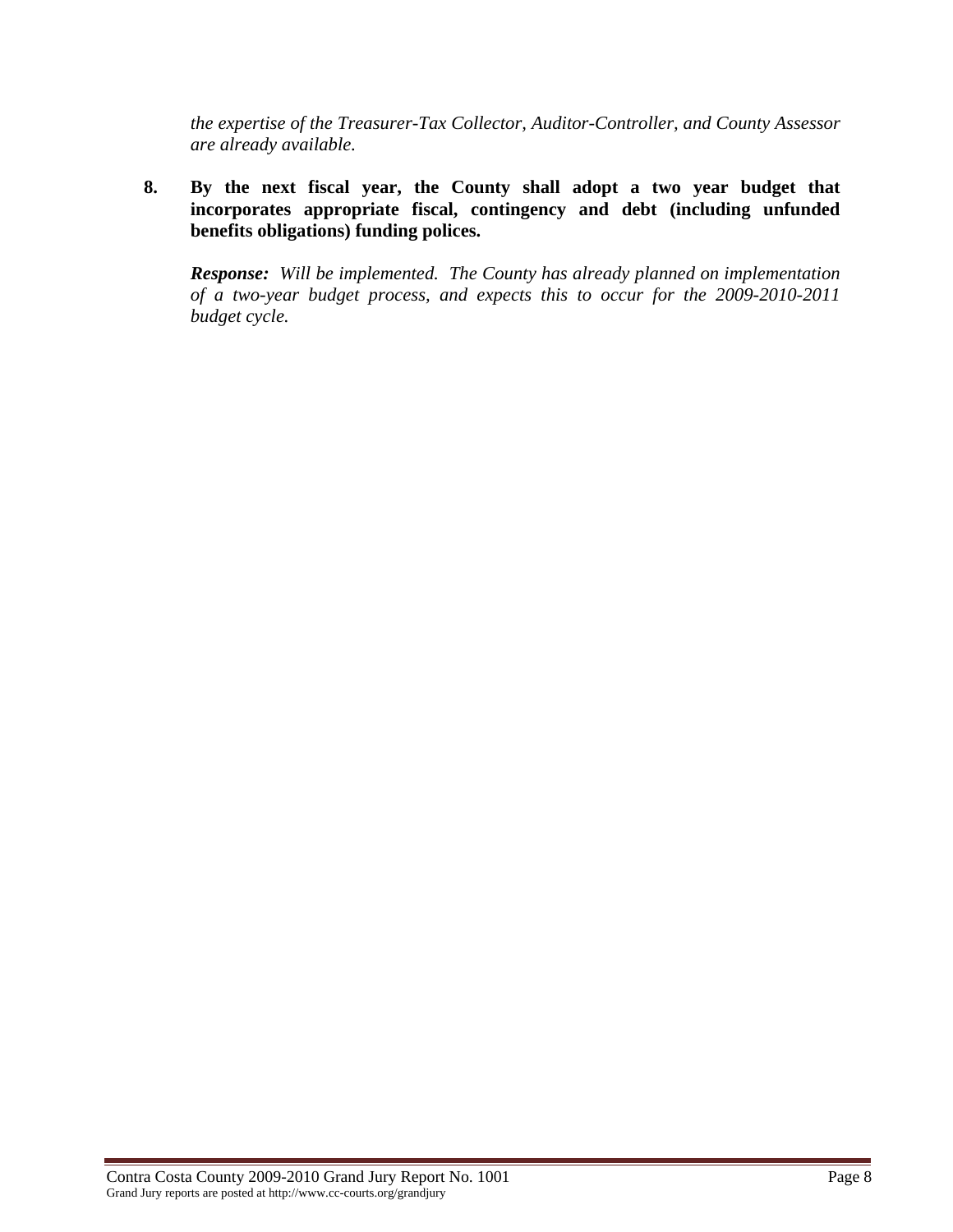## **CONTRA COSTA COUNTY GRAND JURY REPORT 0903**

# **SHERIFF DEPARTMENT'S VOLUNTEERS GET TOP GRADES FROM THE GRAND JURY**

*Response from Contra Costa County Sheriff's Office* 

#### **FINDINGS**

- **1. The Sheriff's VSP is organized into the following groups:** 
	- **The Sheriff's Air Squadron provides air operation support services. The Air Squadron consists of pilots and observers who conduct personnel transportation, aerial cataloging, aerial surveillance, logistical support, and assistance to the Sheriff's Air Support. The Air Squadron has 8 aircraft, 8 pilots and 7 observers. The pilots bring their privately owned aircraft to the VSP and some also pay for the aviation fuel used. Highlighting the fleet are a 6-passenger twin turbo propeller driven aircraft for long distance transport, and a high performance 5-6 seat helicopter. One volunteer has recently acquired a larger jet aircraft that requires two pilots and it may be added to the Sheriff's VSP inventory in the near future. Should it be used, its deployment will be limited to major crisis or war. In the calendar year 2007, the Air Squadron members contributed 557 hours of service. The members range in age from 30 to 70 years.**
	- **The Sheriff's Explorer Program is conducted under the auspices of the Boy Scouts of America. The Explorer Program provides members with experience and training in law enforcement. The Explorers participate in public events, provide traffic control, and serve in other ancillary functions. In 2007, the Explorers contributed 5,865 hours of service. The Explorers range in age from 14 to 21 years.**
	- **The Sheriff's Dive Team provides underwater services. Members of the Dive Team are highly trained and certified divers. As requested, the Dive Team activities include body recovery, evidence searches, vehicle recovery and swift water rescue. In 2007, members of the Dive Team contributed 550 hours of service. The Dive Team members range in age from 40 to 70 years.**
	- **The Sheriff's Medical Support Team consists of volunteers with specialized medical training who are prepared to respond during times of emergency or disaster. The Medical Support Team is also trained to deploy in support of the Mobile Field Force and the SWAT team during training or active deployment. This team also provides specialized medical training to the first responders of the**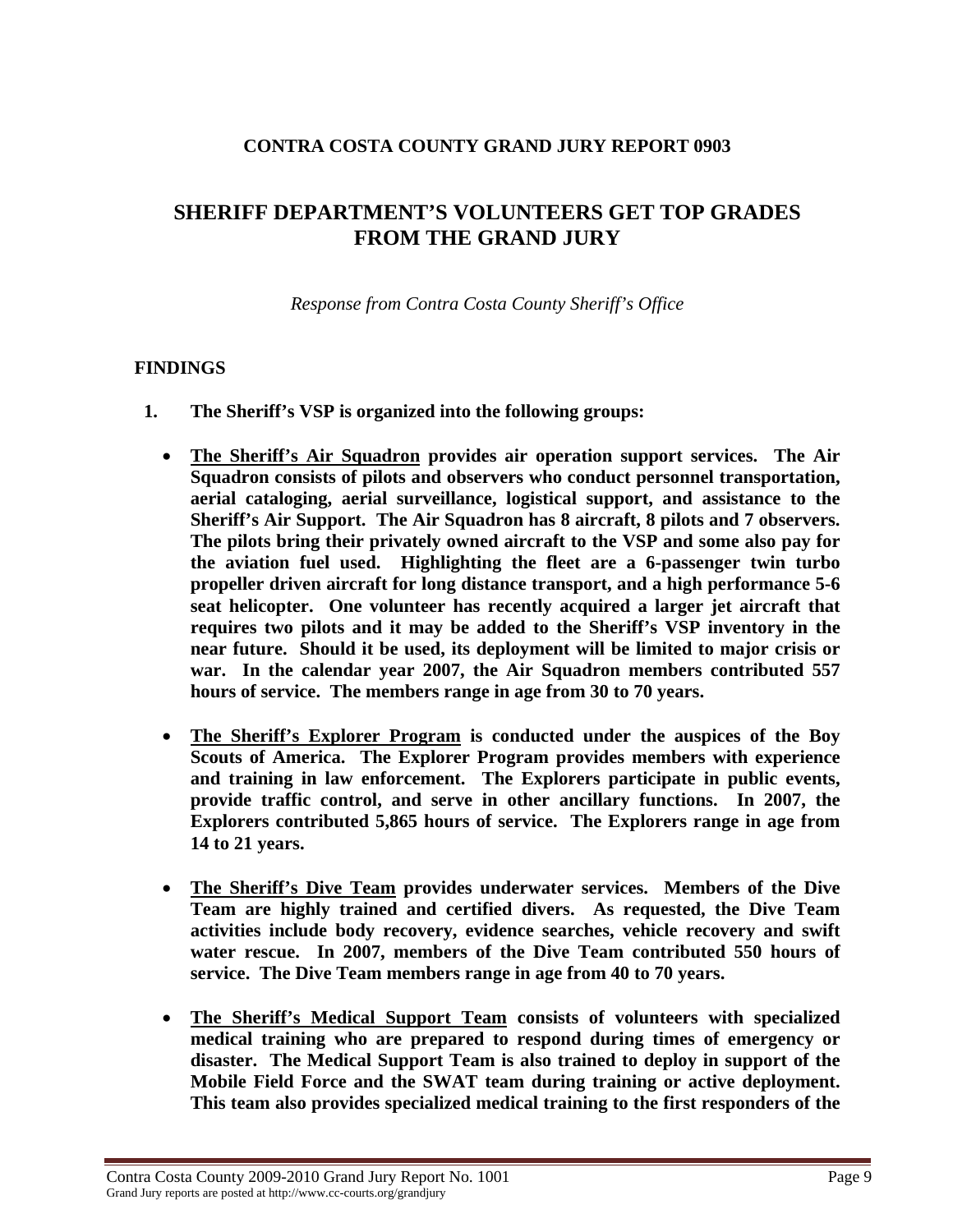**Search and Rescue Team. Member retention is difficult for this team due to the monetary loss incurred by medical professionals who contribute time to train with the team. In 2007, members of the Medical Support Team contributed 250 hours of service. The three members of the team range in age from 30 to 50 years.** 

- **The Sheriff's Food Service Unit provides meals to units during extended operations and supports overnight training missions of the other volunteer service units. Events include: SWAT operations, in line-of-duty deaths, search and rescue activations, and other Sheriff's Department functions. In 2007, the Food Service Unit contributed 550 hours of service. The team members, who range in age from 30 to 60 years, are led by a Volunteer Food Service professional. Plans are in place to expand this unit.**
- **The Sheriff's Reserve Deputy Program provides support for all divisions within the department. Reserve Deputies operate and supplement the daily operations of the Field Services Unit by providing: transportation services, off-road vehicle support, and crime scene support. They assist in many search and rescue functions, and serve at hundreds of community events throughout the year providing operational support, traffic control and event security. Security for the Contra Costa County Fair is provided solely by the Reserve Deputy Program. In 2007, Reserve Deputy Program personnel contributed more than 22,000 hours of service. Its 65 members range in age from 21 to 75 years.**
- **The Sheriff's Search and Rescue Team is well known throughout the state for its search and rescue efforts. It is regularly called to assist throughout California, including Yosemite and other high risk situations. In addition to responding to routine missing person calls or lost child calls, the team is in a constant training mode. Currently the team is working toward Mountain Rescue Association accreditation and expects to receive it in early 2009. The team operates its own training academy for new members as well as for those who are preparing for advancement assignments. In 2007, the team contributed over 45,000 hours of service. The program's 211 members range in age from 14 to 60 years.**
- **The Sheriff's Amateur Radio Communications Team (also known as ARC) primarily provides communication support to all department operations. Team members provide essential communications for events and operations, and ultimately support the Office of the Sheriff in times of disaster by providing an alternate means of communication when the normal systems are overloaded or destroyed. In addition they also support the Sheriff's emergency mobile command center. In 2007, the team contributed over 2,000 hours of service. The 22 members of the team range in age from 40 to 60 years.**
- **The Sheriff's Radio Amateur Civil Emergency Service (also known as RACES) Team provides communications for all of the emergency operations centers within Contra Costa County. Members are all licensed amateur radio operators**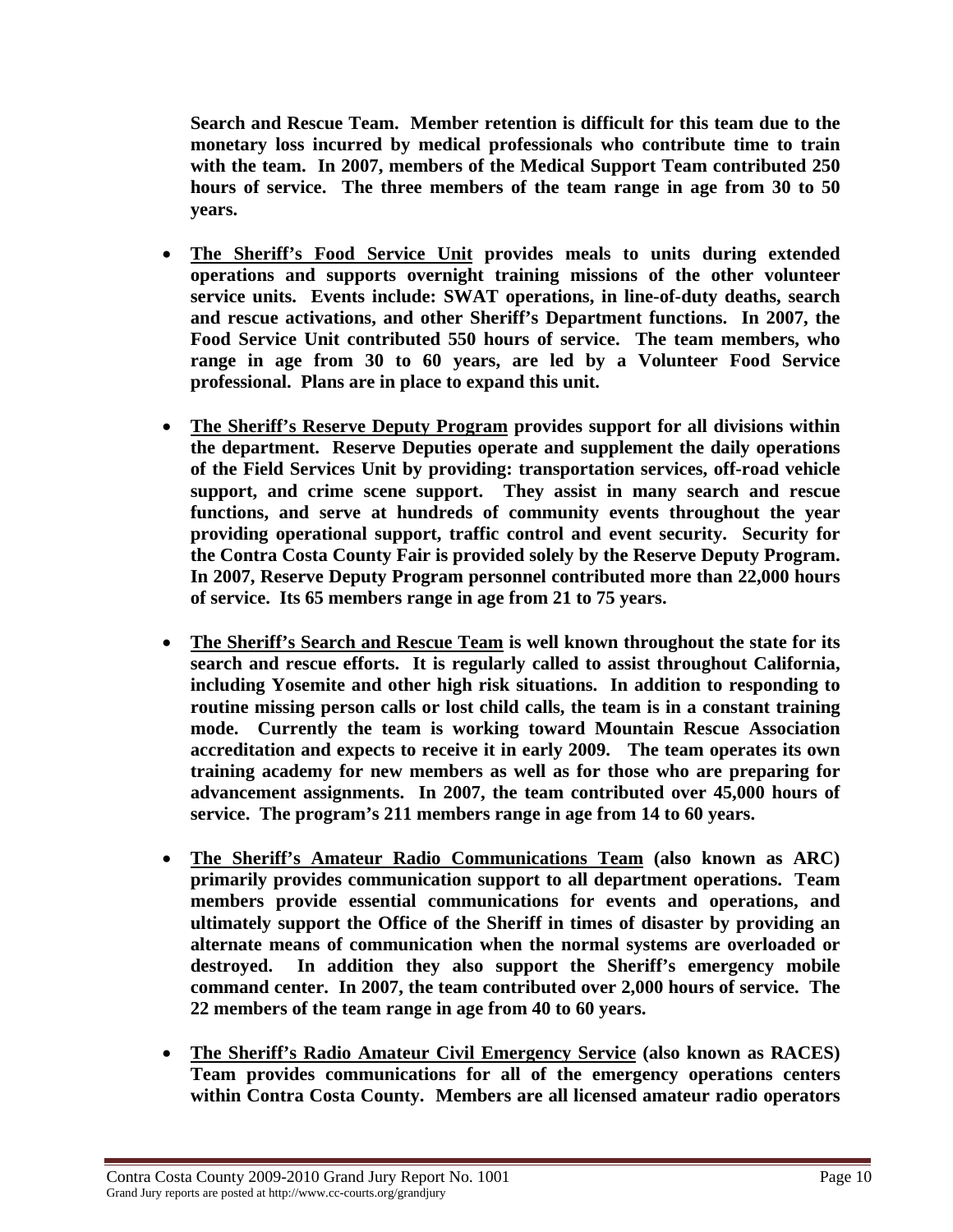**(also known as HAMS). During times of disaster the team establishes and supplements communication networks. In 2007, they contributed nearly 4,000 hours of service. The team has 124 members ranging in age from 35 to 70 years.** 

- **The Sheriff's Chaplaincy Program provides spiritual guidance and counseling as needed to all members of law enforcement and the community. Chaplains participate in community events, ride along with deputies on patrol, and assist during times of crisis. In 2007, members contributed in excess of 3,500 hours of service. The 35 members of the team range in age from 40 to 70 years.**
- **The Sheriff's Auxiliary Volunteer Extended Services (SAVES) program provides assistance to all areas of the Office of the Sheriff. SAVES members can be found providing essential services to the Crime Lab, the Coroner, Field Operations Bureau, and Emergency Services Support Unit. In 2007, members contributed over 15,000 hours of service. The team's 135 members range in age from 18 to 75 years.**

#### *Response: Agree.*

**2. There are about 500 individuals in the Sheriff's 11 volunteer programs. Approximately fifteen percent are women. The services rendered by these volunteers are equivalent to about 50 full time paid positions yearly. If the County had to pay for the services provided by all of these volunteers it would cost in the vicinity of \$5,000,000.** 

*Response: Agree.* 

**3. The 500 volunteers are supervised by two county employees.** 

*Response: Agree.* 

**4. All volunteers are extensively screened. This process includes a Department of Justice background check, a DMV report, and fingerprinting. Reserve Deputy Sheriffs must undergo the same physical, psychological and academic testing as regular Police Officers.** 

*Response: Agree.* 

**5. All volunteers are trained for emergency responses in their respective programs. The Search and Rescue Team members, for example, must successfully complete training on the Search and Rescue Mutual Aid-Ground Searcher Guidelines before they can be certified to become eligible to participate in search and rescue missions.** 

*Response: Agree.*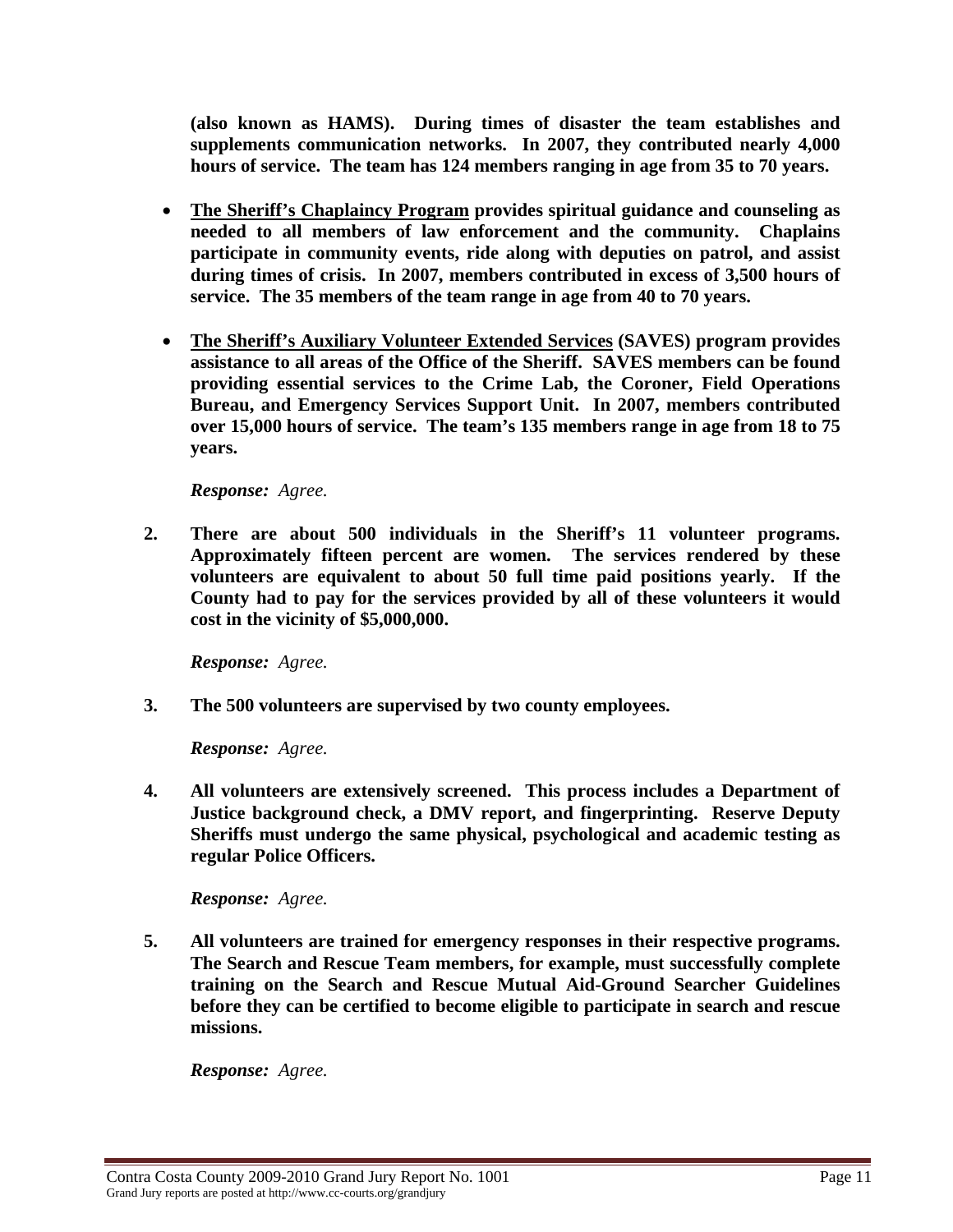**6. The Search and Rescue Team members pay for some of their own rescue gear, which can be costly. It is not unusual for team members to incur costs of \$1000 to \$2000 during their first year.** 

*Response: Agree.* 

**7. The county provides the first uniform for volunteers and also pays an annual uniform allowance of \$150 - if there is adequate money in the budget.** 

*Response: Agree.* 

**8. The Reserve Deputy Program members provide services for events not normally budgeted by the County Sheriff's Department. They are not paid for these services.** 

*Response: Agree.* 

**9. Most volunteers maintain their volunteer status and do not apply to become a sworn Deputy Sheriff.** 

*Response: Agree.* 

**10. The longest tenured volunteer has 35 years of dedicated service and pictured below is the oldest volunteer in the program, a retired deputy sheriff sergeant who is 75 years old.** 

*Response: Agree.* 

## **RECOMMENDATIONS**

**1. The VSP would be more effective if more support staff were made available. Currently, two county employees are supervising 500 people. We recommend that the Sheriff identify the amount of funds necessary to support additional staff to enhance this valuable county resource.** 

*Response: The Office of the Sheriff agrees with this recommendation and has explored funding, but has faced huge budget restrictions. This coupled with the fact the Office is anticipating layoffs of staff, adding additional staff is not feasible.* 

**2. Other than for emergency services, the Sheriff should consider generating revenue from the services the volunteers perform. The Sheriff should consider whether event organizers should pay a nominal fee for volunteer services provided, including events such as athletic events, car shows, parades, and community events.**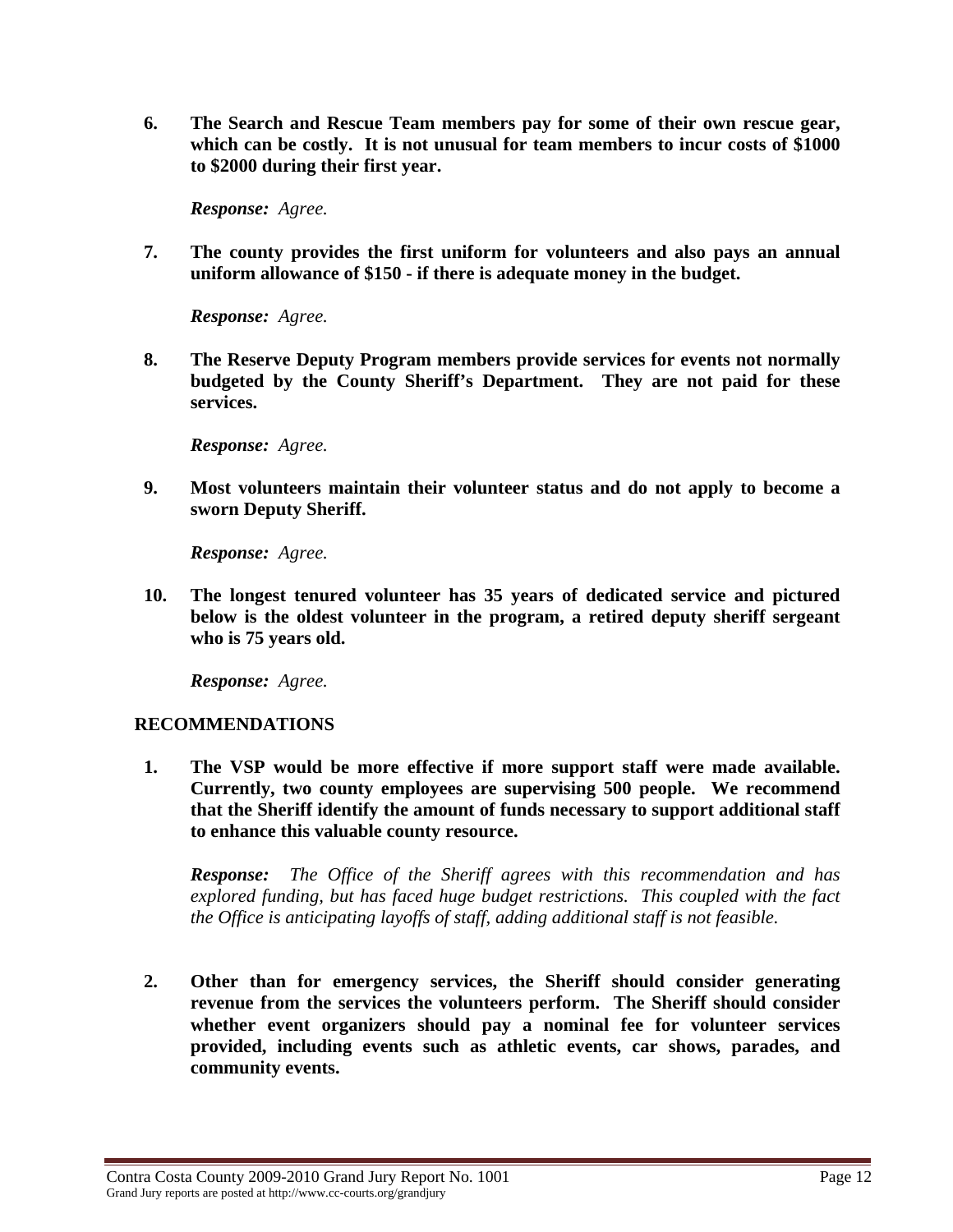*Response: Although the Sheriff's philosophy categorizes the service provided by Volunteers as benevolent, the Emergency Services Division has implemented action based on the Grand Jury recommendation. The Emergency Services Division has implemented a system to enhance revenue by allowing a charitable donation by those entities that utilize the services of Sheriff's Volunteers. Additionally, there are mandates that require that mutual aid participants receive "basic needs" items such as food and shelter, during any formalized Mutual Aid operation.* 

- *1. Event organizers will be offered an opportunity to donate money to the Sheriff's Volunteers as a means of generating revenue.*
- *2. When appropriate, event organizers will be given a tax identification number in response to their donation.*

### **3. The Sheriff should consider whether all monies generated from the VSP, including funds from the contract with the County Fair, should be reinvested in the volunteer program.**

*Response: The recommendation to consider reinvestment of all monies generated from the Volunteer Service Program has been implemented.* 

- *1. The Emergency Services Division Commander will maintain an account with all revenue generated from contractual service by the Sheriff's Volunteer Unit.*
- *2. The Emergency Services Division will reinvest all monies generated back to the volunteer program.*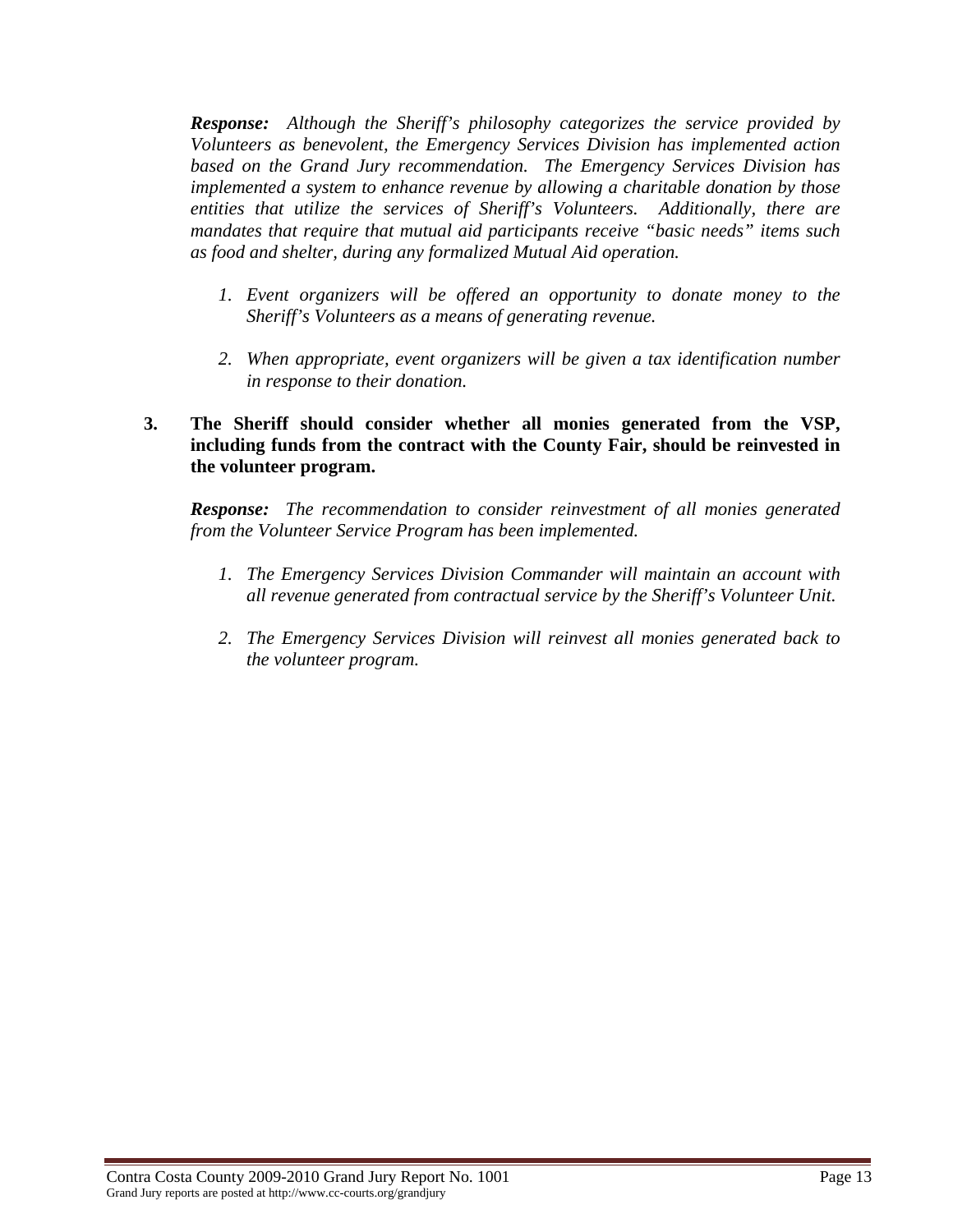## **CONTRA COSTA COUNTY GRAND JURY REPORT 0904**

# **THE LOST GENERATION THE ELDERLY CITIZENS OF CONTRA COSTA COUNTY**

*Response from Contra Costa County Board of Supervisors* 

## **FINDINGS**

**1. According to the US Census, almost 11% of the thirty-six million residents in California are 65 or older. Its most recent estimate is that Contra Costa County residents over age 65 constitute 11.5 % of the County's population, or about 118,000 individuals.** 

*Response: Agree*

**2. The fastest growing segment of the population in Contra Costa County is the 85+ age group. Over the next ten years, this group is predicted to skyrocket by 55%. The 65+ age group is expected to increase 37%.** 

*Response: Partially agree.* 

*According to the U.S. Census Year 2000 projections, in 2010 there were 128,029 persons 65 years and older living in Contra Costa County. Ten years hence, in 2020, there will be approximately 187,168 persons 65 years and older living in Contra Costa County. This represents a 46% growth. From 2010 to 2020, it is anticipated that there will be a 68% growth in the 65+ population in Contra Costa County.* 

*According to the U.S. Census Year 2000 projections, in 2010 there will be 19,514 persons 85 years and older living in Contra Costa County. Twenty years hence, in 2030, the 85+ population in Contra Costa County will grow to 24,524 representing an increase of 26% in this age group.* 

**3. During the fiscal years 2006-2008, more than 3500 reports of elder abuse in all forms, were reported to Contra Costa County's Adult Protective Services, a division of Contra Costa County Health and Human Services. Of the reports made in 2006-2007, 486 dealt with elder financial abuse. The number increased to 528 in 2007-2008, an increase of 9.2%.** 

*Response: Agree*

**4. The legislature recognizes that elders and dependent adults may be subjected to abuse, neglect, or abandonment, and that this state has a responsibility to protect these persons.**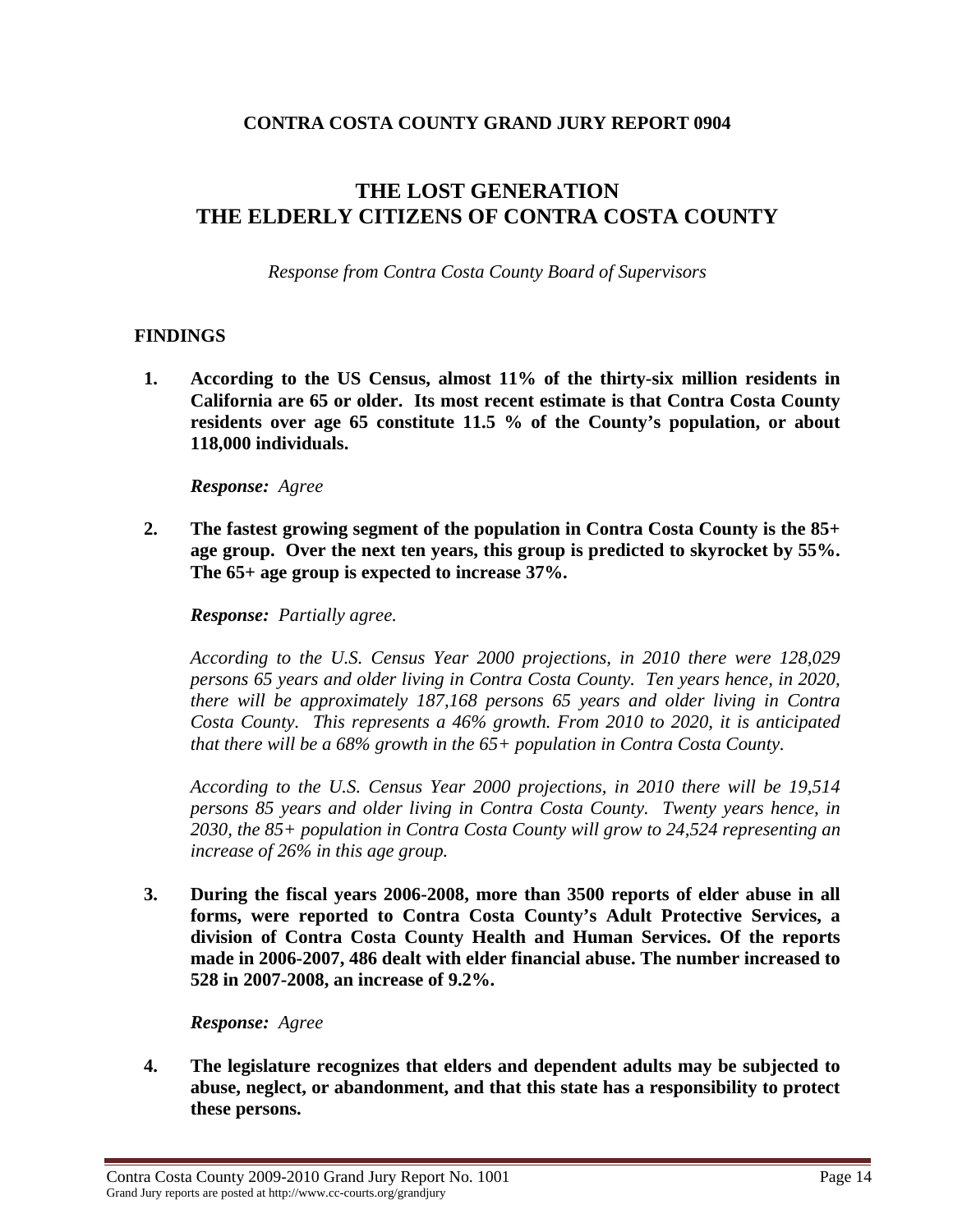*Response: Neither agree nor disagree. We have no direct knowledge of what the Legislature may or may not recognize. However, in 1999 the Legislature passed Senate Bill 2199. This bill amended the Elder Abuse and Dependent Adult Civil Protection Act and requires county adult protective services agencies to provide a program of services to maintain the safety of elders and dependent adults in the home and in the community.* 

**5. Contra Costa County elderly residents, who lack financial, physical or mental health support, have little or no protective options provided by their local government.** 

*Response: Partially disagree. Adult Protective Services is mandated to provide protective services to Contra Costa County residents 65 years and older, as well as dependent adults. As of January 1, 2009, due to significant budget reductions impacting Adult Protective Services' staffing, protective services involving an investigation have been prioritized to focus primarily on perpetrator abuse, specifically physical and financial abuse cases involving Contra Costa County elderly residents and dependent adults.* 

**6. The State mandates that Contra Costa County provide financial protective services to its most fragile citizens under the Elder Abuse and Dependent Adult Civil Protective Act.** 

*Response: Agree.*

**7. Paid or unpaid individuals responsible for caring for elderly adults are mandated to report elder abuse. These mandated reporters include but are not limited to administrators, supervisors and licensed staff providing care and services to the elderly, APS employees, health practitioners (such as physicians and nurses), police officers, clergy members, employees of financial institutions, and elder or dependent adult care custodians. Care custodians include, for example, home health agency administrators and staff, and fire department members.** 

*Response: Agree.* 

**8. If a mandated reporter fails to report to an appropriate government agency, incidents of known or suspected abuse, he or she may incur a civil penalty in an action by the Attorney General, District Attorney or County Counsel.** 

 *Response: Agree. In addition there could be criminal penalties.* 

**9. SB 1018 (The Financial Abuse Reporting Act of 2005), effective on January 1, 2007, requires Contra Costa County's APS agency to provide mandated reporters of suspected financial abuse of an elder or dependant adult with instructional materials. These materials define elder and dependent adult abuse**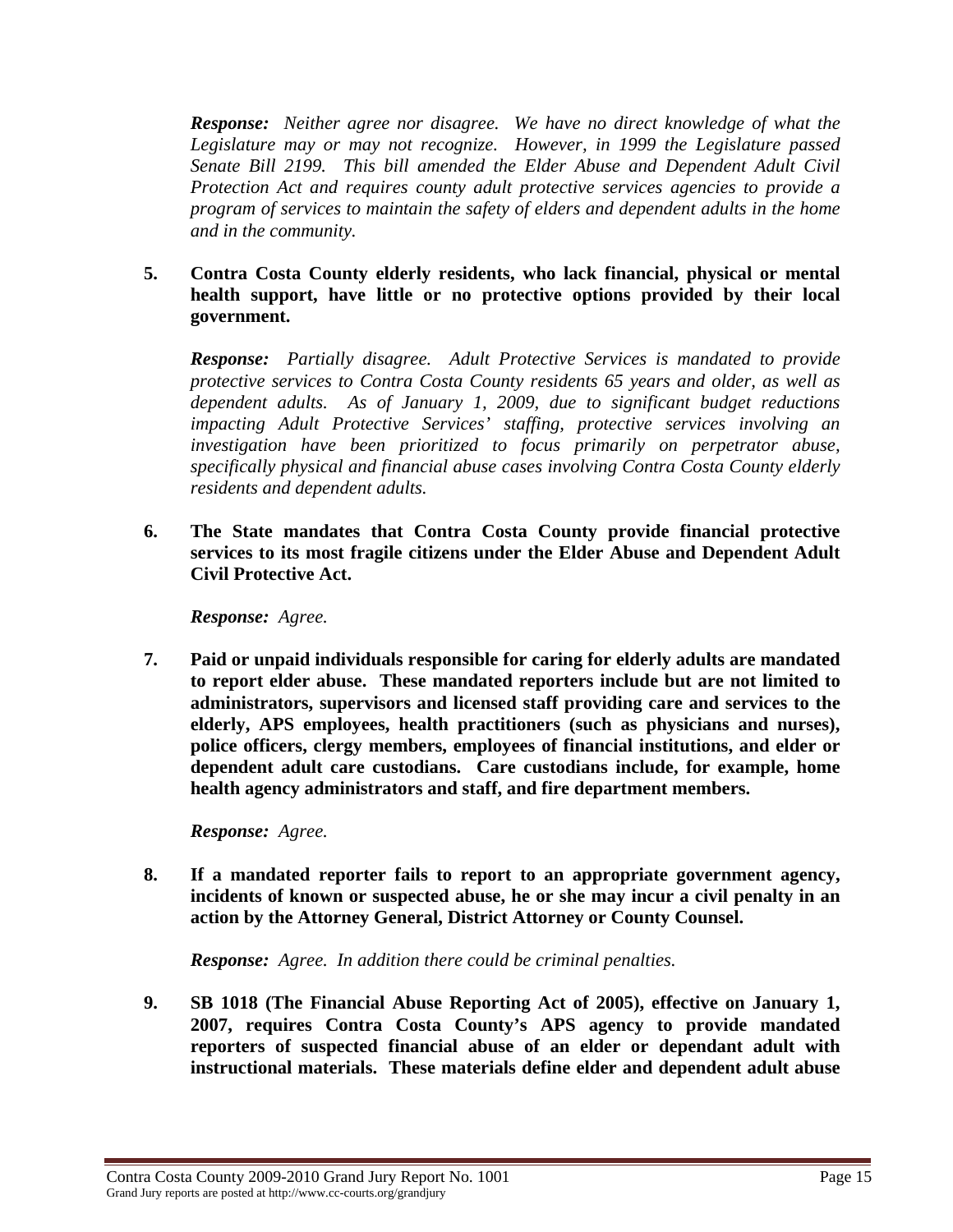**and neglect, and also describes mandated reporters' obligation to report such abuse.** 

*Response: Agree.* 

**10. About 25% of elder abuse cases are referred to law enforcement for possible criminal investigation.** 

*Response: Agree.* 

**11. Perpetrators of elder abuse include spouses and adult children, grandchildren, other relatives, caregivers, parents, siblings, service providers or caregivers, unknown persons or friends, and others.** 

*Response: Agree.* 

**12. Recognized experts estimate that only one in five cases of elder abuse in California is reported.** 

*Response: Agree.* 

**13. Adult Protective Services lost the following staff as of January 1, 2009; one Public Health Nurse, one Mental Health Clinical Specialist, nine Social Workers, and two Social Work Supervisors.** 

*Response: Agree.* 

**14. Due to staff reductions, APS will no longer be able to provide case management services for the elderly victims of abuse and neglect in Contra Costa County.** 

*Response: Partially disagree with this finding. Due to staff reductions, APS will prioritize investigation and case management capability to reports involving perpetrator abuse such as physical abuse and financial abuse. With limited social worker staff, APS will not be able to offer case management services to dependent and older adults suffering from self-neglect.* 

#### **15. The protective net that APS has provided to the elderly will be reduced to referral of cases to police departments, hospitals, mental health and the public guardian's office.**

*Response: Partially disagree. Protective services will be provided by Contra Costa County APS to elder and dependent adult victims of abuse involving a perpetrator. Due to significant budget reductions, APS response to reports of victims of self neglect*  will be very limited and, as a result, many of these cases will surface in police *departments, hospital emergency rooms, mental health clinics and the public guardian's office.*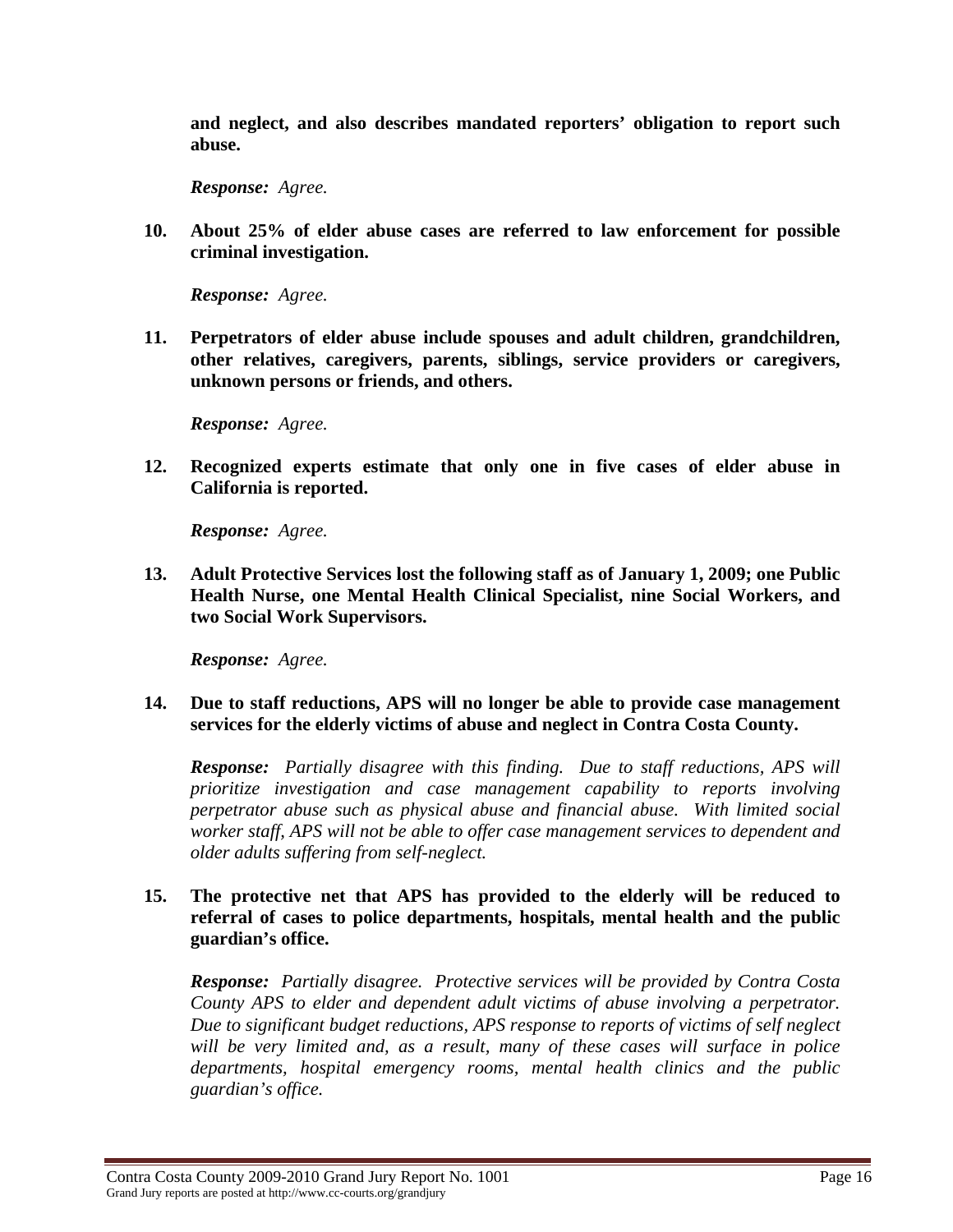**16. Outreach to the community regarding elder abuse and neglect, mandatory reporting, and elder financial abuse will no longer be provided due to APS staff reductions.** 

*Response: Partially disagree. We are in agreement that outreach to the community regarding elder abuse and neglect, mandatory reporting and elder financial abuse will no longer be provided by APS due to APS staff reductions.* 

*However, there is a countywide effort to train volunteers to reach out to the community regarding elder financial abuse. A training of volunteers was held on April 9, 2009. Partners in this effort include: Contra Costa District Attorney, Area Agency on Aging, Advisory Council on Aging, JFK University Elder Law Clinic, Elder Financial Protection Network, California Department of Consumer Affairs, Contra Costa for Every Generation, Amazing Solutions Foundation, East County Senior Coalition, City of Richmond Commission on Aging.* 

**17. The Contra Costa County Conservatorship/Guardianship (C/G) Program (which is within the Mental Health Division of the Department of Health Services), deals with elderly persons with and without dementia and dependent adults who need assistance in managing their financial affairs. Current referrals come primarily from APS, local hospitals, skilled nursing facilities, the courts, friends and family members.** 

*Response: Agree.* 

**18. California law (Probate Code Section 2920) specifies that, if a court order is issued requiring a conservator be appointed, and no one else is available, a Public Guardian shall be appointed.** 

*Response: Agree.* 

**19. Each case accepted by the C/G program requires consultation with, and the support of, legal counsel. Within the County Counsel's Department there is no designated attorney to serve the C/G Program.** 

*Response: Disagree. The County Counsel's Office is available for consultation, representation and legal research upon request; however, neither the Welfare and Institutions Code nor the Probate Code contains a requirement legally obligating the C/G Program to consult with and obtain the support of legal counsel with respect to every case accepted. The County Counsel's Office currently has a deputy county counsel assigned as primary legal counsel to the C/G Program. Other deputies provide backup assistance as required and also assist in litigation matters on behalf of the C/G Program in Contra Costa County Superior Court. This arrangement ensures that legal counsel is available to assist the C/G Program when needed.*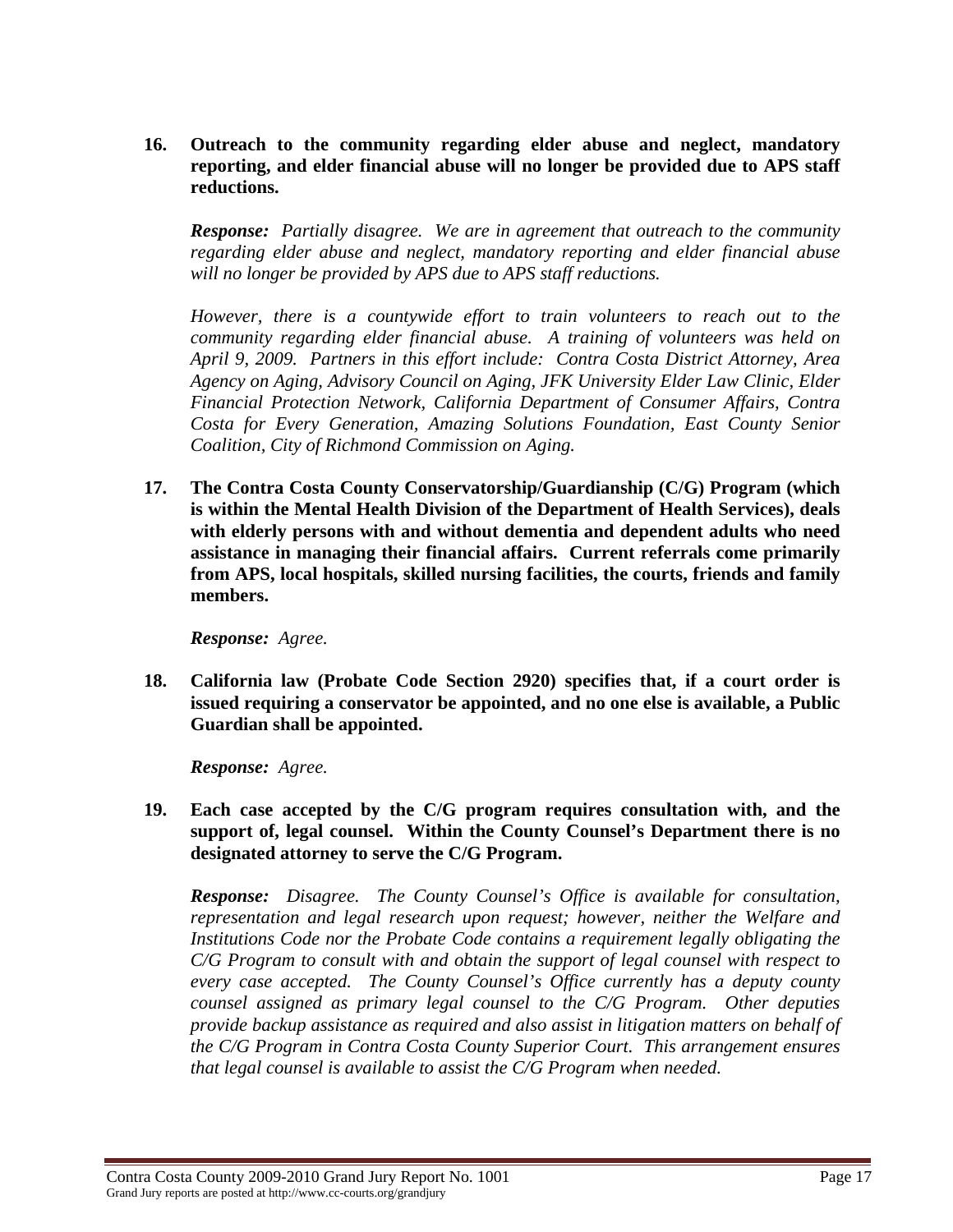**20. Ongoing probate conservatorship services to qualifying elderly persons, including money management services, are provided only as a last resort and only if a private or personal alternative is not available.** 

*Response: Agree.* 

**21. Elderly persons without sufficient financial resources are not eligible for assistance from the existing C/G Program and ultimately get lost in the system.** 

*Response: Disagree The majority of persons served are indigent/below the poverty line.* 

**22. The C/G Program currently manages with 20 staff members the funds (estates) of over 500 people who need money management and conservatorship services.** 

*Response: Partially disagree. Case mangers assist in money management as well.* 

**23. Of the 20 staff members, there are four designated probate conservators in the C/G Program to serve elderly people needing probate conservatorship services.** 

*Response: Partially disagree. The program serves elderly and dependent persons. There is a Program Manager, a Supervisor who triages/assigns and diverts all cases, and a Properties Trust Officer that does primarily Probate work.* 

## **24. Due to the lack of designated staff, the legal needs of the C/G Program are not being met.**

*Response: Disagree. The Program is currently meeting its mandates as outlined in regulation. Staff and managers are being cross trained to create redundancies in the unit.* 

## **RECOMMENDATIONS:**

The County shall:

**1. Either: (a) Obtain from the State a waiver of its mandate to provide adequate resources to Adult Protective Services and the C/G Program, or (b) Obtain from the State adequate funding to pay for the required services, or (c) Choose to adequately fund the appropriate agencies providing the required services.** 

*Response: The recommendation will not be implemented because it is not reasonable. The State does not adequately fund APS. There is currently no mechanism to obtain a waiver from the State to provide adequate resources for APS. The county does not have adequate funds to enhance APS.*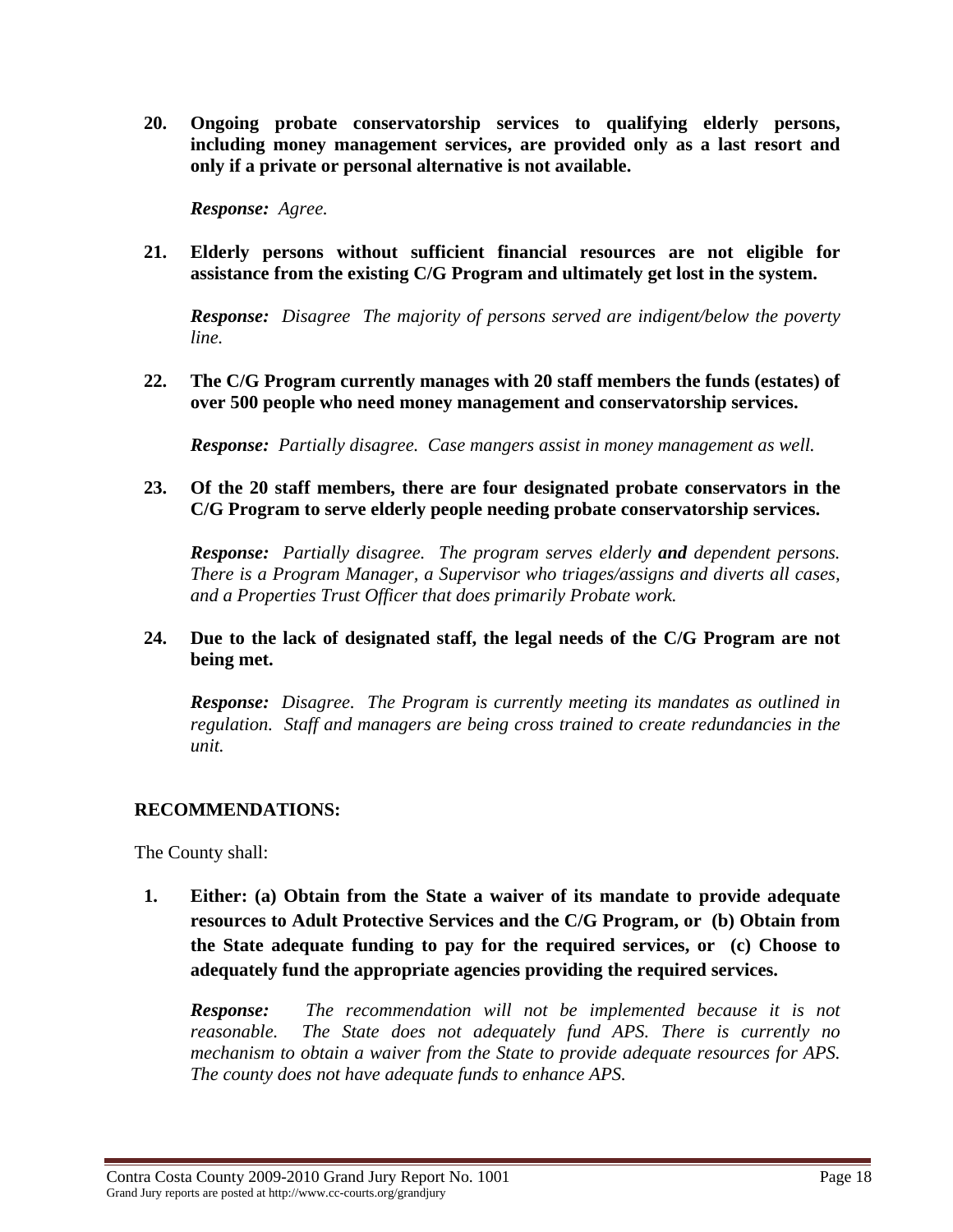**2. Designate a specific legal support person(s) in the County Counsel's office to assist the C/G Program to provide legal advice, representation and research requirements.** 

*Response: The recommendation has already been implemented. The County Counsel's Office currently has a deputy county counsel assigned to the C/G Program.* 

#### **3. Develop realistic long term solutions to determine which services could be enhanced with restructuring.**

*Response: The recommendation will not be implemented because it is not warranted. The Lanterman-Petris-Short Intake functions were transferred from the Employment and Human Services Department to the Health Services Department after an extensive review. Further restructuring is not warranted.* 

### **4. Restore the essential staff positions, such as the Public Health Nurse, the Mental Health Specialist and at least four of the Social Workers, to APS that were lost as of Jan 1, 2009.**

*Response: The recommendation will not be implemented because it is not reasonable. Given the current economic climate, the maximum staffing level is currently being provided. Additional funding is not available to provide additional staff.*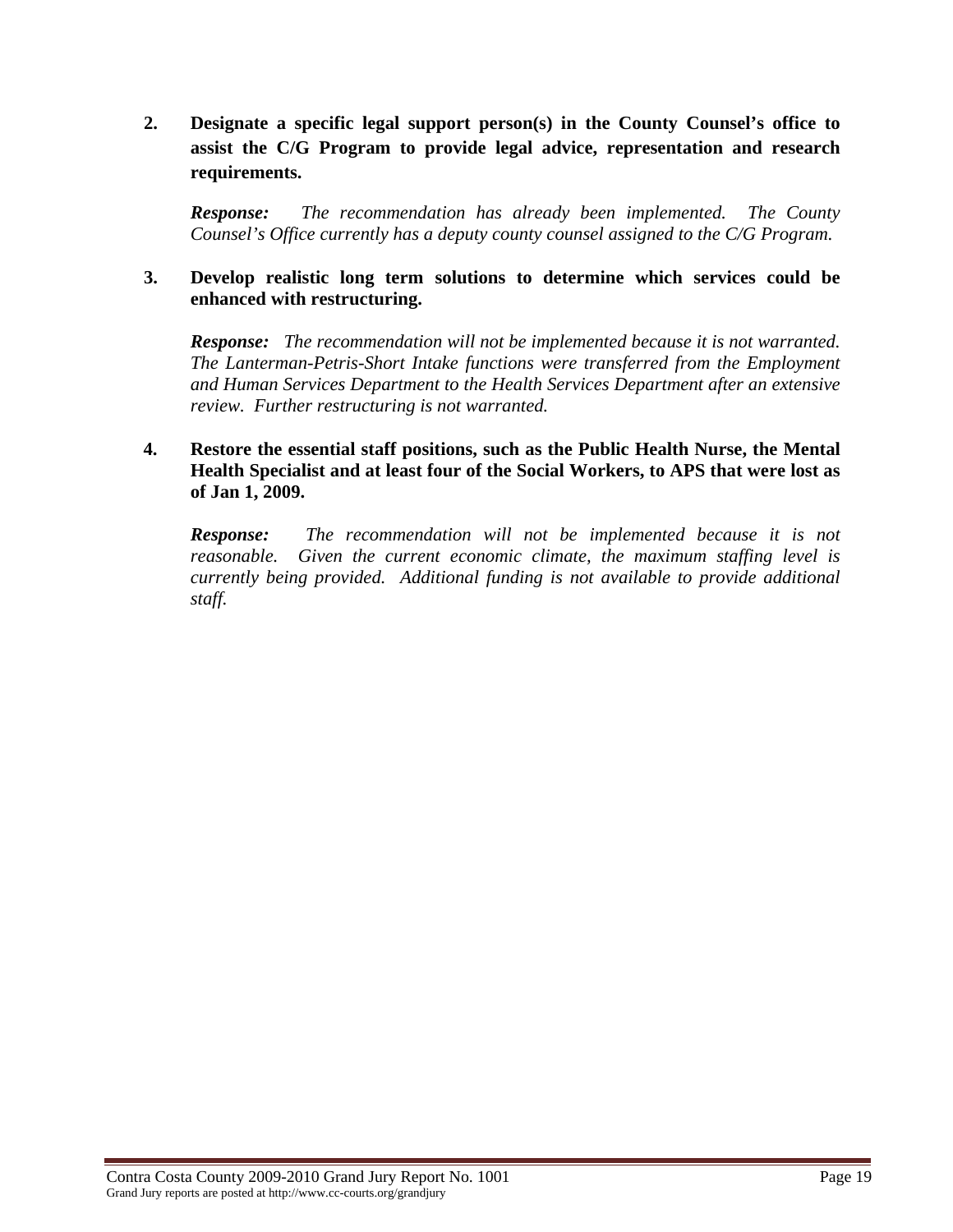#### **Contra Costa County 2008-2009 Grand Jury Report No 0905**

# **COUNTY YOUTH REHABILITATION CENTER IS ON LIFE SUPPORT IT'S TIME TO PULL THE PLUG**

### **The Grand Jury's Financial Analysis of Orin Allen Youth Rehabilitation Center Shows a Potential Savings of Millions of Dollars if it is Closed**

*Response from Contra Costa County Board of Supervisors* 

## **PREFACE**

*The County appreciates the time and effort expended by the Grand Jury on its report. To facilitate a better understanding of the County's response to the report, we wish to preface our response with an explanation of the relationship between the Orin Allen Youth Rehabilitation Facility (OAYRF) and the Juvenile Hall, and also provide the budgetary context of our response.* 

*The Juvenile Hall is generally not the final sentencing disposition for juvenile offenders, though it may be for a small number of offenders at any given time. Generally, the Juvenile Hall provides temporary detention for pre-adjudicated juveniles awaiting hearings or sentencing, and adjudicated juveniles who are sentenced to a treatment or rehabilitation program that has a waiting list. For example, on April 28, 2009, there were 178 youths in the Juvenile Hall, 108 of which are pre-adjudicated and 70 of which were adjudicated. Of the 70 adjudicated youths, 10 were awaiting placement in a group home or residential treatment facility, 24 were awaiting placement at the OAYRF, and 2 were awaiting placement at the California Department of Juvenile Justice. Only 34 of the 70 adjudicated youths were actually sentenced to the Juvenile Hall: 10 for just a brief stay and 24 in the newly created Youthful Offender Treatment Program (YOTP), which is funded by the State through 2009 Juvenile Justice Realignment to accommodate youths that previously would have been sentenced to the California Department of Juvenile Justice (DJJ).* 

*Other than the YOTP, no treatment or rehabilitative programs are offered at the Juvenile Hall. The Juvenile Hall mainly provides temporary detention to youths awaiting placement in a treatment or rehabilitation program. Such programs include State-licensed group homes and residential treatment facilities, the OAYRF, out-of-County camp programs, and the DJJ (for violent offenders). The Superior Court also has the option of sentencing a youth to the Home Electronic Monitoring Program, which does not involve any of the County's facilities.* 

*The County has cut from its 2008/09 and 2009/10 operating budgets over \$150 million, requiring the elimination of more than 600 staff positions. An additional State Budget deficit of \$8 to \$12 billion is looming and will likely have repercussions for counties and other local*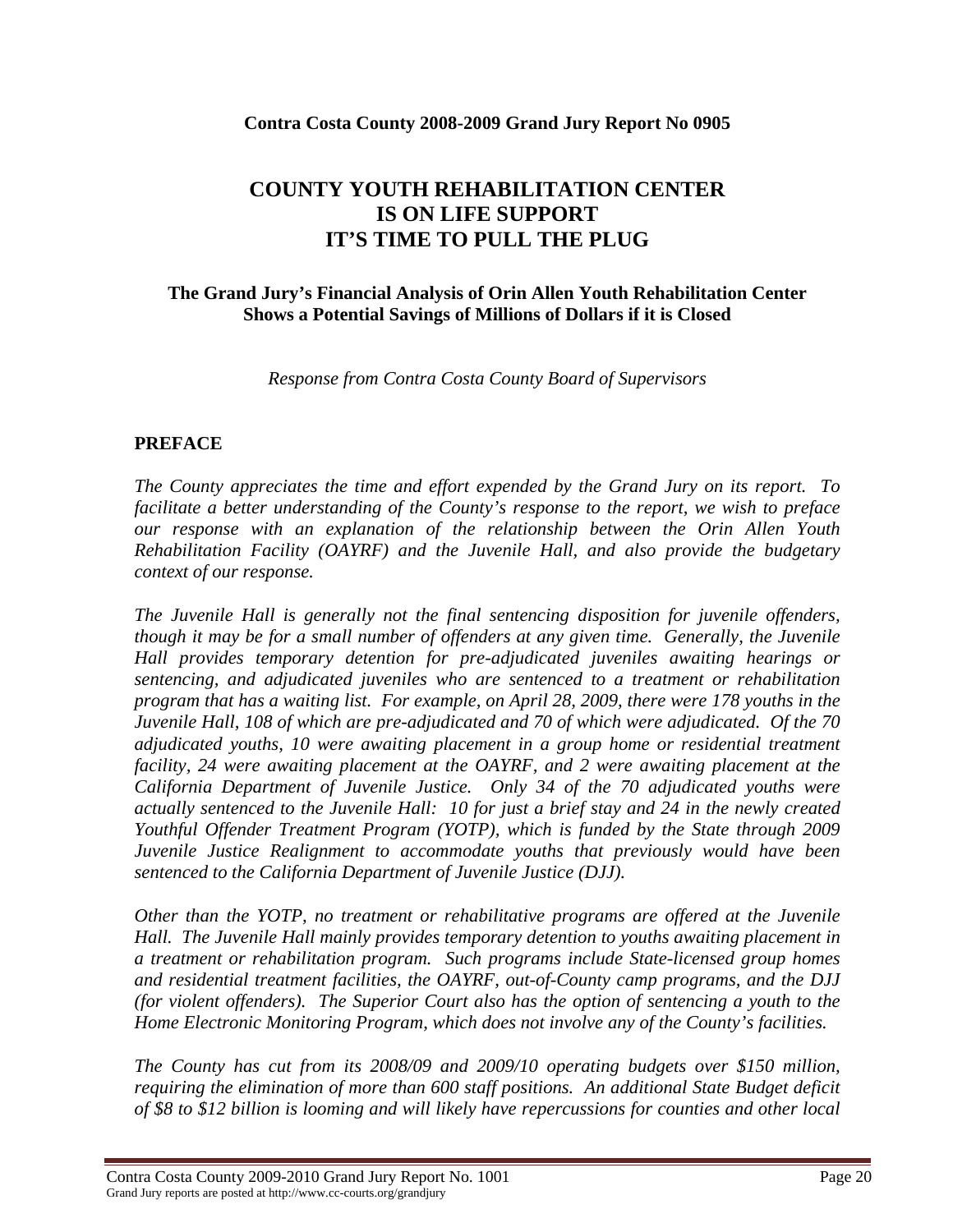*government agencies. In this environment, the County must look to providing services in the most economical way.* 

## **FINDINGS**

#### **Rehabilitation Youth Center's Mission:**

**1. According to its mission statement, the primary objective of this facility is to rehabilitate, that is to** *"provide a safe, drug free program that helps youth meet their social and educational dreams. Its goal is to guide treatment that will help youth strengthen the community and build stronger families."* **This Youth Center was not meant to be simply a detention facility that houses youth offenders.** 

*Response: The County agrees with the finding.* 

## **Financial**

**2. There were nine escapees from the facility during the calendar year 2008. According to the Sheriff's Office, the average cost relating to capturing escapees is over \$1500 per hour. The only fences on the property are intended to keep the animals from roaming. There are no security fences along the perimeter of the Youth Center to prevent youth offenders from simply walking away.** 

*Response: The County partially disagrees with the finding. We concur that there were nine absences without leave from the Orin Allen Youth Rehabilitation Facility (OAYRF) in 2008. However, not all were escapes from the OAYRF. Two youths failed to return from home visits and one failed to return from a medical appointment. The six youths who actually left the facility did so in three separate events, to which the Sheriff's Department responded. One of the youths was apprehended by the Sheriff's Department.* 

*Juvenile camps and ranches are non-secure facilities and are generally not fenced or enclosed. Some counties have added fencing around their camps, but more for the purpose of keeping trespassers off of the property than for locking residents in the facility.* 

*As to the cost associated with capturing an escapee from the OAYRF, the Sheriff's response to an escape event will depend on the particulars of the event, the escapee, and the Sheriff's assessment of the potential risk to public safety. The Sheriff's estimated \$1,500 per hour cost is based upon a response requiring the helicopter, a deputy sheriff, a sergeant, a lieutenant, and a dispatcher. However, the Office of the Sheriff advises that, in general, a "walk away" from the ranch facility would normally require a one Deputy response because the facility typically houses less serious juvenile offenders. The Deputy would take a report and do limited follow up such as patrol the surrounding area and check in at the youth's home, subject to pending call volume and other factors such as the nature of the original offense.*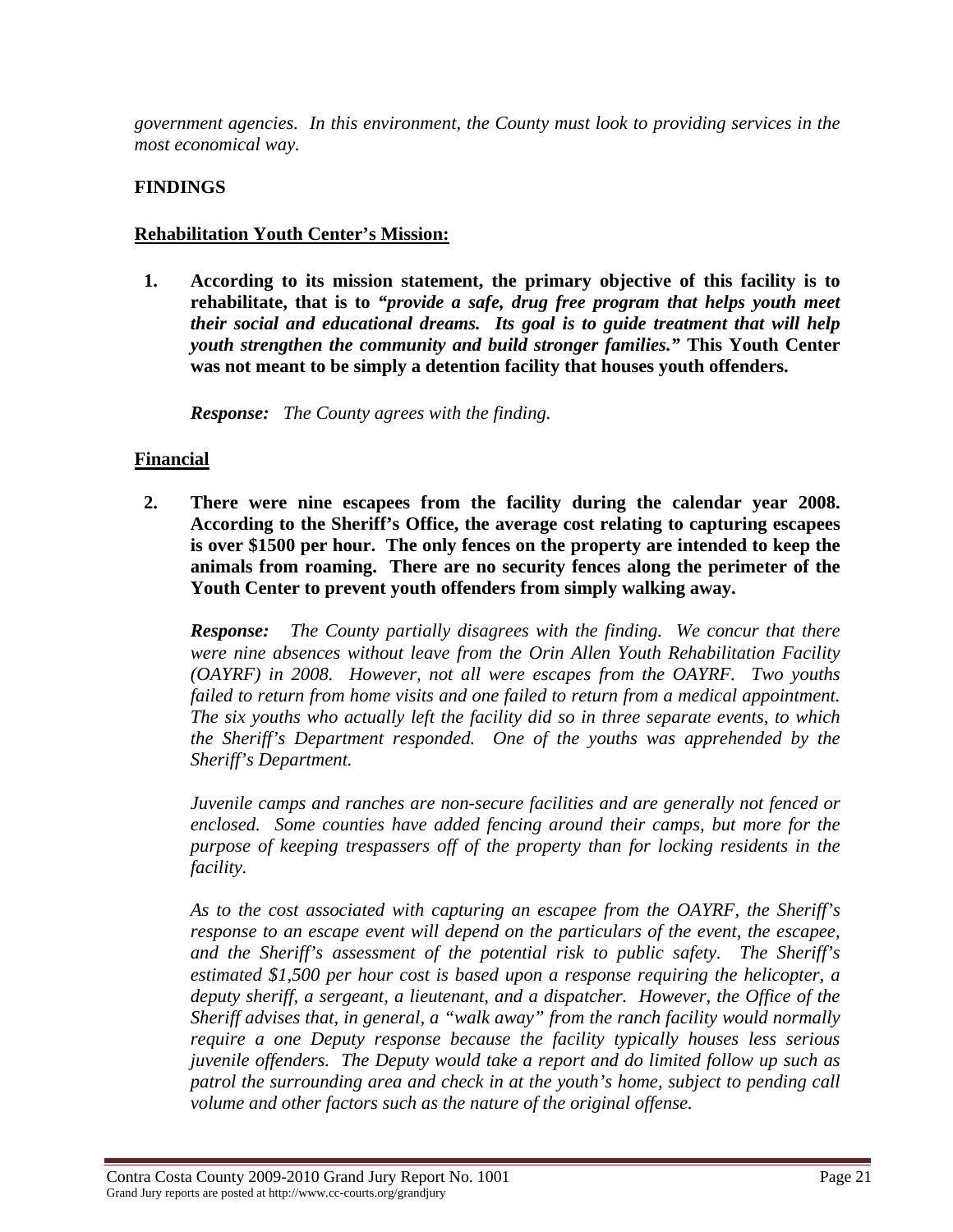*Absent anything unusual or any information that would lead the Deputy or Sergeant to believe there is a heightened level of concern for public safety, no further action would be taken. This level of response is dramatically different and obviously less expensive than a search for an escapee that poses a substantial risk to public safety. But, again, it is the particulars of an event that determines the level and cost of the response.* 

#### **3. The maximum capacity of the Youth Center is 100 youths. The new state-of-theart Juvenile Hall in Martinez has the capacity, with alterations, to absorb all of the youths now housed at the Youth Center at a cost savings to the County.**

*Response: The County disagrees with the finding. The new Juvenile Hall only barely has the physical capacity to absorb the population of the OAYRF and such a consolidation could not be achieved at a cost savings. On the contrary, consolidation of the two populations within the Juvenile Hall could only be achieved at significant additional County cost (see response to Finding No. 4), would place the County in a crisis situation with regard to physical capacity, and would fail to comply with Court orders for the disposition of adjudicated minors.* 

*The maximum physical (state-rated) capacity of the Juvenile Hall is 290 beds, including 50 beds that do not meet minimum physical plant requirements for maximum security juvenile detention.* 

*The Juvenile Hall population current averages 190 youths. The OAYRF houses 100 youths. Ignoring all other considerations such as cost and compliance with court orders, if the two populations were combined in the Juvenile Hall and the OAYRF was closed, the combined average population of 290 at the Juvenile Hall would place the County in immediate jeopardy such as it was in the early 1990s, when the County's Juvenile Hall was overcrowded, placed under a Court-ordered population cap, and under threat of decertification by the State. Moreover, consistently operating a maximum capacity severely limits the department's ability to manage high-risk populations that should not be comingled such as gangs and sexual predators, and eliminates any emergency capacity to manage peaks in population. The new Juvenile Hall was constructed to increase juvenile detention capacity by co-existing with the OAYRF and was not meant to replace the OAYRF as a sentencing option.* 

*The Grand Jury's finding assumes that the Juvenile Hall and OAYRF Programs are equivalent and interchangeable sentencing options in the view of the Superior Court. This is not so. The OAYRF provides the Superior Court with a cost-effective sentencing option to high-cost private placements. Youths who are ordered by the Superior Court to be placed at the OAYRF are typically also ordered to participate in rehabilitative and/or treatment programs. Since the Juvenile Hall offers no rehabilitative or therapeutic treatment programs, placing these youths in Juvenile Hall will not meet the requirements of the Court orders for cognitive behavioral or other treatment programs.*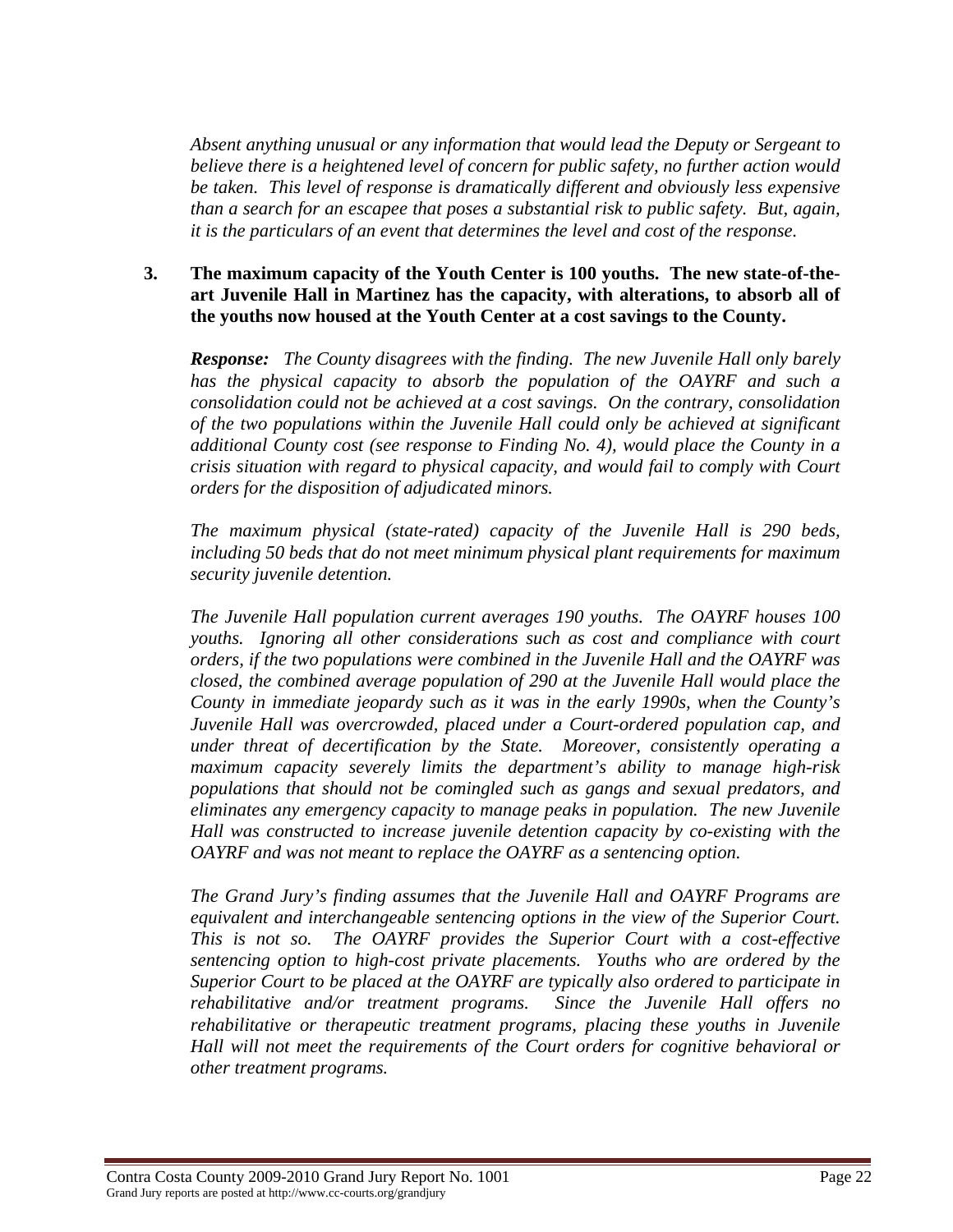**4. Based on its 2007-2008 Expenditure Ledger, the gross annual savings to the County resulting from the closure of the Youth Center would be about \$6.2 million dollars. The Grand Jury estimates there will be variable cost increases that should not exceed \$1.2 million dollars to house the reassigned youth in the Martinez Juvenile facility, leaving a projected net savings to the County of \$5.0 million dollars.** 

*Response: The County partially disagrees with the finding. We concur that the Expenditure Ledger shows the gross cost of the OAYRF Program of approximately \$6.2 million. However, to gain a complete understanding of the cost to operate the OAYRF Program, both the Expenditure and Revenue Ledgers must be consulted. The Revenue Ledger for OAYRF shows \$5.8 million of program revenue; the resulting net County cost to operate the OAYRF (gross cost less offsetting revenue) is approximately \$468,000. The Revenue Ledger does not identify restrictions that may exist for certain revenues. For example, approximately \$700,000 of the OAYRF revenue is categorical, meaning that the County qualifies for the revenue based on the number of juvenile camp beds it utilizes. Likewise, an additional \$3.6 million of the OAYRF revenue is restricted for prevention and early intervention services to at-risk youth and juvenile offenders and cannot be expended for incarceration costs.* 

*Although the State-rated bed capacity of the Juvenile Hall is 290 beds, the County cannot afford to staff the Hall at that capacity. The Juvenile Hall is currently funded at minimum staffing levels (1 counselor to 10 youths) to house 190 residents. The state-mandated minimum staffing requirement for a secure detention setting (1:10) versus the staffing requirements for a non-secure detention setting (1:15) virtually guarantees that a secure detention setting is more costly, disregarding any administrative and facility support costs, which are also likely to increase under a proposal that significantly increases Hall population. Additionally, as a non-secure camp program, the OAYRF qualifies for state revenue for which the Juvenile Hall is not eligible.* 

*Consequently, the net County cost to house a youth at OAYRF is \$390/month as compared to the new County cost to house a youth at Juvenile Hall if filled to capacity of \$3,711/month.* 

*Nor would it be more economical if one calculated only the key variable costs of adding 100 youths to the Juvenile Hall population with no commensurate increase to Hall Administration and Operation costs. Since approximately \$4.3 million of the revenue supporting the OAYRF is categorical (restricted to juvenile camp programs and prevention/early intervention services), closure of the OAYRF would not enable the County to apply the revenue against increased incarceration costs at the Juvenile Hall. Therefore, the incremental net County cost of closing the OAYRF and adding 100 youths to the Juvenile Hall – considering only supervision staff and food costs – can be calculated as follows:*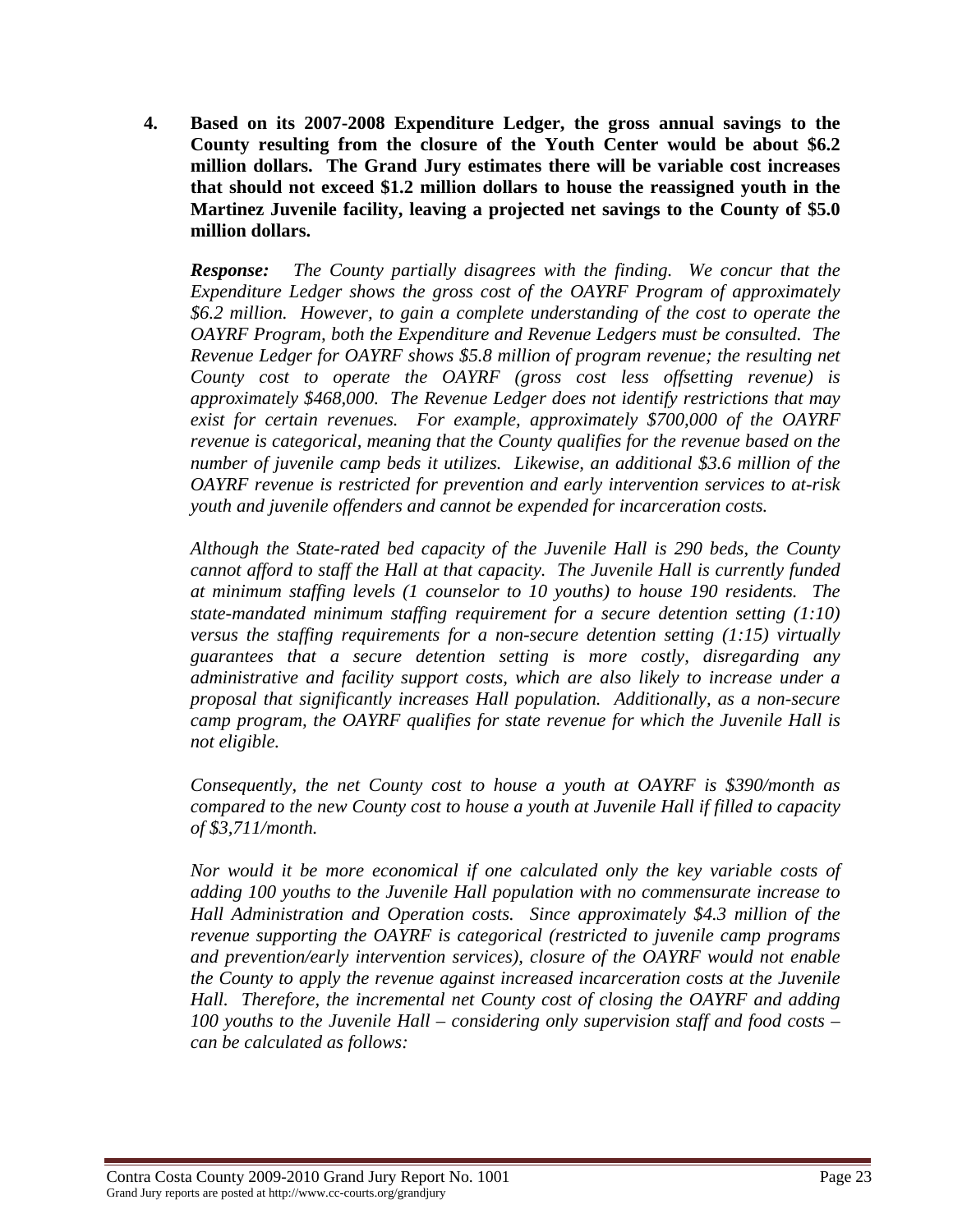| 2.8 FTE* Counselors per 10 minors $= 28.0$ FTE Counselors |                                   | \$3,724,000  |
|-----------------------------------------------------------|-----------------------------------|--------------|
|                                                           | 2.0 FTE Institutional Supervisors | 328,000      |
| 2.8 FTE Night Shift Counselors                            | $=$ 2.8 FTE Counselors            | 372,400      |
| Additional Meals at \$11/day                              |                                   | 401,500      |
|                                                           |                                   | 4,825,900    |
| Less Transferable Revenue                                 |                                   | $-1,235,500$ |
|                                                           |                                   | \$3,590,400  |

*\* 2.8 FTE Counselors would be required to meet the 1:10 staffing ratio in a 24-hours per day / 7 days per week institution utilizing two work shifts during daytime hours.* 

*Approximately \$3.6 million in Juvenile Probation and Camps Funds (fixed allocation) could theoretically be utilized to provide prevention and early intervention services to juvenile offenders, but could not be utilized to mitigate increased incarceration costs at the Juvenile Hall. Upon closure of the OAYRF, \$700,000 of revenue would be forfeited.* 

*Likewise, other placement alternatives such as other counties' ranches or group home foster care would also incur approximately \$4 million in additional County cost for*  100 new placements, as compared to the \$468,000 of net County funds spent at *OAYRF.* 

## **Facility and Grounds**

## **Kitchen:**

**5. After purportedly spending in excess of \$500,000 two years ago on kitchen renovations and other improvements, grand jurors found that the majority of the deficiencies outlined in Grand Jury Report 0503 still exist. In addition, this grand jury found other deficiencies such as rusty steam table containers, a dirty sock on a rusty food scale, and other inadequacies.** 

*Response: The County partially disagrees with the finding. Every finding from Report 0503 has been addressed and corrected, and the State's biennial inspections made no findings pertaining to the kitchen program. The base of the steam table is old and due for replacement, but does not come into contact with food. Naturally, the presence of a sock on the steam table would be unacceptable to facility administration, but staff did not witness this occurrence nor did staff observe "other inadequacies", which were not specifically identified by the Grand Jury. It should be noted that, in addition to biennial State inspections, the County's Environmental Health Program routinely conducts unannounced inspections of the kitchen program, providing ample external monitoring of conditions.* 

**6. The only restroom in the cafeteria building has been out of service for several months. This restroom was used by both staff and youth offenders.**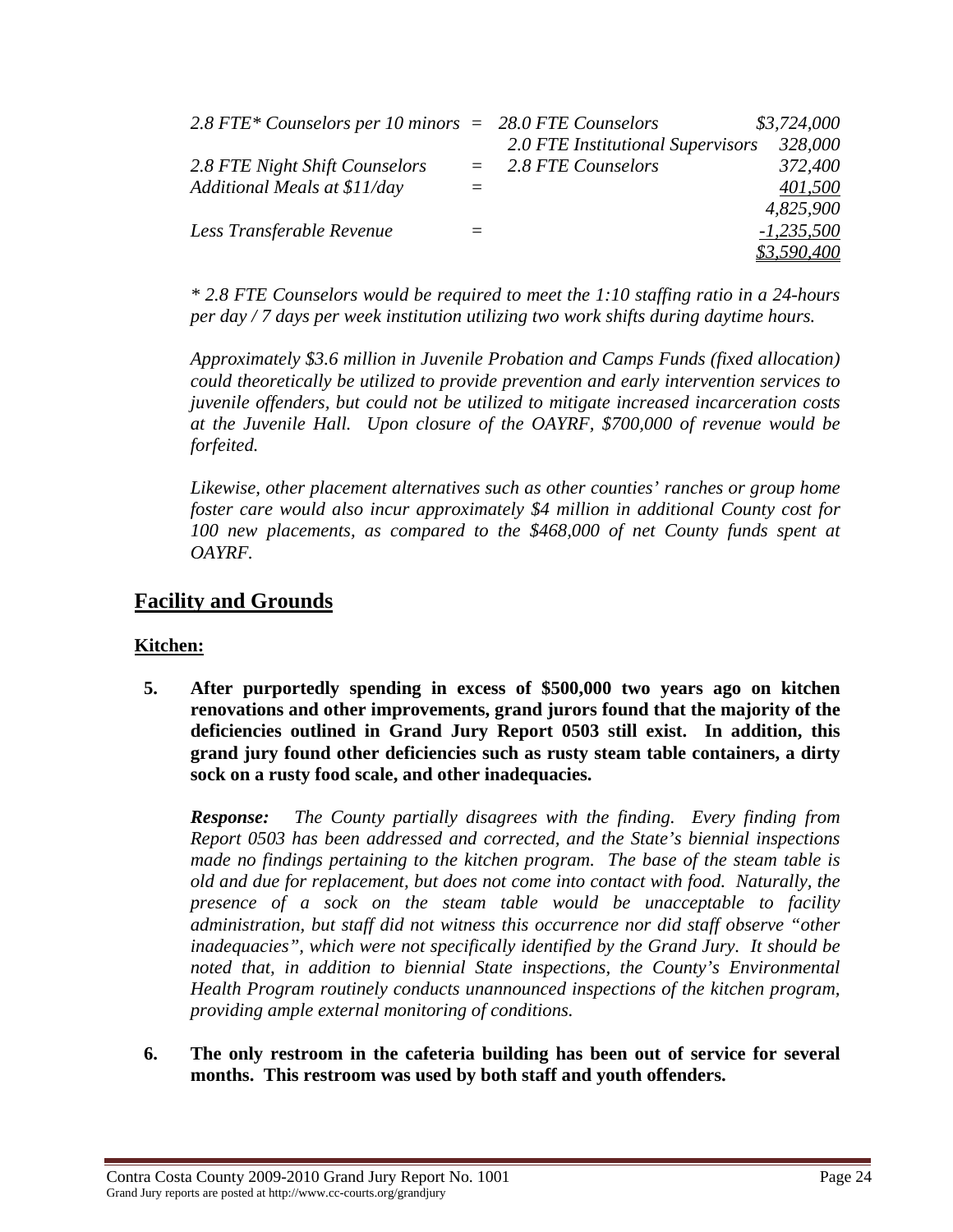*Response: The County partially disagrees with the finding. The restroom was out of service intermittently over a period of several months and has since been repaired and is in working order. The restroom is for staff, not residents. Resident restrooms are located in the dormitories.* 

#### **7. The staff could not provide evidence of training and/or medical clearance for youth workers in the kitchen.**

*Response: The County agrees with the finding. Although the staff person on site during the Grand Jury's visit did not know where to locate the documentary clearance for youth workers to participate in the kitchen program, residents to receive Food Safety Training through the school and all residents are medically cleared by the onsite nurse prior to admittance to the OAYRF.* 

## **Main Dormitory:**

## **8. Our inspection found worn out mattresses in the dormitory for older youth.**

*Response: The County agrees with the finding. Note, however, that all mattresses were replaced with new mattresses as of December 1, 2008.* 

## **9. An air conditioning system was not in evidence in a building that frequently reaches temperatures in excess of 100 degrees.**

*Response: The County disagrees with the finding. The kitchen, recreation room, and dormitories are air conditioned. All conditioning systems are in satisfactory working order. The thermostats on all of the systems are set at 73-74 degrees. Although the outdoor temperature often exceeds 100 degrees during the summer, we are unaware of internal building temperatures ever exceeding 100 degrees.* 

## 10. **The insect eradication program consists of fly strips hanging from the ceiling. A heavy infestation of insects, particularly flies, is due in large part to the close proximity of the living quarters to compost piles and animals.**

*Response: The County partially disagrees with the finding. The OAYRF is a ranch program in a natural outdoor setting. Insects are inherent in such a setting. State standards prohibit the use of pesticides at the facility, so the Probation Department uses non-chemical eradication methods. Fly strips are a small part of the eradication program. The Probation Department also uses two air curtains in the kitchen that emit a blast of air when the door is opened to prevent the entrance of insects, as well as electrical bug lights. In the spring of 2008, the Probation Department also began utilizing fly predators, which are tiny stingless wasps that eat flies and are harmless to humans and animals. As part of the insect abatement program, the Probation Department also removes manure regularly, composts waste properly, and maintains water devices in good repair.*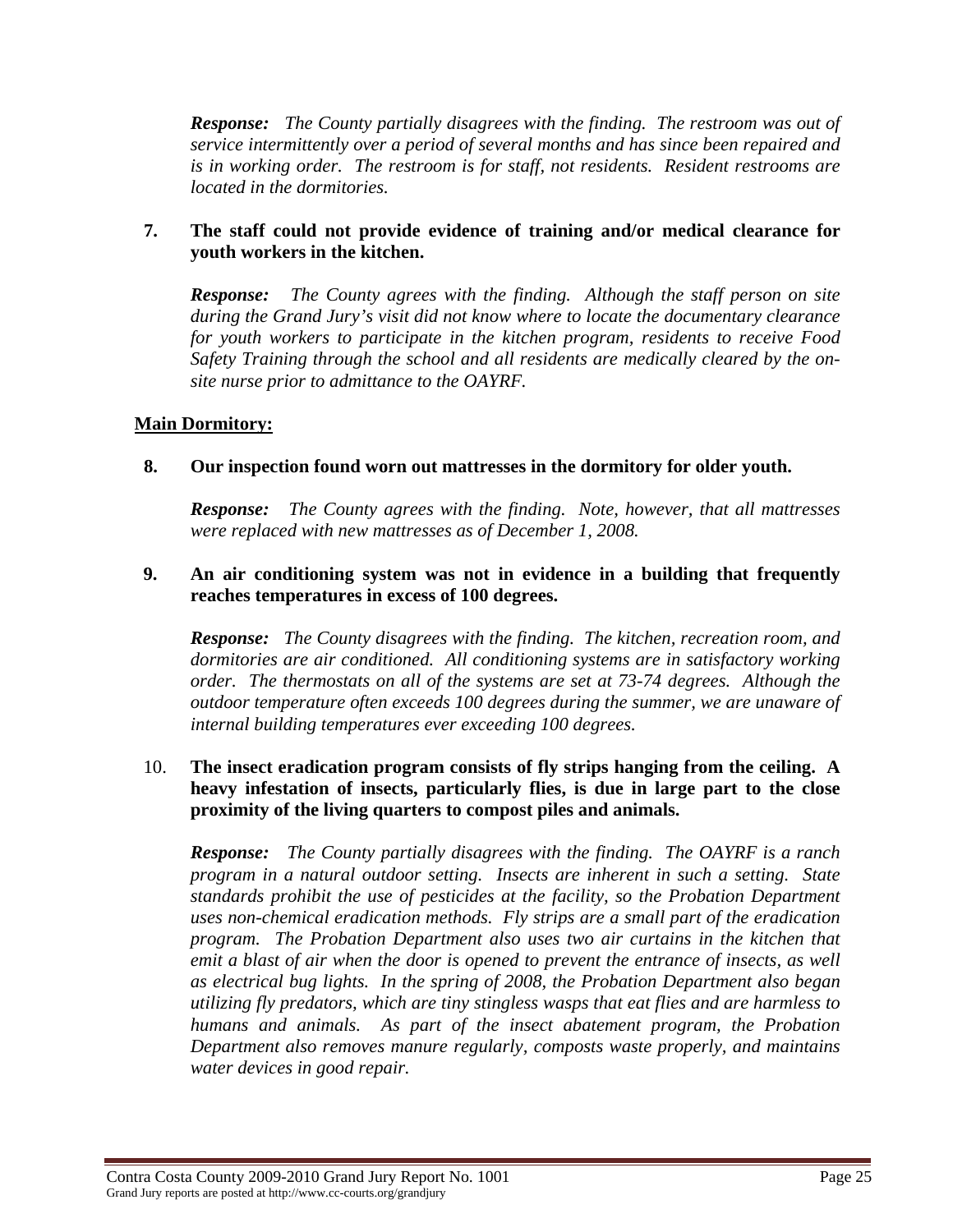*Compost piles exist on the ranch property, but are not in close proximity to the living units, ranging in distance of about 70 yards from the back door of the recreation room to about 125 yards from the back of the kitchen.* 

#### **Nurses Office:**

**11. A nurse is available Monday-Friday from 9:00am-5:00pm. Youths needing medical treatment are transported to the Contra Costa Regional Medical Center in Martinez at all other times, including weekends, holidays, at night, or if there is a life-threatening emergency.** 

*Response: The County agrees with the finding.* 

**12. There were hypodermic needles in an unlocked cabinet and a dirty sink in the nurse's office.** 

*Response: The County partially disagrees with the finding. The nurse's office is a locked office. Only medical staff has access to the nursing office due to HIPAA (Health Insurance Portability and Accountability Act) requirements. When the nurse is not present, medical supplies including hypodermic needles are stored securely in the locked office.* 

## **Grounds:**

**13. The rehabilitation complex is on approximately 50 acres of land, most of which is not being utilized. The property is strewn with old cars, an abandoned challenge course, incomplete projects, abandoned computer equipment, broken tools, debris, and junk.** 

*Response: The County agrees with the finding, with the clarification that surplus items are stored in confined and specific areas rather than strewn across the property.* 

**14. Commercial metal shipping containers, now being used for storage, contain dangerous electrical wiring and open gasoline containers.** 

*Response: The County partially disagrees with the finding. The electrical wiring exists in a storage container but the wires are not hooked to electrical current, so there is no danger. Moreover, the storage containers are locked.* 

## **15. A dilapidated barn with parts of the roof and sides missing is located in the center of the property. A large abandoned plastic tank is stored near the horse corral along with debris.**

*Response: The County agrees with the finding. Much of the ranch property cannot be improved as it comprises marsh and seasonal wetlands that provide a nesting habitat for waterfowl. Established in 1992, the pond is required to compensate for expansion at the Byron Airport. The barn sits on this land, and is home to many long-*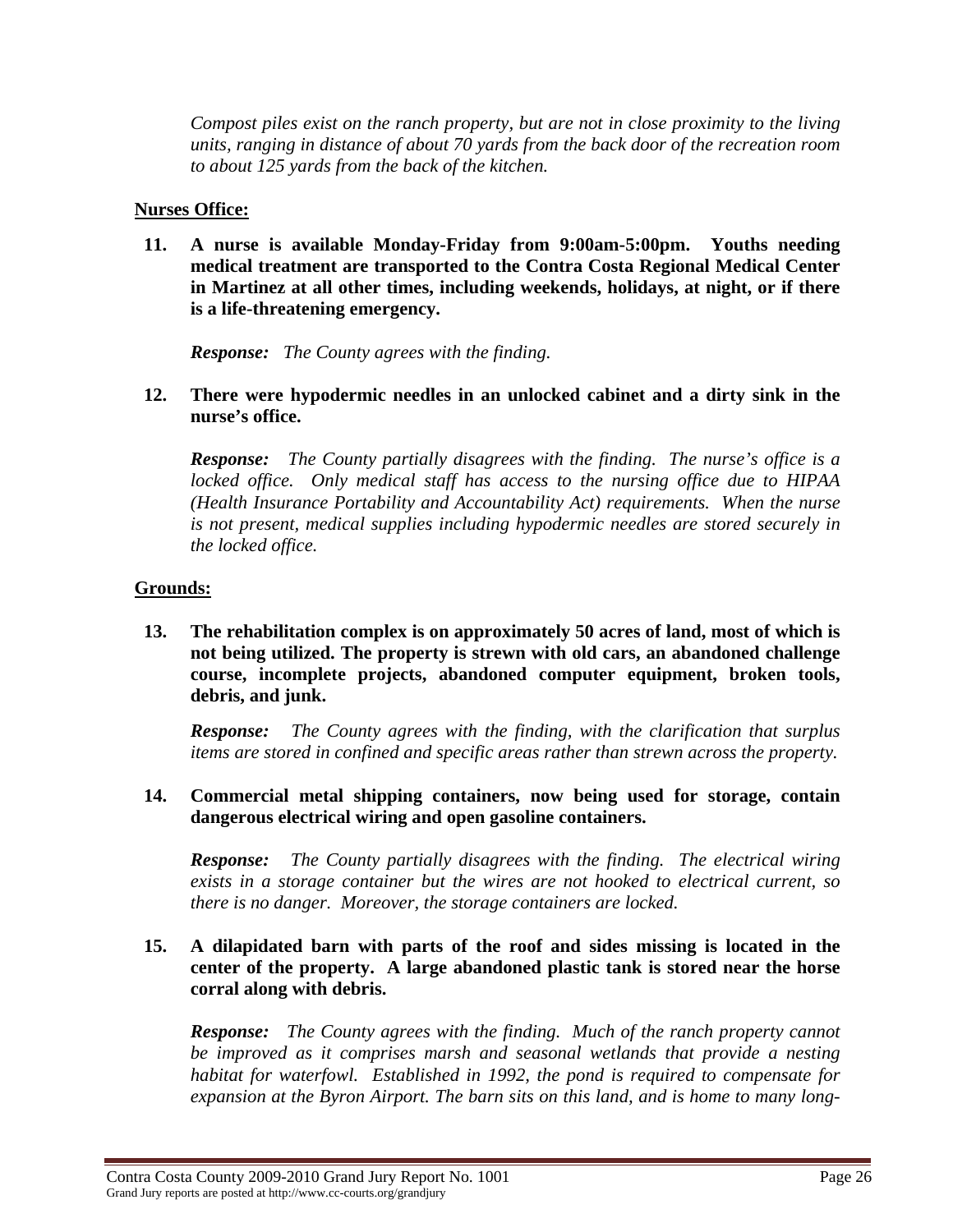*tailed swallows, which are also a protected species. Due to its remoteness to the living quarters, the barn presents no danger to staff or residents. The water tank (the large abandoned plastic tank) was installed by a local farmer who planned to grow some crops in the front pasture. However, the poor soil quality could not support the crops, the farmer abandoned the project, and the Probation Department determined that the cost associated with removing the tank is prohibitive. The tank, while unsightly, poses no public health or safety threat and does not interfere with ranch operations.* 

### **16. Abandoned electrical switch panels and water pumps, some of which may be hazardous, are present throughout the property.**

*Response: The County partially disagrees with the finding. These items exist but, while unsightly, present no hazard to residents or staff. There are no live electrical panels or water pumps that are abandoned on the property.* 

#### **Livestock:**

#### **17. The animals at the Youth Center include a horse, a few goats, chickens, and llamas. None of the animals appeared to have shelter from the sun, rain or cold.**

*Response: The County disagrees with the finding. All of the animals have shelter. A variety of managers exist including commercially purchased metal sheds, wood shelters built by the residents, coops for chickens and ducks, and small private managers for goats giving birth.* 

#### **Youth Programs:**

**18. The Youth Center's staff supplied the Grand Jury with their Residential Handbook and also with a draft of a Youth Guide. The Guide is intended to supersede the handbook. However, as of January 2009 this guide has not been approved by senior management.** 

*Response: The County agrees with finding. The policies and procedures in the Residential Handbook are current. The purpose of the Youth Guide is to communicate the policies and procedures using more constructive terminology. At the time of the Grand Jury's visit, the Probation Department was still making aesthetic improvements to the draft Youth Guide. Since the Residential Handbook is still relevant, staff was at no disadvantage in continuing to rely on it pending the release of the Youth Guide. The Youth Guide has since been released.* 

**19. The following treatment/program options are listed in the Residential Handbook: Family Counseling, Therapeutic Community, Restitution Service, Alcoholics/Narcotics Anonymous, Drug and Alcohol Assessment, Drug and Alcohol Counseling, Transition Program, Anger Management, Life Skills, Gang Diversion, Residential Commissary, Teen Parenting, Senior Tutors, Religious**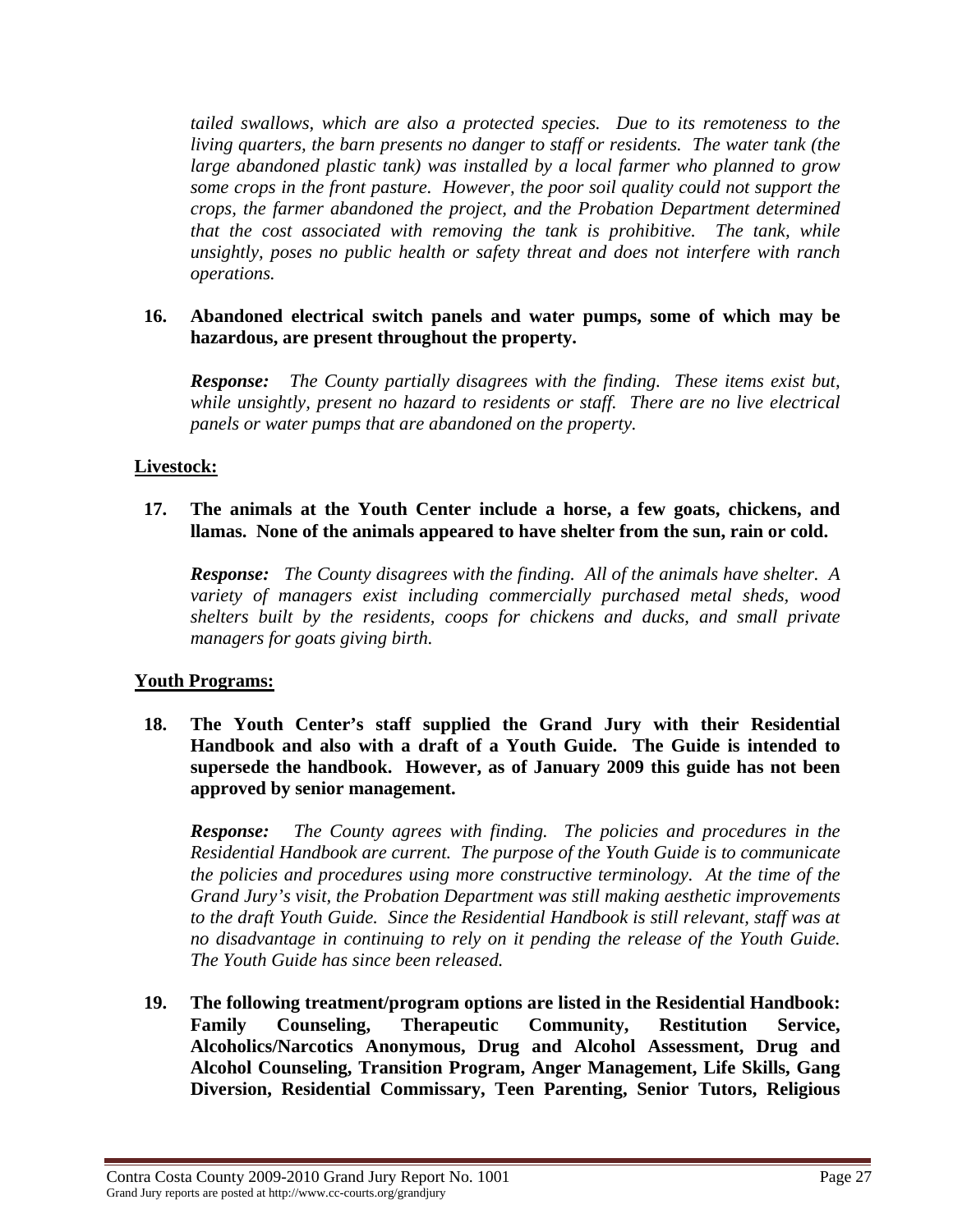**Guidance, Work Crew, Athletic League and Field Trips. Many of these treatment programs and services are inadequate or unavailable. Only court ordered programs are mandatory.** 

*Response: The County partially disagrees with the finding. Of the programs listed above, only Family Counseling and Teen Parenting are currently unavailable. All other programs are available to all residents as determined by their individual treatment plans ordered by the Superior Court.* 

#### **20. The Youth Center's manual describes an Animal Husbandry Program. The Grand Jury could find no evidence of instructors, a formal curriculum, or any youth involved in such a program. Animal Husbandry, apparently once a viable program at the Youth Center, is no longer functioning.**

*Response: The County partially disagrees with the finding. This innovative program is managed by a lead Probation Counselor with the assistance of three other Counselors, who provide instructional materials and hands-on training to small groups of residents. Most new residents are initially fearful of the animals but, through time and education, learn to develop an empathy for them. The program*  materials developed by staff cover the anatomy of a goat, brooding behavior of *chickens, and caring for the coat of the llama, as well as providing routine and emergent medical attention for all of the animals.* 

*The program has not suffered any reduction in staff support or other resources and continues to be viable. At any time, from 8-15 youths participate in the program.* 

#### **21. Delta Vista High School offers a program through which the youths can obtain their GED. This program is funded by the Contra Costa County Office of Education.**

*Response: The County agrees with the finding.* 

## **RECOMMENDATIONS**

**1. With the goal of closing the Orin Allen Youth Rehabilitation Center, conduct a feasibility study and develop an exit strategy. Both objectives shall be accomplished within 6 months. The feasibility study will determine how the Youth Center population can be integrated into the Martinez Juvenile Hall, and what cost savings would be realized.** 

*Response: The recommendation will not be implemented as it is not warranted and not reasonable. Closing the OAYRF and transferring its population to the Juvenile Hall would increase net County costs by approximately \$3.6 million. Moreover, as a maximum security detention facility, the Juvenile Hall does not provide rehabilitative, therapeutic and behavioral treatment programs that are required by order of the*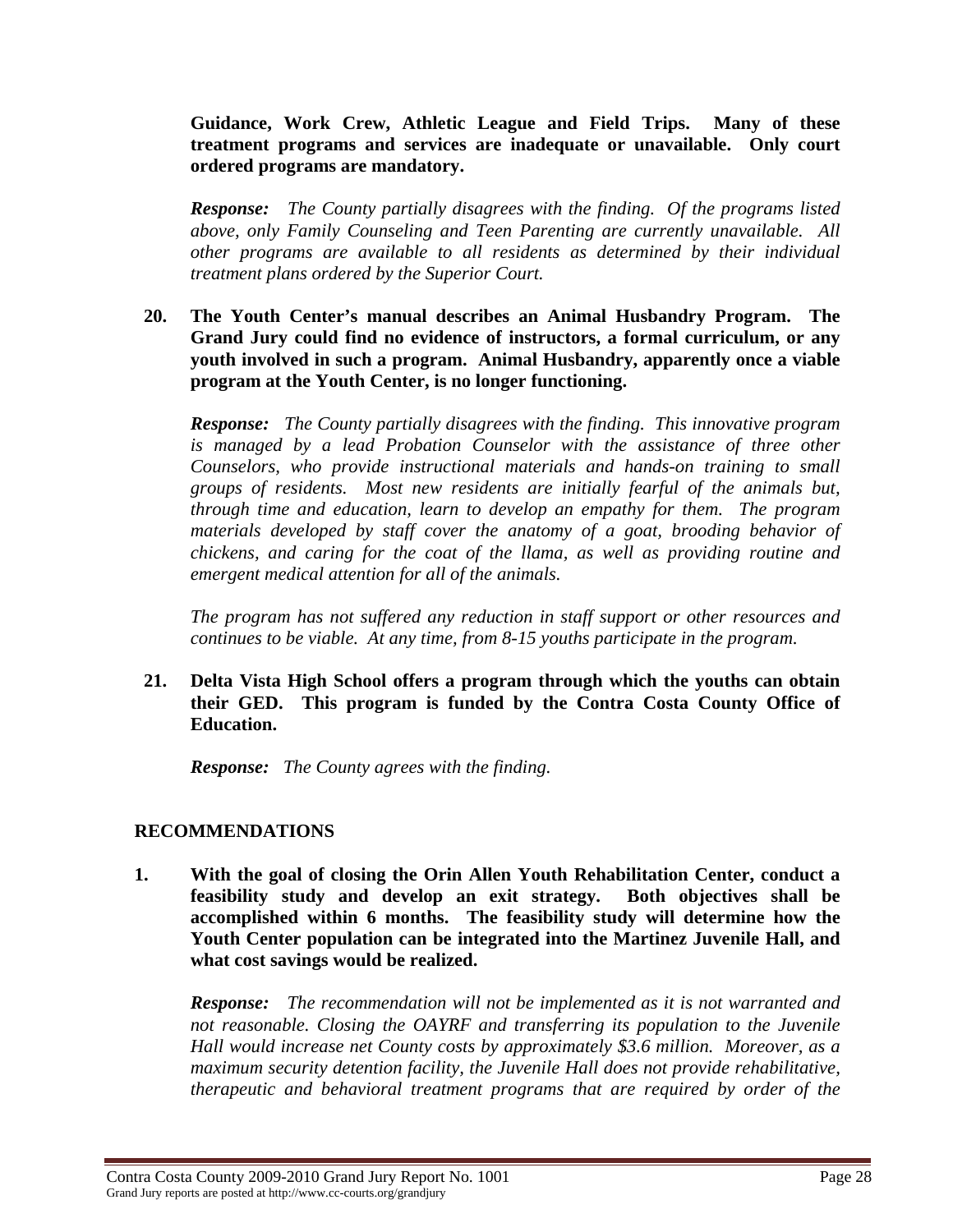*Superior Court for ranch residents. The minimum security OAYRF provides cognitive programming to help youths make socially appropriate choices with the added benefit of remaining in the County, close to their families, rather than being placed in out-of-County foster care or group homes. Juvenile justice best practices indicate that youths benefit most from the least restrictive environment, in terms of rehabilitation. The OAYRF is a best practice model in the field of Juvenile Justice.* 

#### **2. Within 6 months, the County shall investigate all possible productive uses and revenue sources which might be realized from the closure of the Youth Center. Alternatively, the County shall consider the sale of the land and buildings.**

*Response: The recommendation will not be implemented because it is not warranted and not reasonable. Since most of the revenue that supports the OAYRF cannot be transferred to offset the costs of increasing the population at the Juvenile Hall, the recommendation is not economical. Particularly during periods of tight budgets, the County must look to maximum use of low-cost sentencing options such as the OAYRF.*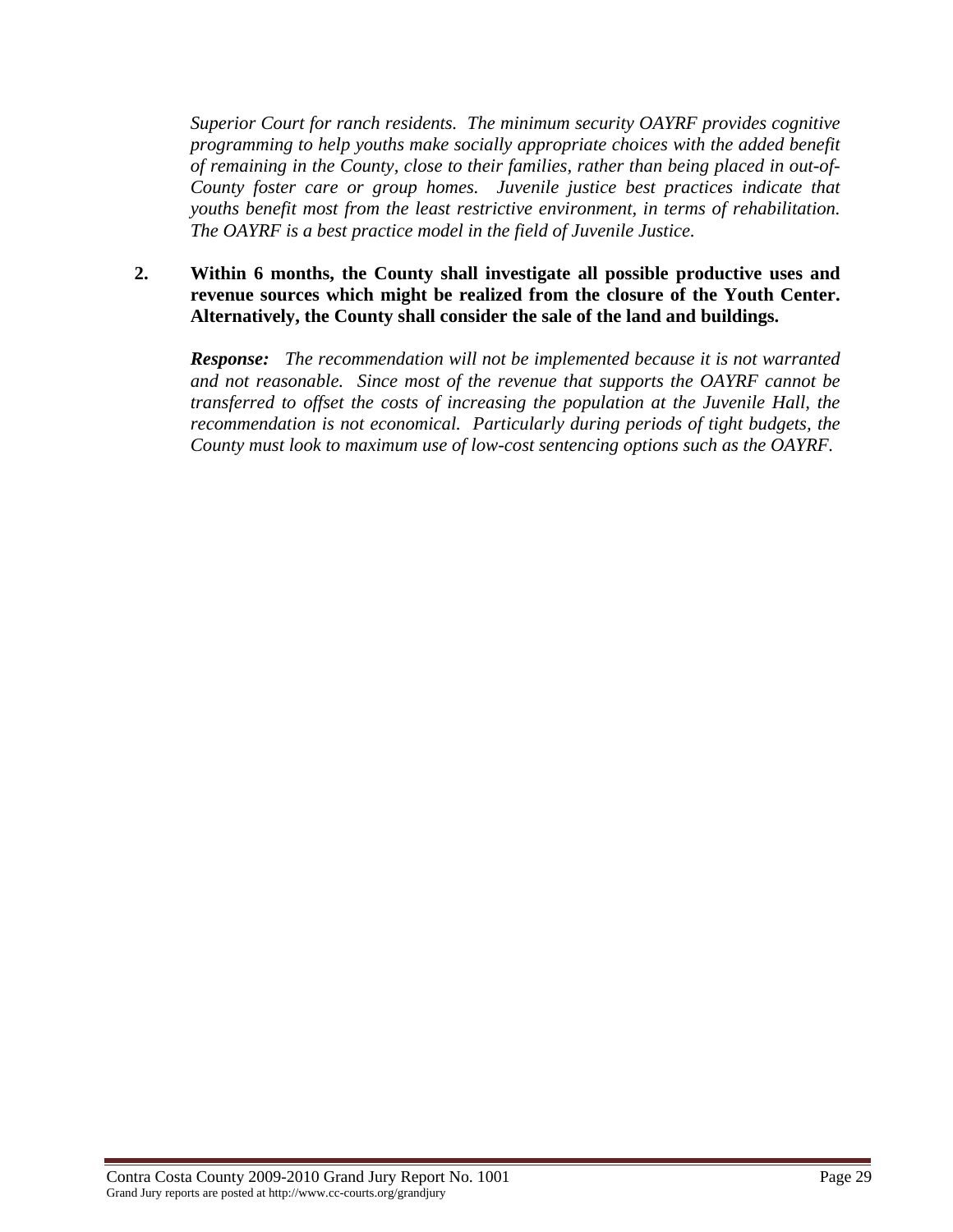## **Contra Costa County 2008-2009 Grand Jury Report No 0906**

# **LEADERSHIP CRISIS IMPERILS MOUNT DIABLO SCHOOL DISTRICT**

*Response from Board of Trustees of the Mt Diablo Unified School District* 

## **FINDINGS**

**1. The Mount Diablo Unified School District has a \$286.3 million budget for the 2008-2009 fiscal year.** 

*Response: The respondent agrees with the finding* 

**2. The Superintendent, rather than the Board, controlled the agenda for board meetings and decided what information to give or withhold from the Board.** 

*Response: The respondent partially disagrees with the finding. Board members occasionally placed items on the Board agenda.* 

**3. Some Board members did not have a full understanding of their duties regarding their function and financial responsibilities to taxpayers. As a result, they failed to lead and instead, followed the Superintendent's directives.** 

*Response: The respondent agrees with the finding.* 

**4. The District had not paid its correct federal payroll tax obligations for several years. In 2005 the District paid a levy of over \$105,000 for payroll taxes, interest, and penalties. The Board did not approve these payments and was unaware of these issues because financial documents given to the Board lacked adequate detail. In 2008 the IRS informed the District that it may owe \$833,000 in unpaid payroll taxes, interest, and penalties. This matter remains unresolved as of this writing.** 

*Response: The respondent partially disagrees with the finding. The District never failed to pay its federal payroll taxes.* 

**5. ADP, a private corporation which had served as the District's payroll tax processor, cancelled its contract in November 2006, because the District failed to fund the necessary amounts to provide for payment to the IRS.**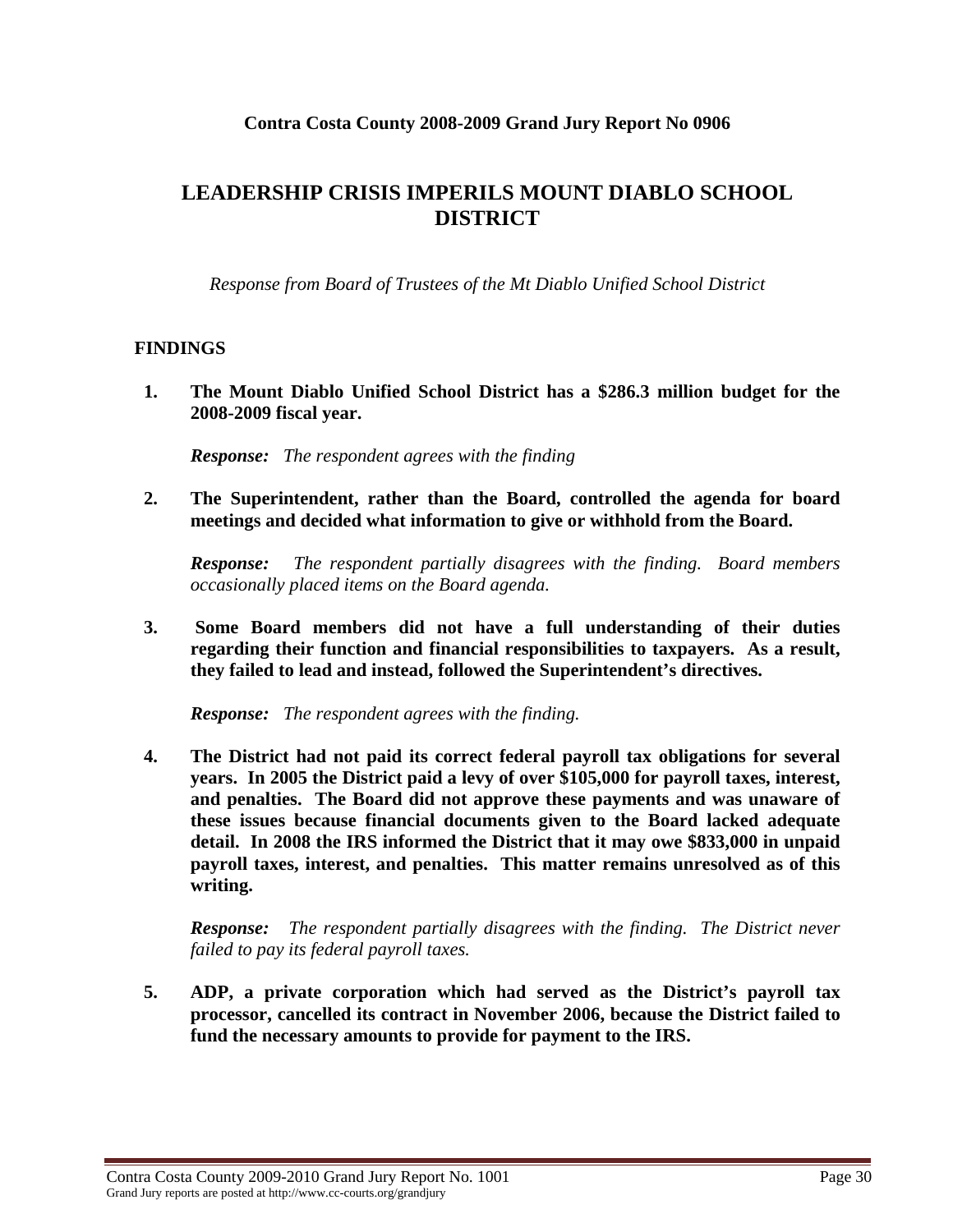*Response: The respondent partially agrees with the finding. ADP did write to the District in November 2006. The District believes that ADP bears partial responsibility for the IRS problems.* 

**6. The Board approved the creation of an in-house attorney position as a cost cutting measure. It directed that the attorney report to the Superintendent. This reporting relationship limited the volume and type of work provided to the Board by the in-house attorney.** 

*Response: The respondent agrees with the finding.* 

**7. Between 2002 and 2007, the District paid for work performed by an outside law firm. The law firm worked without a valid contract. This action violated District policy and the Board was unaware of this situation because renewal contracts were not forwarded by the Superintendent.** 

*Response: The respondent agrees with the finding.* 

**8. District policy dated 7/16/2002 requires Board approval for all bills over \$25,000. The Superintendent frequently violated this policy by not submitting bills in excess of \$25,000 to the Board. As one example, he unilaterally authorized payment in 2007 of a disputed bill for almost \$110,000 to an outside legal firm.** 

*Response: The respondent agrees with the finding.* 

**9. The Superintendent withheld critical financial information from the Board.** 

*Response: The respondent agrees with the finding.* 

**10. The Superintendent inhibited the free exchange of information between various departments within the District. These actions undermined employee morale and, in some cases, led them to not report for work or to resign.** 

*Response: Respondent partially disagrees with the finding. Respondent cannot speculate as to the mental processes of employees, and on that basis cannot completely agree with the finding.* 

## **RECOMMENDATIONS:**

**1. That the President of the Board have a direct role in setting the agenda for its meetings.** 

*Response: The recommendation has been implemented; the Board President and Vice President take an active role in setting the Board meeting agenda.* 

Contra Costa County 2009-2010 Grand Jury Report No. 1001 Page 31 Grand Jury reports are posted at http://www.cc-courts.org/grandjury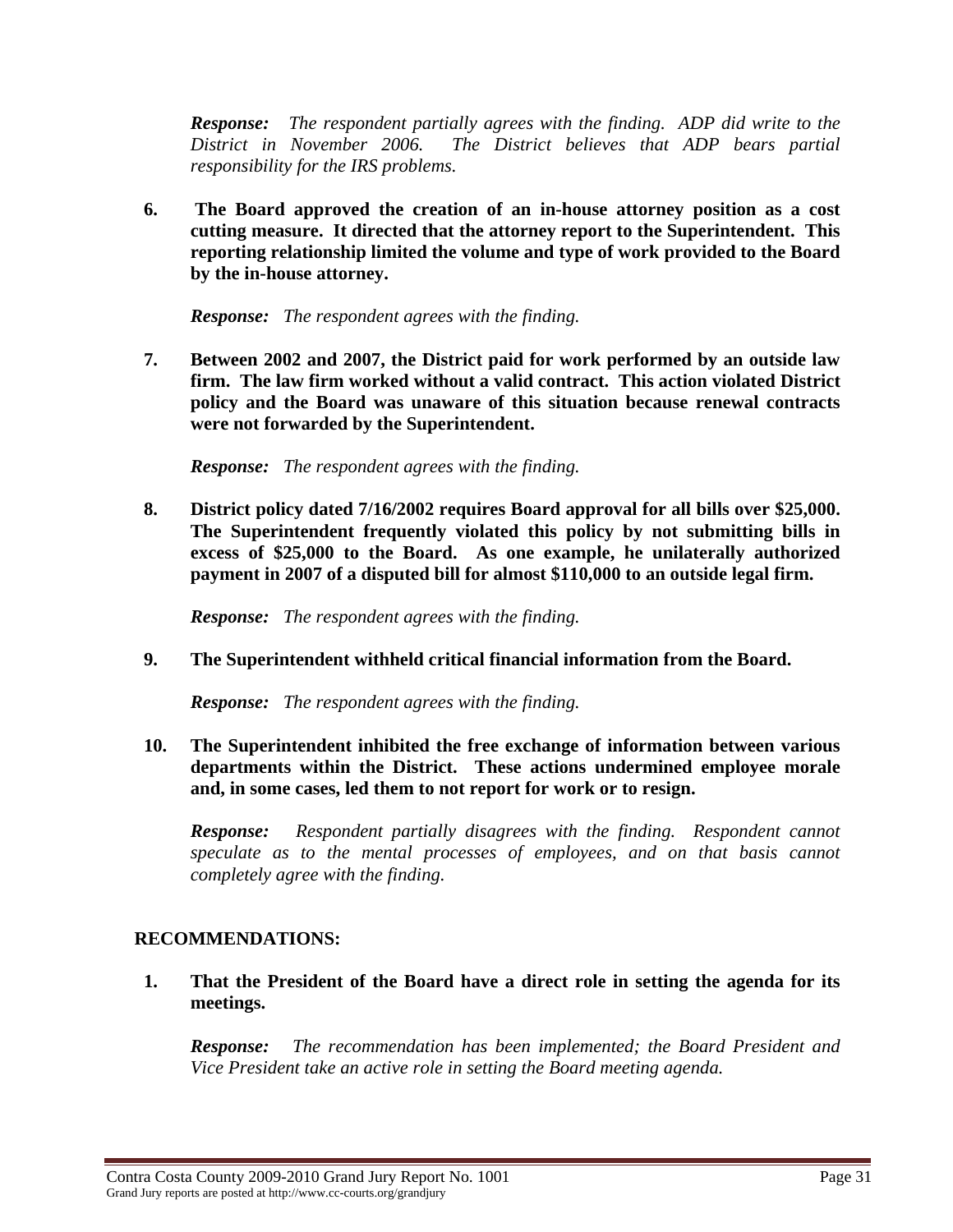**2. That current Board members be required to attend training or continuing education programs to learn and understand their role and financial responsibilities as elected Board members and similar training be a requirement for new Board members.** 

*Response: The recommendation has been implemented. Although not a requirement of the position, as a matter of good governance Board Members have attended, and will continue to attend, continuing education sessions.* 

**3. That effective immediately, the Board be given a list of disbursements on a monthly basis. Vouchers exceeding \$25,000 shall detail the vendor and the reason for payment.** 

*Response: The recommendation has been implemented. Records of disbursements are now distributed to all Board members. Summaries are included in the Board meeting agenda.* 

#### **4. That the Board initiate a feasibility study on the outsourcing of the payroll function.**

*Response: The recommendation will not be implemented because it is not warranted. Payroll is now functioning well. Employee complaints have been greatly reduced.* 

#### **5. That in-house legal counsel report directly to the Board.**

*Response: That recommendation has already been implemented. On December 16, 2008, the Board approved a change in reporting relationship and a modification of the General Counsel's job description.* 

**6. That a feasibility study be initiated to determine the optimum number of attorneys needed to serve in the Legal Counsel Department, and the Legal Department be expanded to bring the majority of legal work in-house, including unique work for Special Education.** 

*Response: The recommendation has already been implemented. On January 13, 2009, the Board approved a reorganization of the Office of General Counsel including the addition of an Associate General Counsel position. Review of the feasibility of additional in-house counsel is ongoing.* 

## **7. That outside legal service providers agree to adhere to District billing polices.**

*Response: The recommendation has already been implemented. Adherence to District billing policies is a necessary precondition to performing legal services for the District.*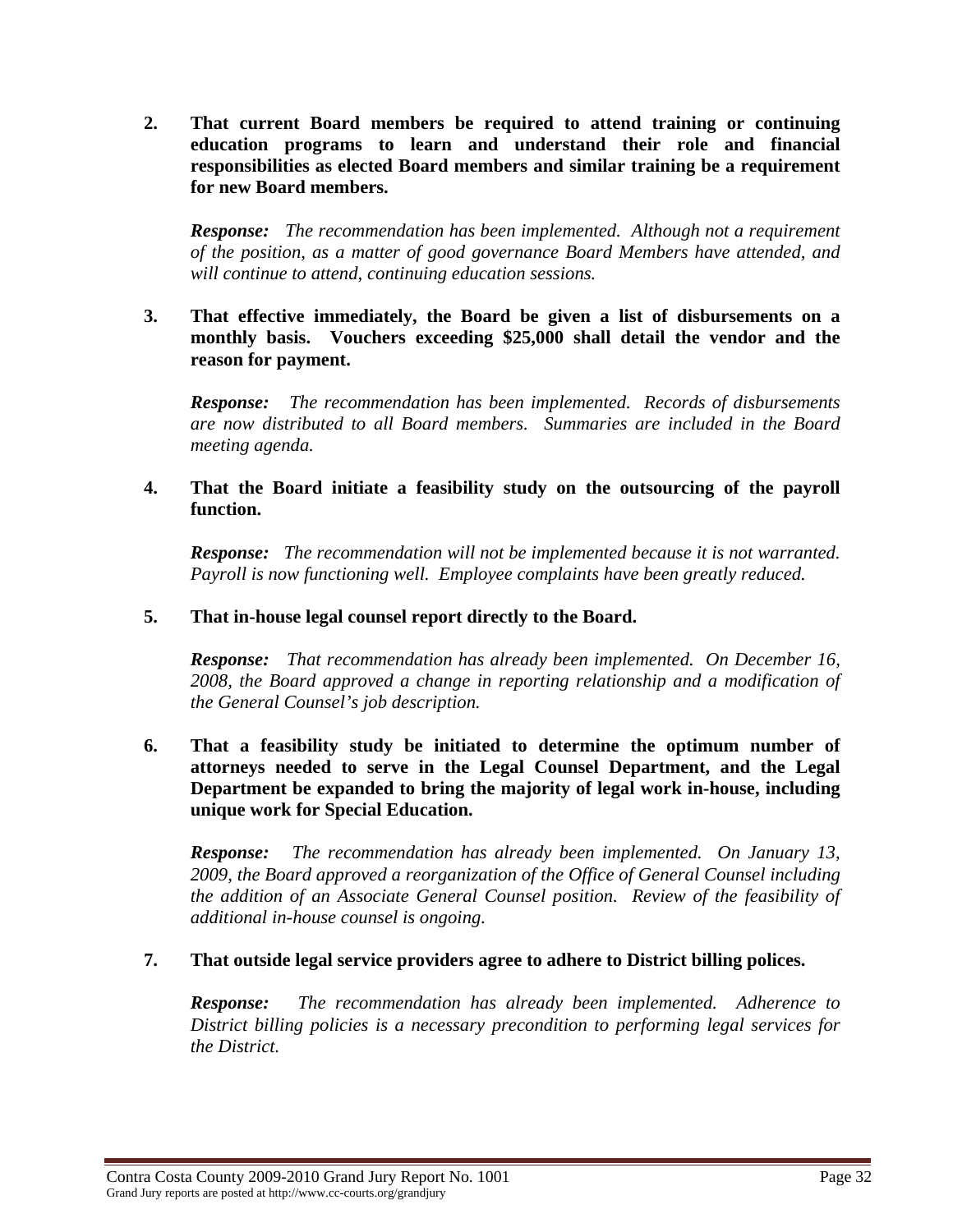#### **8. That the Accounts Payable Department verify all contracts over \$25,000 be approved by the Board prior to payment and Legal Counsel monitor deficiencies.**

*Response: The recommendation has already been implemented. There are multiple levels of review and oversight built into the District's contract processing. Initially, contracts are reviewed by the specific budget manager. Subsequently, the contract is reviewed by relevant Assistant Superintendent or Associate Superintendent and General Counsel reviews the document for legal sufficiency. The contract is then reviewed by the Accounts Payable Supervisor who can determine whether the amount of the contract either singularly, or in aggregate is in excess of \$25,000. If the contract requires Board authorization, the contract must go through a review by the Superintendent's Council.* 

#### **9. That a list of all service contracts up for renewal be provided to the Board annually.**

*Response: The recommendation has not yet been implemented. It is currently District policy that all contracts which in aggregate exceed \$25,000, require Board approval. Staff will provide the Board with a list of all contracts in excess of \$25,000 annually.* 

#### **10. That all billing disputes be handled by the in-house Legal Counsel who shall review and recommend to the Board any actions to be taken.**

*Response: The recommendation has already been implemented. Legal Counsel resolves all billing disputes. However, the ultimate authority to resolve such disputes rests with the Board of Education.* 

## **11. That the Board consider approving any unauthorized contracts retroactively to adhere with policy.**

*Response: The recommendation has already been implemented. If and when District staff discovers unauthorized contracts, they are brought before the Board.*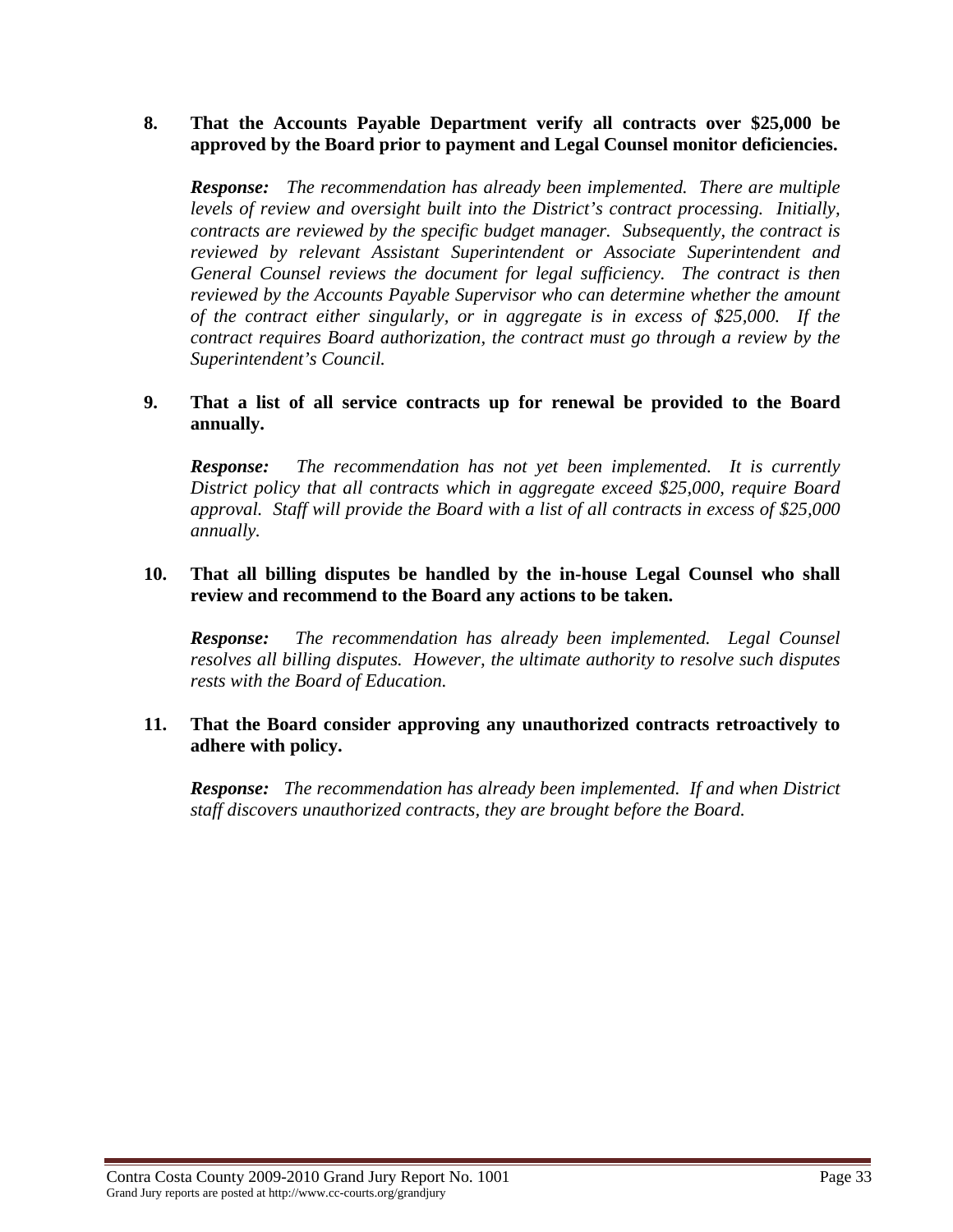#### **Contra Costa County 2008-2009 Grand Jury Report No 0907**

# **Retiree Healthcare Benefits Leave County Taxpayers on the Hook**

## **A New Approach is Required to Deal With Unsustainable Retiree Healthcare Benefits Provided to Most Contra Costa Governmental Employees**

*Summary of Responses from Board of Supervisors, Special Districts, School Boards, and City Councils* 

#### **FINDINGS**

**1. Retiree health benefits have traditionally been a form of compensation earned by County and local government employees (e.g., pension income) over their working career, but paid to them over the years they spend in retirement. In prior years the cost of these benefits was usually recognized as an expense only when actual payments began following an employee's retirement (This method of recognizing an expense is commonly described as "pay-as-you-go" or "paygo".)** 

#### *Response:*

- *The Contra Costa Board of Supervisors agreed.*
- *The Special Districts and School Boards agreed 100%.*
- *The Cities agreed 75% and disagreed 25%.*
- **2. GASB 45 now requires that larger governmental entities commence accounting for (but not necessarily funding) these benefits on an Accrual basis – during the employees' period of active service when the benefits are actually earned.**

#### *Response:*

- *The Contra Costa Board of Supervisors agreed.*
- *The Special Districts and School Boards agreed 100%.*
- *The Cities agreed 100%.*
- **3. GASB 45 requires the following expenses to be recognized:** 
	- **the current year's cost to fund that year's earned benefits, plus**
	- **the amount necessary to fund the unfunded OPEB liability for benefits earned but not funded in prior years.**

**In most cases, these rules first became effective for public entities with revenues in excess of \$100 million for the fiscal year ended June 30, 2008. Smaller public entities will be required to comply during the following two fiscal years.**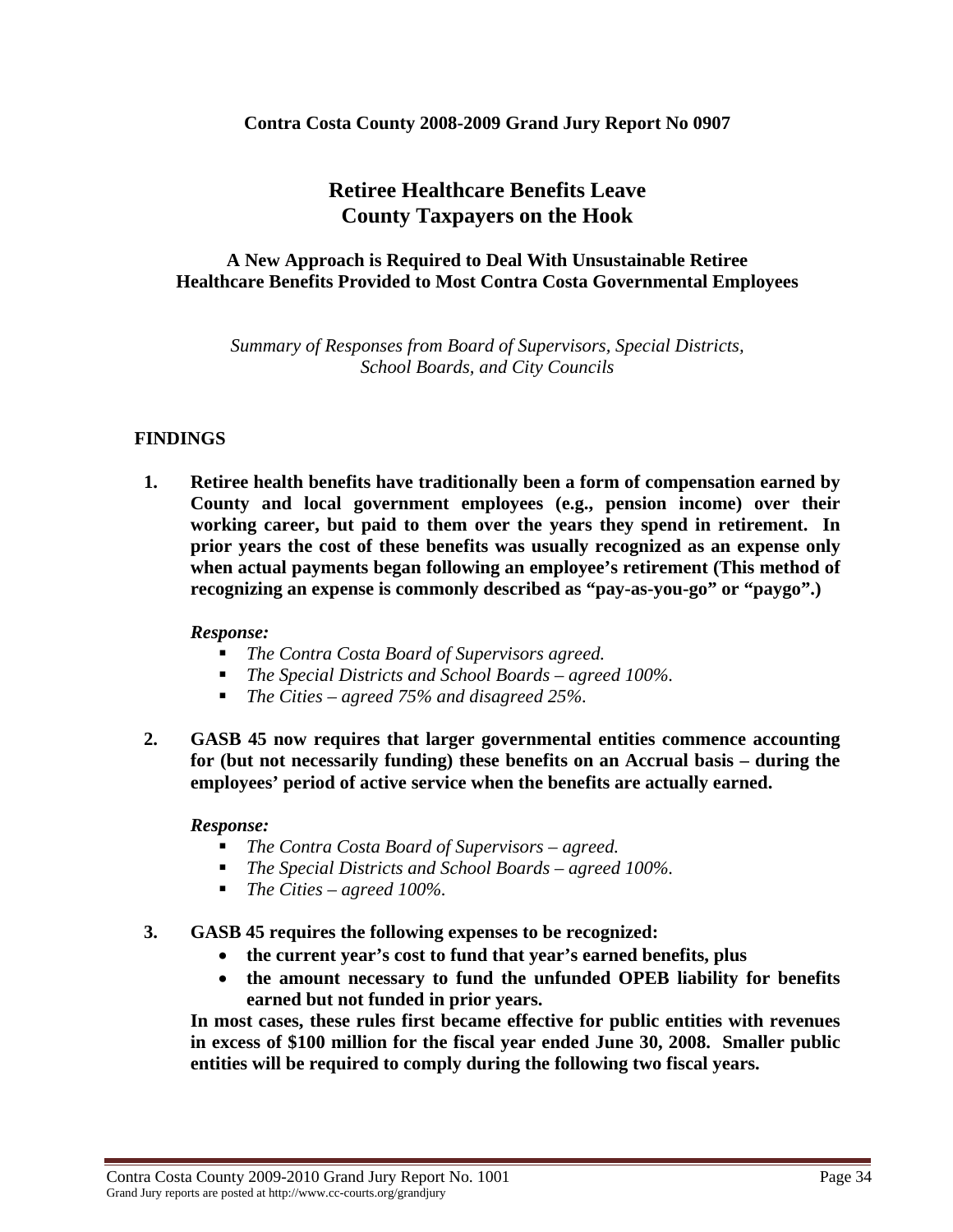#### *Response:*

- *The Contra Costa Board of Supervisors agreed.*
- *The Special Districts and School Boards agreed 100%.*
- *The Cities agreed 75% and disagreed 25%.*
- **4. To date in Contra Costa County there has been little or no funding of the OPEB liabilities for most governmental entities offering retiree medical benefits, including County, school districts, cities, and special districts.**

#### *Response:*

- *The Contra Costa County Board of Supervisors disagreed.*
- *The Special Districts and School Boards agreed 46%, disagreed 36% and 18% was N/A.*
- *The Cities agreed 100%.*
- **5. Most larger County governmental employers provide their employees with extraordinarily generous retiree health benefits.**

#### *Response:*

- *The Contra Costa Board of Supervisors disagree.*
- *The Special Districts and School Boards agreed 54%, disagreed 27%, and 19% N/A.*
- *The Cities disagree 100%.*
- **6. Property taxes accounted for almost 93% of Contra Costa County tax revenues in the most recent fiscal year with sales and other taxes making up the balance of total tax revenues received. These locally derived taxes also represented a significant portion of the revenue of school districts, cities and special districts located in the County.**

#### *Response:*

- *The Contra Costa County Board of Supervisors agreed.*
- *The Special Districts and School Boards agreed 81%, disagreed 10%, and 9% N/A.*
- *The Cities agreed 100%*
- **7. The Board of Supervisors of Contra Costa County has committed to a future OPEB liability funding schedule for the County, including a commitment to contribute \$20 million during the 2008-2009 fiscal year. Although no actual payments were made into the County's OPEB Irrevocable Trust as of January 31, 2009, \$10 million is held by the County Treasurer in a designated account.**

#### *Response:*

*The Contra Costa Board of Supervisors – partially disagreed.*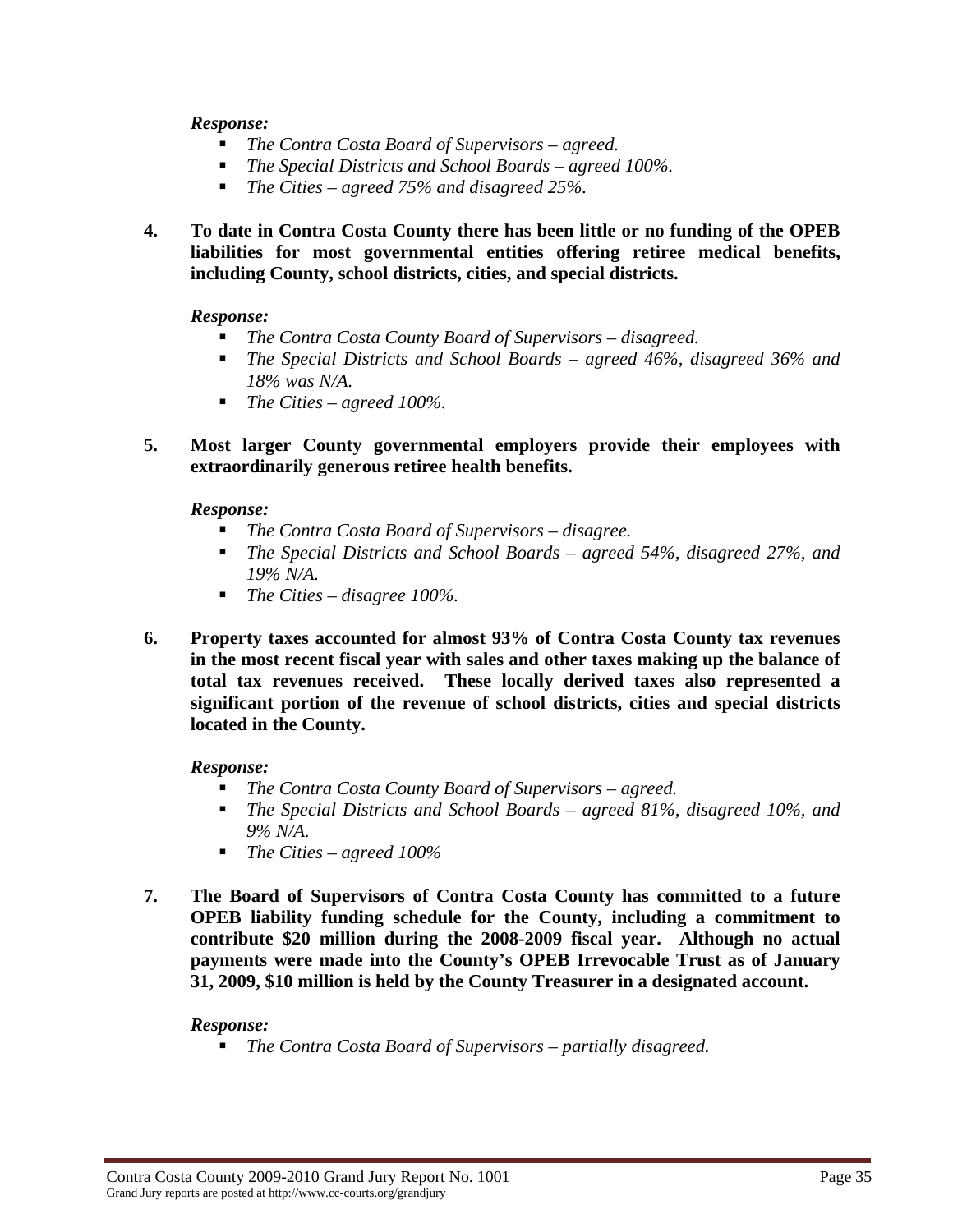**8. As of January 1, 2008 the County's OPEB obligation was determined to be \$2.367 billion, or almost four times the County's covered payroll (annual payroll of active employees covered by the plan) of \$610 million. Its Annual Required Contribution for the fiscal year ended June 30, 2008 was \$195 million, or almost 32% of covered payroll.** 

*Response:* 

- *The Contra Costa Board of Supervisors agreed.*
- **9. The calculation to determine a liability for future payments is primarily dependent upon the interest rate assumption. If the interest rate assumption is higher then the liability is lower; if the interest rate assumption is lower, then the liability is higher. If no funding mechanism is in place, and there is no expectation of putting money aside, the rules under GASB 45 require that a lower interest rate assumption be used.**

**The interest rate assumption that was used for the calculation of the OPEB liability and ARC for the fiscal year 2007-2008 was 4.5%. The basis for allowing the use of a higher interest assumption rate is that the entity will earn a rate of return on investments that can be used to help pay for the future benefits. Because the funding commenced with the current fiscal year, the assumed interest rate was increased to 7.75% in 2008-2009.** 

**The result of the assumed interest rate increase was the OPEB liability dropped from \$2.3 billion to 1.7 billion, almost solely due to the interest rate assumption change.** 

*Response:* 

- *The Contra Costa Board of Supervisors partially disagreed.*
- **10. Based on information available to the Grand Jury, the current Actuarial Accrued Liability for OPEB benefits due to employees of all larger Contra Costa County local governmental entities, including those promised by the County, school districts, cities and special districts, now exceeds \$3.1 billion. These liabilities are summarized and shown graphically as follows:**

**Liabilities of Contra Costa County and Local Government Entities**

| <b>Contra Costa County</b>                           | \$1,737,000,000 |
|------------------------------------------------------|-----------------|
| <b>Contra Costa County School Districts</b>          | 1,060,000,000   |
| <b>Contra Costa County Cities</b>                    |                 |
| 199,000,000                                          |                 |
| <b>Contra Costa County Special Districts</b>         | 124,000,000     |
| <b>Actuarial accrued liability for OPEB benefits</b> | \$3,120,000,000 |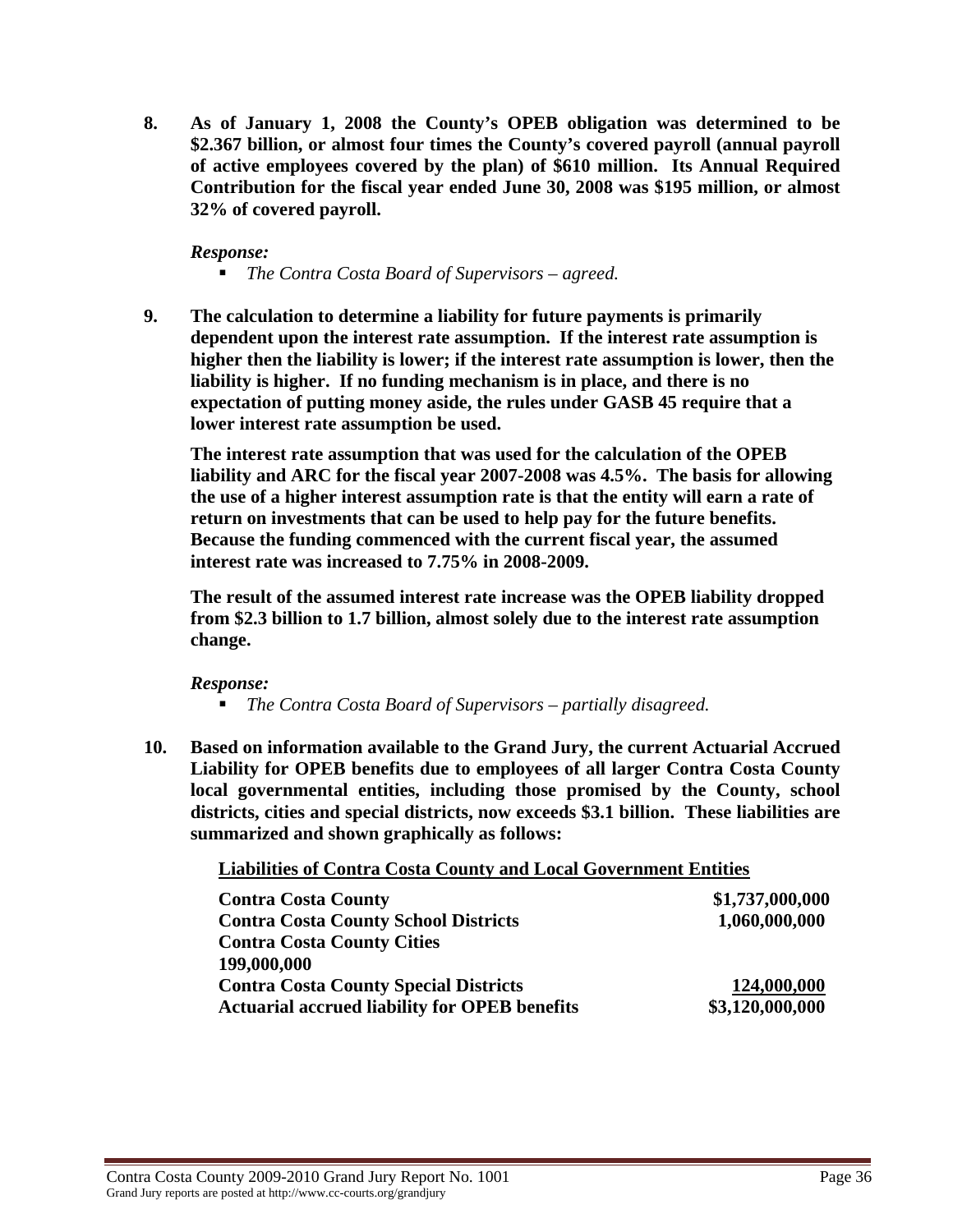**11. Based on the same sources, the current Annual Required Contribution (ARC) and the actual expense recognized (generally the current year's payment of health, dental and vision insurance premiums for retirees receiving benefits) are summarized as follows:** 

|  | <b>Annual Required Contribution</b> |  |
|--|-------------------------------------|--|
|  |                                     |  |

| <b>Contra Costa County</b>                                     | \$129,638,000 |
|----------------------------------------------------------------|---------------|
| <b>Contra Costa County School Districts</b>                    | 73,326,000    |
| <b>Contra Costa County Cities</b>                              | 21,199,000    |
| <b>Contra Costa County Special Districts</b>                   | 21,161,000    |
| <b>Total annual required contributions under GASB 45</b>       | \$245,324,000 |
| <b>Annual Actual Expense Recognized (Actual Contributions)</b> |               |
| <b>Contra Costa County</b>                                     | \$36,000,000  |
| <b>Contra Costa County School Districts</b>                    | 31,699,000    |
| <b>Contra Costa County Cities</b>                              | 6,986,000     |
| <b>Contra Costa County Special Districts</b>                   | 8,663,000     |

**Total actual annual expenses paid for OPEBs \$83,348,000** 

**12. As the summary numbers shown in Finding 11 indicate, County local governments are currently only paying 34% (\$83,348,000 / \$245,324,000) of the Annual Required Contribution set forth in GASB 45. This means that the unpaid balance of the Annual Required Contribution, (\$245,324,000 - \$83,348,000) \$161,976,000, is being transferred to future taxpayers. This transfer to future taxpayers takes place every year.** 

#### *Response:*

- *The Contra Costa County Board of Supervisors agreed.*
- *The Special Districts and School Boards agreed 64%, disagreed 27% and 9% N/A.*
- *The Cities agreed 50% and disagreed 50%.*
- **13. The 2007-2008 property tax revenue for the entire County was \$2.077 billion. Projections are that this amount will decline significantly during the next several fiscal years because of the current widespread decline in property values.**

#### *Response:*

- *The Contra Costa Board of Supervisors partially disagreed.*
- *The Special Districts and School Boards agreed 45%, disagreed 27%, and 28% N/A.*
- *The Cities agreed 100%.*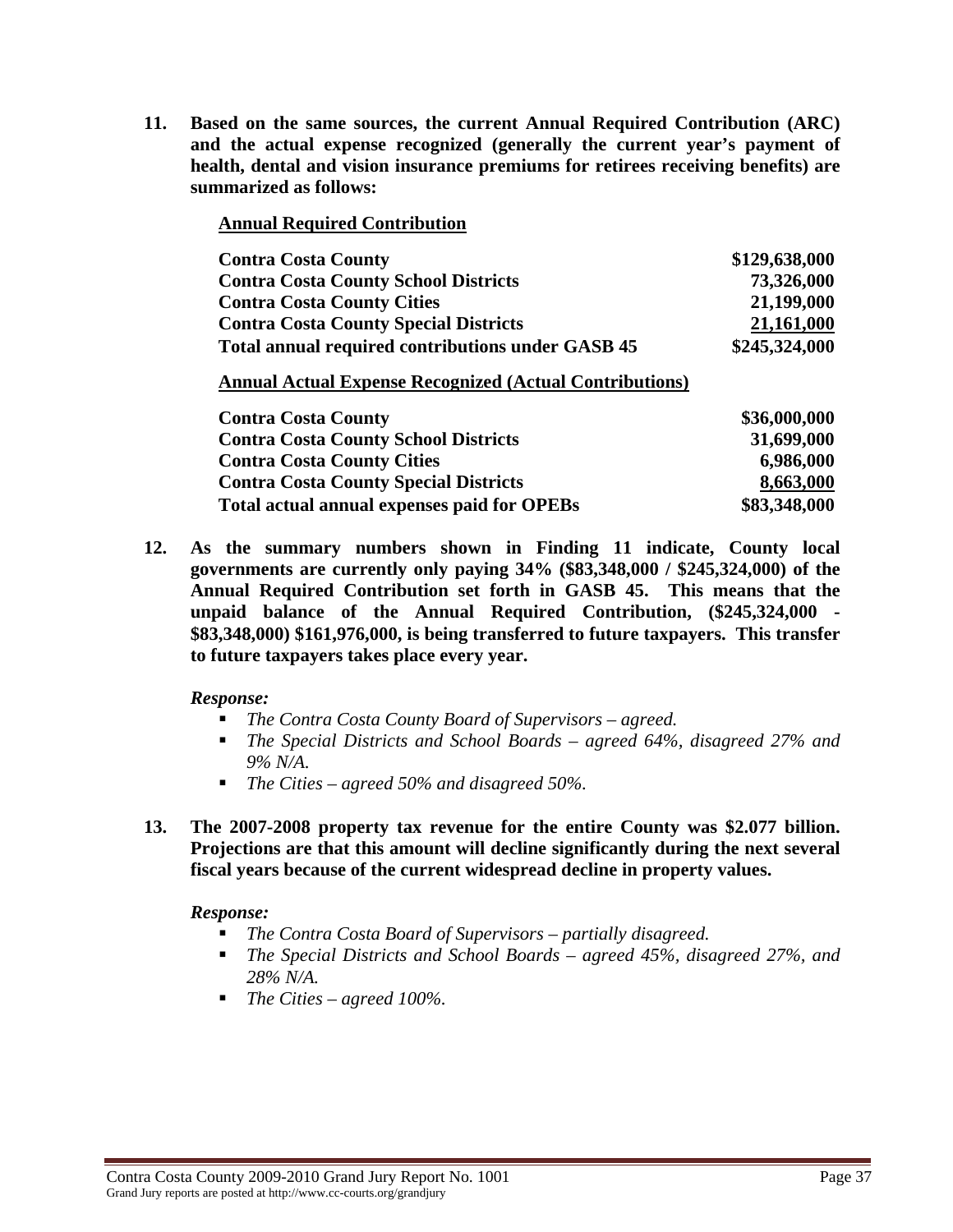- **14. Larger Contra Costa County governmental entities with identified retiree healthcare plans are:** 
	- **County: Contra Costa County**
	- **School Districts: Lafayette Elementary, Acalanes Union, John Swett Unified, Mt. Diablo Unified, Pittsburg Unified, San Ramon Valley Unified, West Contra Costa Unified and Contra Costa Community College.**
	- **Cities: Antioch, Brentwood, Concord, Martinez, Pittsburg and Richmond.**
	- **Special Districts: Central Contra Costa Sanitary, Delta Diablo Sanitary and East Bay Regional Parks.**

#### *Response:*

- *The Contra Costa Board of Supervisors agreed.*
- *The Special Districts and School Boards agreed 64%, disagreed 9%, and 27% N/A.*
- *The Cities agreed 100%.*
- **15. Recent information provided to the Contra Costa County Board of Supervisors makes clear that tax revenues and state support to the County are likely to decline for at least the next several years. This reduction in projected revenue has been currently offset by County Departments reducing their budgeted 2009- 2010 full-time equivalent headcount by 191 public safety, health care and social services positions. If the County were to commence fully funding its ARC, its only practical source of near term future funding would be to further lower its staffing levels.**

## *Response:*

- *The Contra Costa County Board of Supervisors agreed.*
- **16. On May 6, 2008, the Contra Costa County Administrator presented the following challenge to the Board of Supervisors:**

**"***The ever growing health care expense demand on the general fund will consume our ability to provide public services. Given the size of our liability, we cannot responsibly eliminate enough programs to fund our current health care programs; we must contain and change the County's cost of health care***."** 

## *Response:*

*The Contra Costa County Board of Supervisors – agreed.*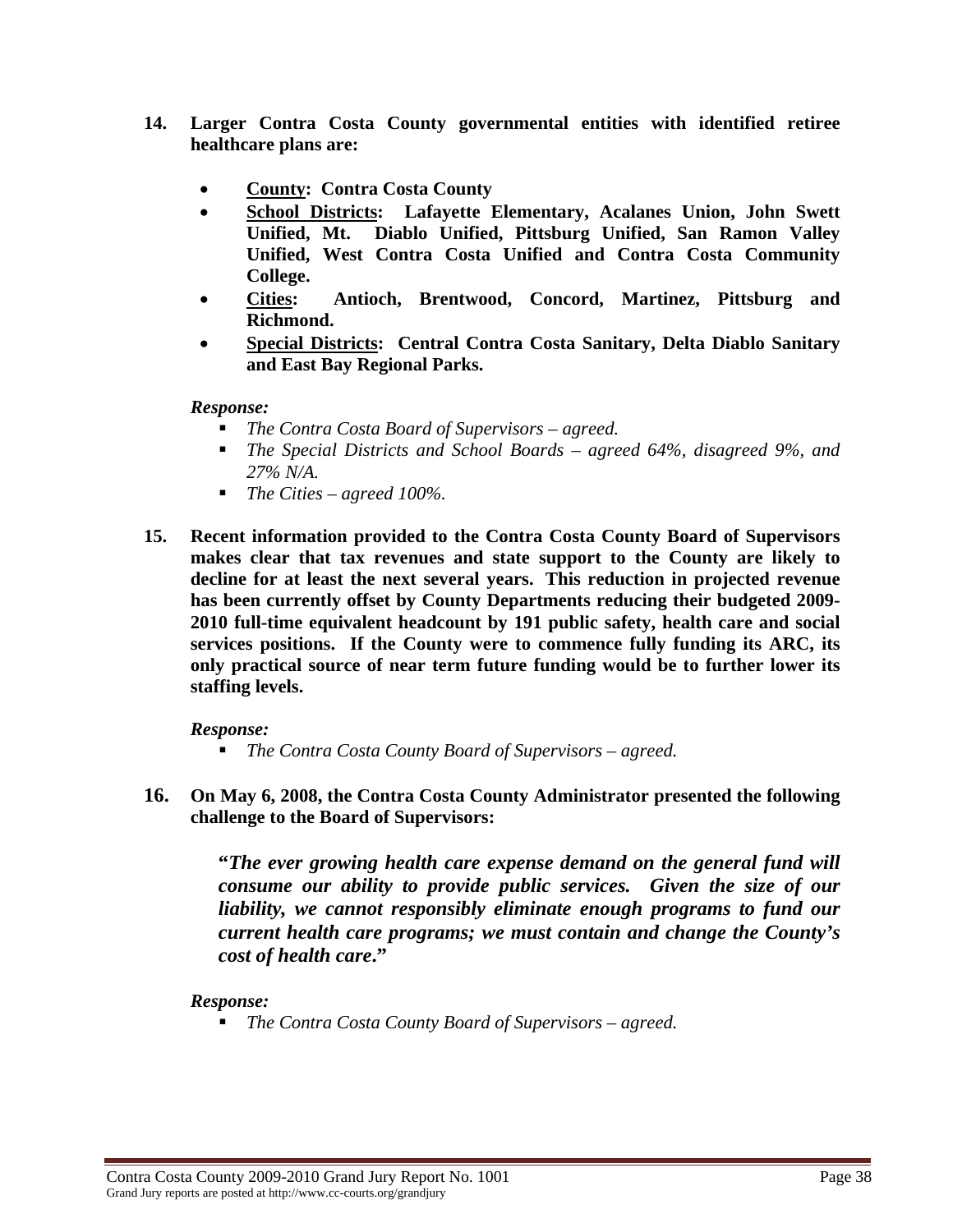### **RECOMMENDATION**

**Contra Costa County government entities in most cases do not have the financial ability to prudently pay for the current retiree healthcare benefits that have been, and are continuing to be, earned by their employees. The Grand Jury recommends that these governmental entities implement sustainable strategies to reduce retiree healthcare benefits.** 

**Several alternatives are:** 

- **Option 1. Implement a new defined contribution type retiree healthcare program for employees hired after July 1, 2009. Under this type of plan, the government employer would contribute annually an agreed upon amount into each covered employee's separate account. This contribution would grow with investment earnings until withdrawn. Each covered employee would be entitled, at retirement, to draw from this account. The amount withdrawn would be used to purchase a health insurance policy of choice. There would be no employer responsibility to make any payments to, or on behalf of, the retired employee following his/her actual retirement.**
- **Option 2. Freeze the employer-provided portion of the retiree health plan for currently covered active employees, regardless of age. Any future cost increases would be borne by employees when they commence to receive their retiree healthcare benefits. (With the concurrence of legal counsel, this action could also be adopted for current retirees by freezing the employer's payment at their current premium rate.)**
- **Option 3. Require greater benefit or premium cost sharing from retirees. This could take the form of increases in program deductibles, co-pays, co-insurance and out-of-pocket maximums paid for by retirees, and/or it could require that retirees commence paying a larger portion of the insurance premium amounts.**
- **Option 4. Require retirees to pay all, or a portion, of the cost of dependent coverage.**

**These options are not all inclusive and are intended to be illustrative only. Individual Contra Costa County governmental entities will arrive at different plan design solutions that they deem appropriate for their employee groups and financial situations. The important point is that benefits provided under retiree healthcare plans for most County governmental employees must be reduced.**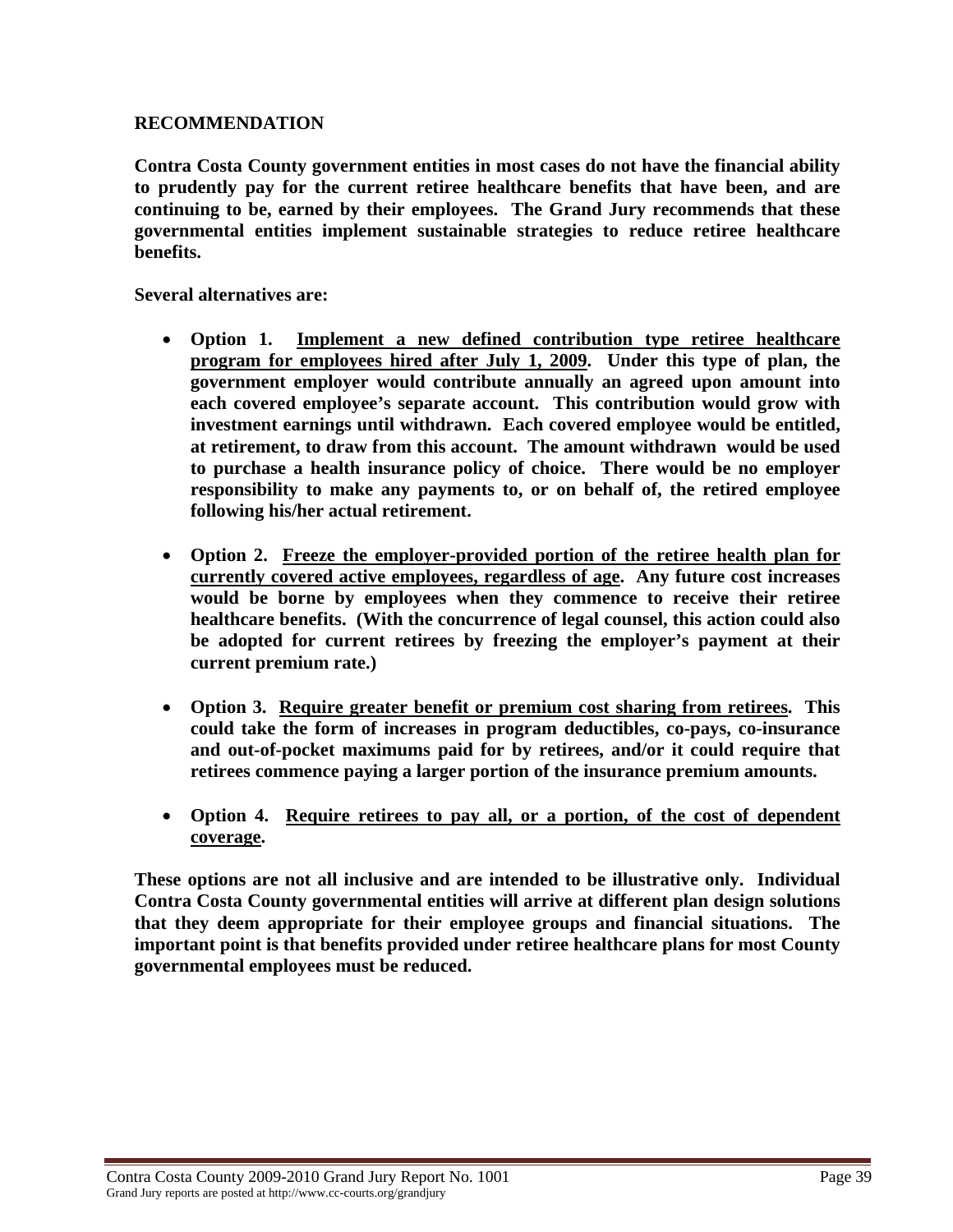#### *Response:*

| School Districts -<br>п | Has been implemented $-17\%$<br>Will be implemented $-25%$<br>Will not be implemented $-16\%$<br>Has not yet been implemented $-8\%$<br>Requires further analysis $-34%$ |
|-------------------------|--------------------------------------------------------------------------------------------------------------------------------------------------------------------------|
| Special Districts -     | Has been partially implemented $-25%$<br>Not applicable $-25%$<br>Not being considered $-25%$<br>Requires further analysis $-25%$                                        |
| Cities                  | Has been implemented $-50\%$<br>Has not been implemented $-25%$<br>Requires further analysis $-25%$                                                                      |

*Contra Costa County Board of Supervisors – Has been implemented.* 

**Individual responses to the Findings and Recommendations are available on request. Please contact the Secretary to the Grand Jury at (925) 957-5638.**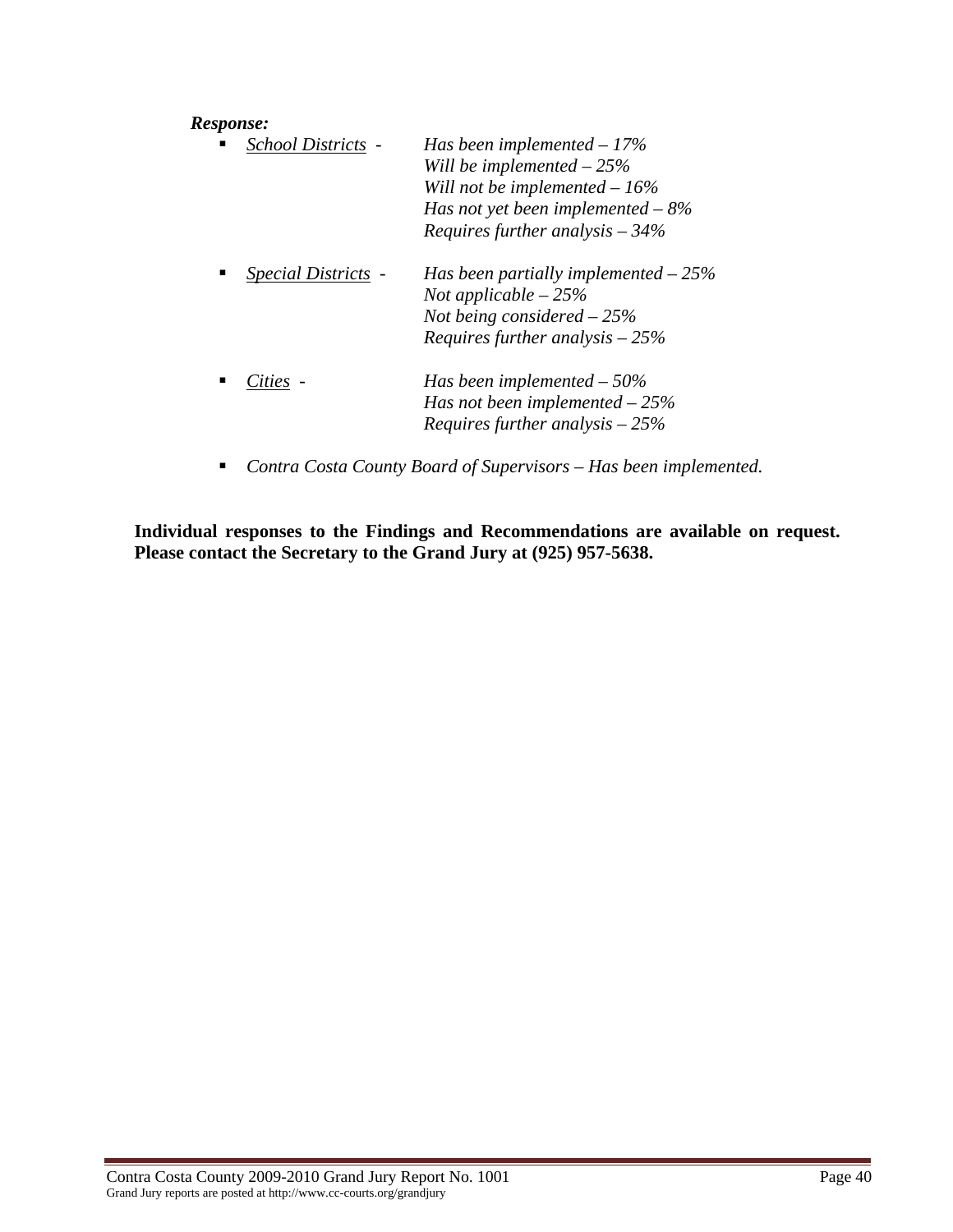**Contra Costa County Grand Jury Report 0908** 

# **Surrounded by Water, Bethel Island Has Limited Access for Fighting Fires**

**Inadequate funding leaves ECCFPD communities behind the rest of Contra Costa County in Fire Services** 

*Response from the East Contra Costa Fire Protection District* 

## **FINDINGS**

#### **Fire Department Staffing, Facilities, and Equipment Prior to the Formation of ECCFPD.**

#### **1. Bethel Island had 15 to 35 active volunteer fire fighters who were paid on-call.**

*Response: The respondent partially disagrees with the finding. It is unclear what time frame is being considered, the source of the information and the definition of "active" that is being referenced. Active paid-on-call firefighters average approximately 20 hours per week (including training), and active paid-on-call firefighter-paramedics average 24 hours per week (24 hour shifts). In the period prior to consolidation, January 1, 2002 through November 2002, records indicate that 13 paid-on-call firefighters and 12 paid-on-call firefighter-paramedics were identified by the Bethel Island Fire Protection District. However, payroll records reflect that 3 of the 13 paid-on-call firefighters were active responders, and 3 of the 12 paramedicfirefighters were active responders.* 

## **2. It became increasingly difficult to use volunteers because of changing standards and fire fighting techniques.**

*Response: The District agrees with the finding.* 

**3. Prior to the formation of ECCFPD, fire fighting equipment consisted of two fire engines for fighting structural fires, two designated for grass and brush fires, two fire boats (converted recreational vessels), at least one water tender, and a rescue unit.** 

*Response: The District agrees with the finding.* 

Contra Costa County 2009-2010 Grand Jury Report No. 1001 Page 41 Grand Jury reports are posted at http://www.cc-courts.org/grandjury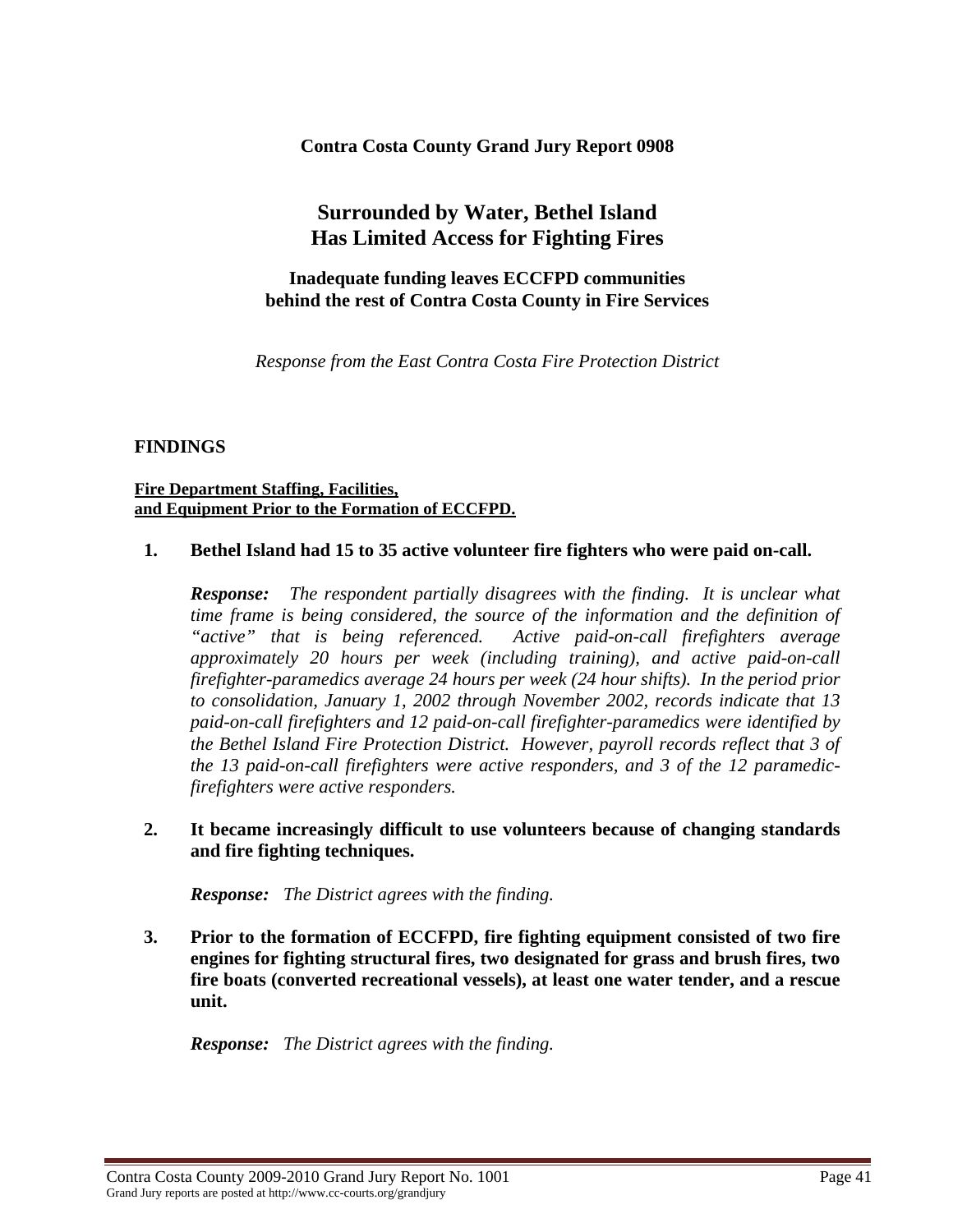**4. The Volunteer Fire Department was composed of residents of Bethel Island who were knowledgeable regarding the unusual pattern of roads, street names, and points of access.** 

*Response: The District partially disagrees with the finding. No documentation could be found to verify whether all personnel lived within the Bethel Island Fire Protection District.* 

**5. In the 1970s, salaried staff consisted of a Fire Chief, an Assistant Chief, and a communications technician. In 1993-94 the Assistant Chief position was eliminated.** 

*Response: The District agrees with the finding.* 

**6. The salaried full time personnel were basically day time with a variable number of volunteers available after hours and weekends. Usually, some personnel were on site 24 hours per day 7 days per week.** 

*Response: The District partially disagrees with the finding. We agree the full-time, salaried personnel were basically day time. However, due to the absence of staffing records prior to consolidation, it is unknown the number of staff that were in the station 24-hours per day 7 days per week. Payroll records indicate it is unlikely that a cadre of paid-on-call firefighters were frequently available for 24/7 coverage.* 

**7. Just prior to the formation of the ECCFPD, it became difficult to maintain an acceptable level of service.** 

*Response: The District agrees with the finding.* 

**Fire Department Staffing, Facilities, and Equipment After the Formation of ECCFPD.** 

**8. The ECCFPD was formed in September of 2002. The new District was a consolidation of three dependent Districts in the eastern part of Contra Costa County, Bethel Island, East Diablo and Oakley. The consolidation resulted in nine fire stations within seven communities[1](#page-41-0) , including Bethel Island and other unincorporated areas.** 

*Response: The District agrees with the finding.* 

**9. The BOS application to the Local Agency Formation Commission (LAFCO) for the consolidation of East County fire departments to form the ECCFPD contained the following: "***It is the intention of the Board of Supervisors to unify* 

<span id="page-41-0"></span><sup>&</sup>lt;sup>1</sup> Bethel Island, Oakley, Knightsen, Brentwood, Byron, Discovery Bay, and Marsh Creek-Morgan Territory area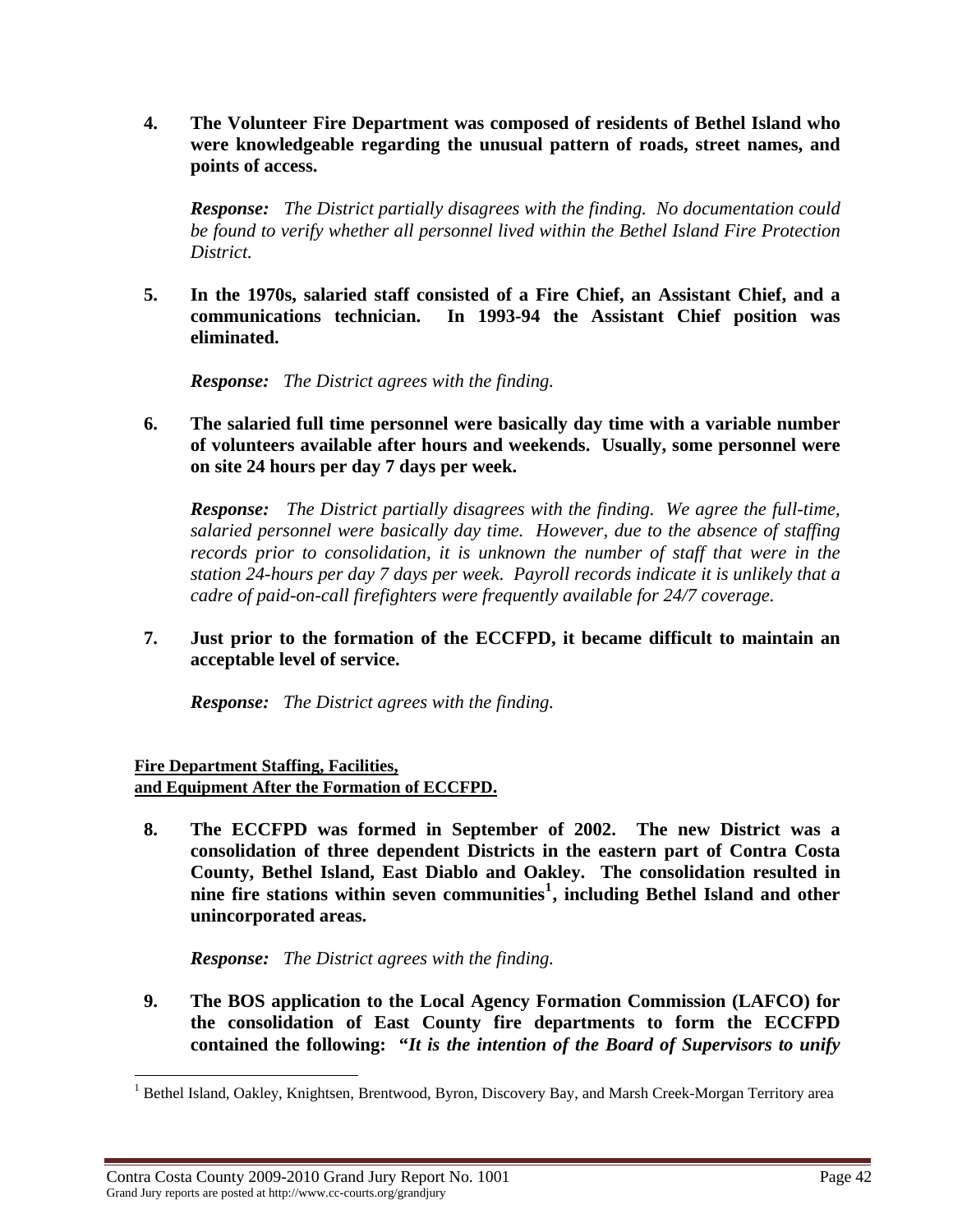*the three districts into a single district that will provide seamless service in a way that will enhance the emergency response network within projected revenues. It is also intended to coordinate future efforts to develop funding and fire protection service levels to equal status with the remainder of Bay Area communities.***"** 

*Response: The District agrees with the finding. However, for clarification, the Board of Supervisors is the Board of Directors for ECCFPD.* 

**10. According to ECCFPD, fire fighting procedures for Bethel Island are as follows: At the first alarm, one engine and two firefighters will be dispatched to the fire. Simultaneously, a fire engine will be sent to cover the Bethel Island station from a nearby community. If necessary, reserve fire fighters can be called to provide additional support.** 

*Response: The District partially disagrees with the finding. When a structure fire is reported on Bethel Island, the District dispatches four engines, one water tender and one Battalion Chief on the first alarm (five units and a Chief Officer is the standard response throughout the District). An engine is also dispatched to provide backup coverage to the Island if all of the above cited five units are going to be required at the emergency.* 

- **11. Following the formation of ECCFPD, fire fighting equipment and resources no longer available on Bethel Island are:** 
	- **two fire engines for grass and brush fires,**
	- **two fire boats that were converted from recreational vessels,**
	- **one water tender,**
	- **the volunteer fire fighters.**

**The current complement of equipment and resources located at Bethel Island are two fire engines and two fire fighters and a contracted rescue unit.** 

*Response: The District partially disagrees with the finding. The District has a Type-1 structure engine, Type-3 wild-land engine and a Type-2 fire boat. AMR provides a Quick Response Vehicle (QRV) Paramedic unit that is housed at the Bethel Island station.* 

**12. ECCFPD recently acquired a state-of-the-art fire boat, which uses a two to threeperson crew. This boat is on call for all of Contra Costa County and surrounding waterways. Therefore, it may or may not be available at any given time because of its coverage area. If the boat is required to fight a fire, firefighters from one of the responding fire engines could board the boat at the scene to achieve the needed crew size.** 

*Response: The District agrees with the finding. The District has the only fire boat within Contra Costa County Fire agencies. The Contra Costa County Sheriff's Department does have a patrol boat with firefighting capabilities. The US Coast Guard does not have firefighting capabilities in the delta region.*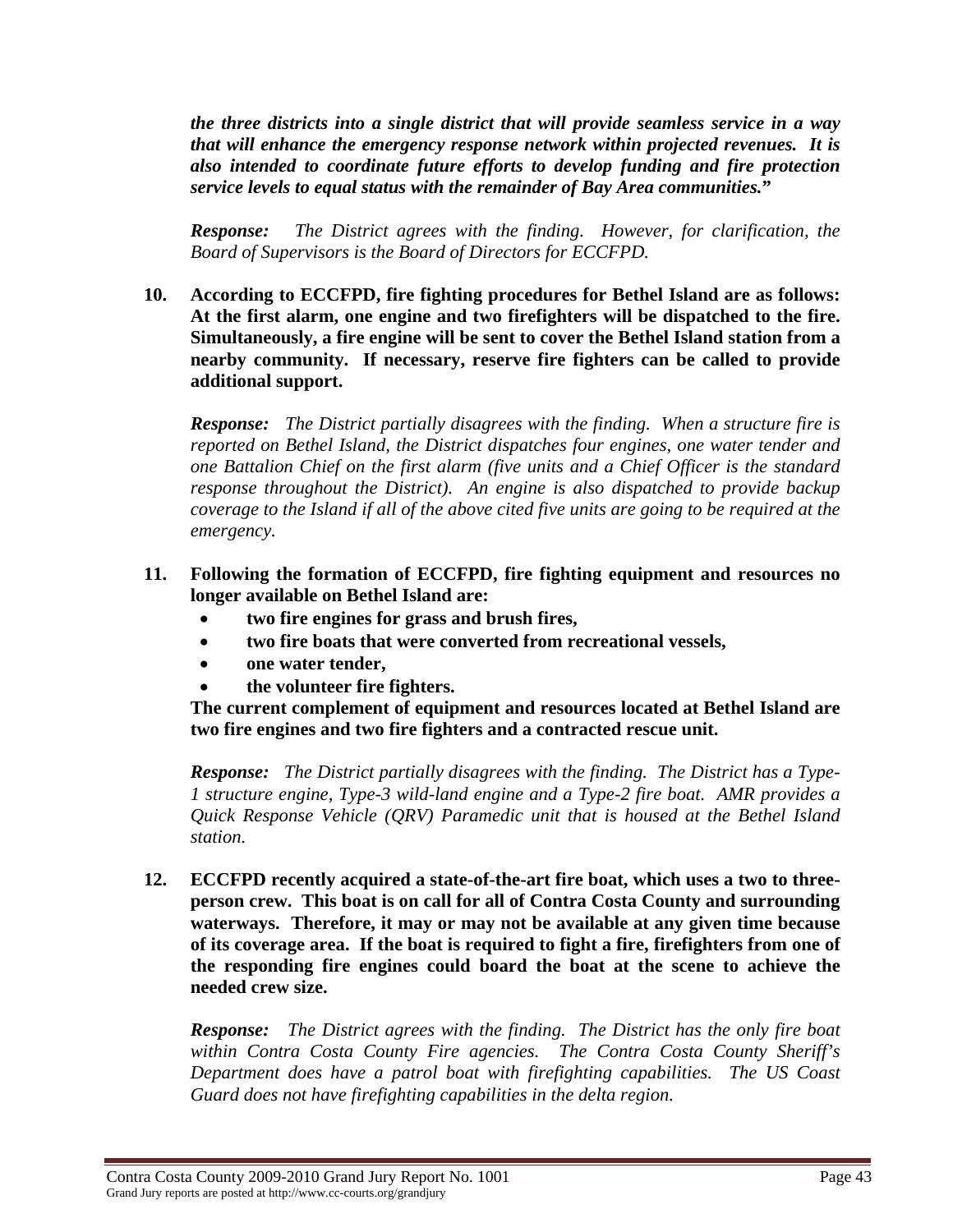**13. The ECCFPD has stated that fire trucks have a shorter response time than a boat. For that reason the fire boat is not the primary piece of fire fighting equipment.** 

*Response: The District agrees with the finding.* 

#### **14. Currently, Bethel Island fire station is staffed with six firefighters (2 per shift). Four are relatively long term. The remaining two firefighters are rotated in from elsewhere in the District.**

*Response: The District partially disagrees. According to I.A.F.F. Local 1230's MOU, personnel are allowed to bid their work stations. Therefore, any of these individuals may choose to bid for another station.* 

## **15. ECCFPD has contracted with American Medical Response (AMR) to provide three paramedics who are shared throughout the District. One paramedic is stationed at Bethel Island.**

*Response: The District partially disagrees with the finding. It is true that AMR provides three (3) quick response vehicles within East Contra Costa Fire Protection District. However, AMR contracts with Contra Costa County Emergency Medical Services, not the Fire District.* 

**16. The system required to keep the water flowing to the business district hydrants failed in 2006 and has not been repaired or replaced. The pipes are old and in questionable condition. This pumping system, if operational, would provide water to service the business district. In addition to the 1,250 gallons of water available on the fire trucks, and local private working pumps, water to fight fires is brought in by tanker trucks or drafted (pumped) from the Delta. The Grand Jury was unable to determine the ownership of the pump and hydrants.** 

*Response: The District partially disagrees with the finding. The District has been working diligently since September 2008 to repair the system. As of July 3, 2009, the system has been activated and operational. However, it is true that ownership of the pump and hydrants cannot be determined. It is also important to note that, with the Bethel Island bridge replacement, the bridge pump with need to be relocated.* 

## **17. Water Tenders (Water Trucks) brought from off of the island must be used to replace the inoperable water hydrants. The water supply is limited.**

*Response: The District partially disagrees with the finding. Water tenders have always been utilized on Bethel Island to supplement water.*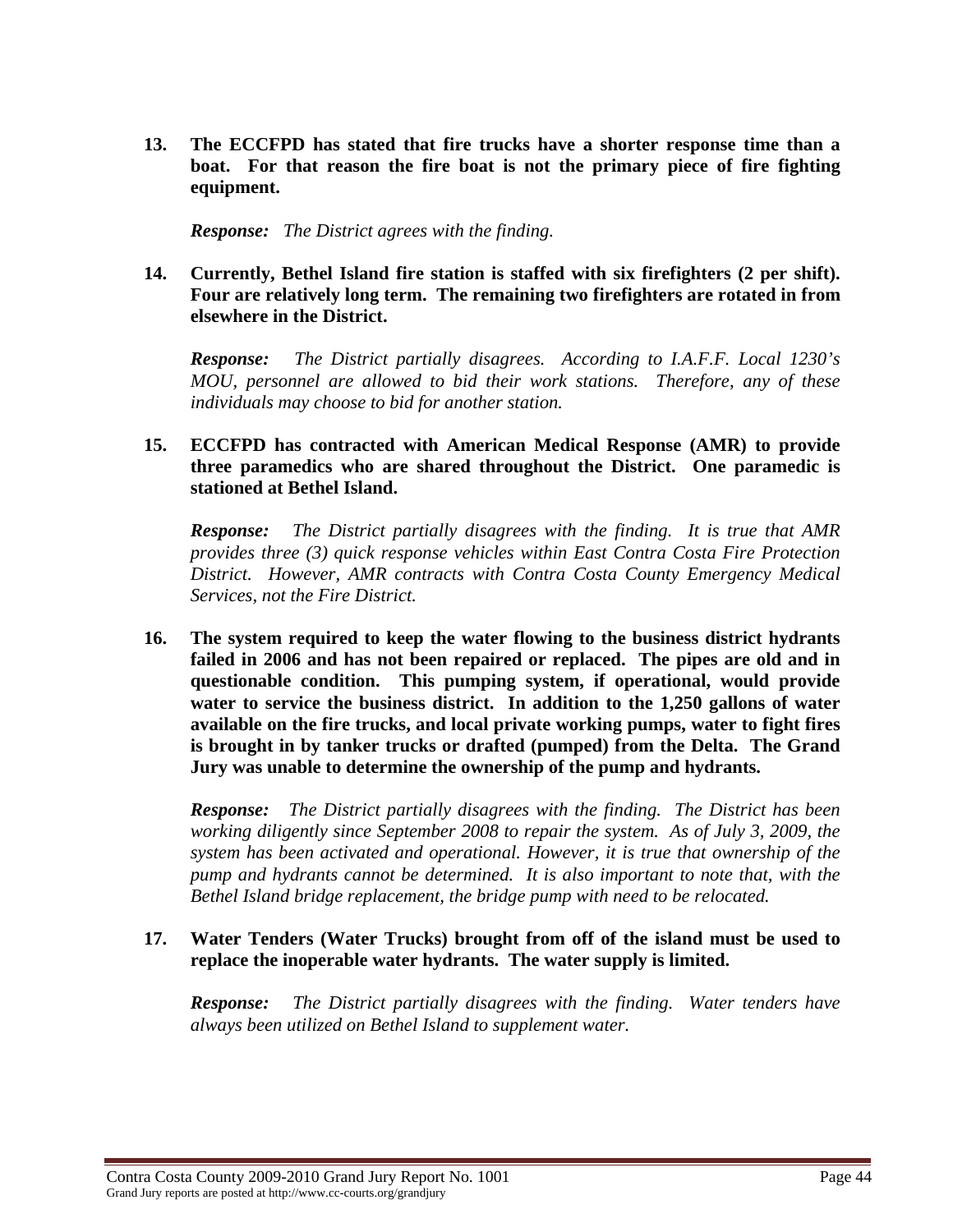**18. There are private wells and water systems on Bethel Island, but with few exceptions they do not provide water for fire protection.** 

*Response: The District agrees with the finding.* 

### **19. Prior to the formation of ECCFPD in 2002, there were approximately 450 calls per year on Bethel Island with an average response time of slightly more than 6 minutes.**

*Response: The District partially disagrees with the finding. Based on data provided by the Davis Company's, "Evaluation of Fire Service and Financing for the Far-East Contra Costa County Fire Protection Districts" dated April 2002, response times appear to average slightly more than six minutes. However, data does not specify if there was more than one person on the responding equipment.* 

**20. After the consolidation, the actual response time was recorded at approximately 10 minutes. A 2006 report by Citygate Associates showed that ECCFPD response times should be 5 minutes.** 

*Response: The District agrees with the finding.* 

**21. Between November 1, 2007 and November 30, 2008, Fire District logs indicate average response times for fires were more than 8 minutes.** 

*Response: The District agrees with the finding.* 

**22. The fire station is uninhabitable due to the presence of mold. This requires the leasing of temporary facilities for the housing of personnel. Only firefighting equipment is permitted in the existing building. When permits are issued, it will be demolished.** 

*Response: The District agrees with the finding.* 

**23. ECCFPD firefighter's wages and benefits are the lowest in Contra Costa County.** 

*Response: The District agrees with the finding.* 

#### **24. The District provides no formal training of personnel regarding the confusing street patterns, names, and terrain of Bethel Island.**

*Response: The District partially disagrees with the finding. The District conducts training in all of its stations to educate personnel on streets in their first-due areas. District equipment includes Mobile Data Computers/GPS units for mapping and directions to calls.*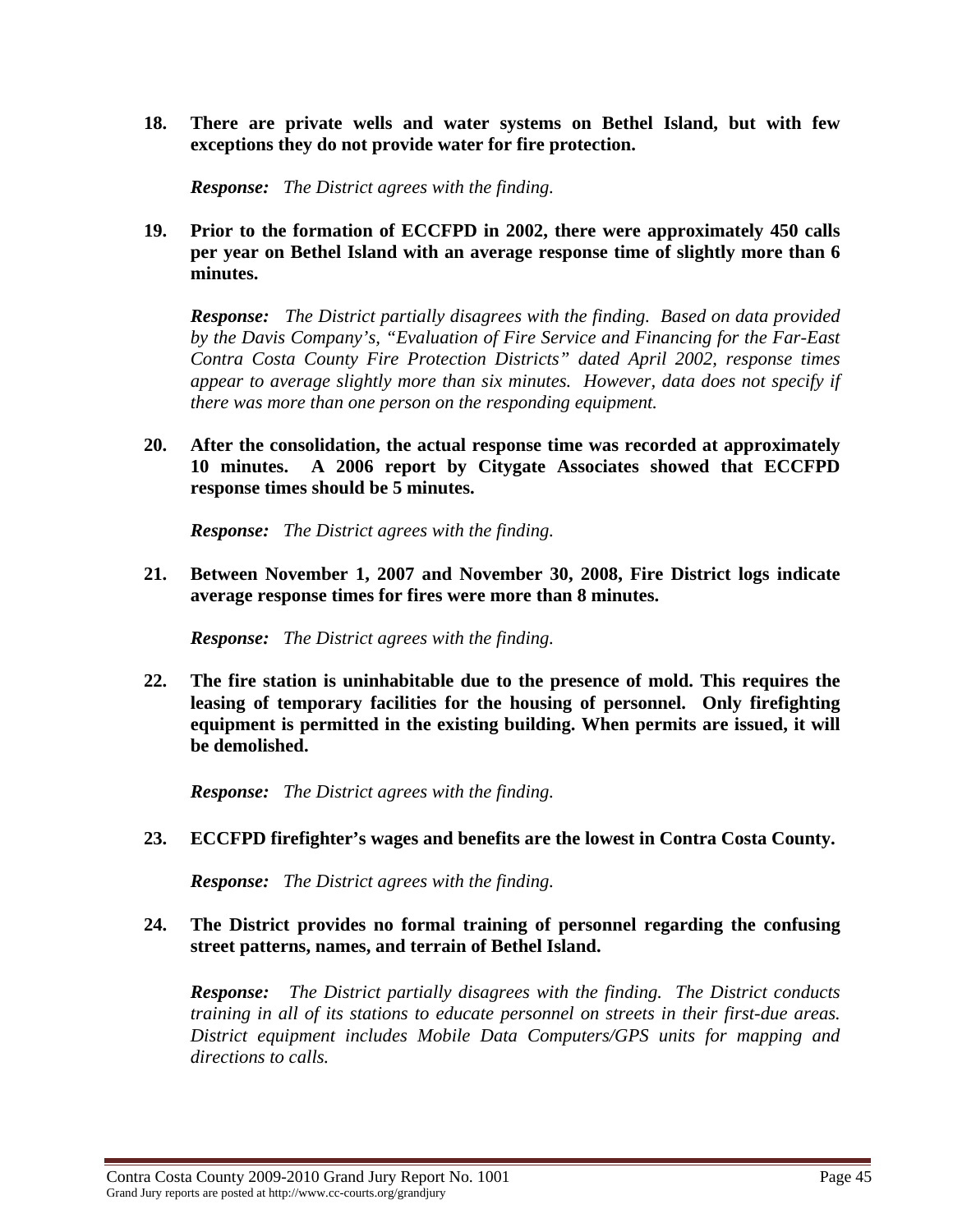#### **25. The ECCFPD provides no formalized performance evaluations or objectives related to all fire fighting personnel.**

*Response: The District partially disagrees with the finding. The District conducts probationary performance evaluations for all ranks and provides engine standards for firefighting skills.* 

**26. Delta Coves has most of its infrastructure requirements completed. Economic issues have delayed the development of the project indefinitely. Although fire hydrants are in place, a source of water will have to be acquired prior to any construction.** 

*Response: The District agrees with the finding.* 

## **27. The ECCFPD Fire Chief reports to the BOS and the County Administrator.**

*Response: The District partially disagrees with the finding. The Fire Chief reports to the Board of Directors and the County Administrator.* 

## **28. The ECCFPD encompasses portions of Supervisorial Districts Three and Five.**

*Response: The District agrees with the finding.* 

## **RECOMMENDATIONS**

**1. Establish an oversight commission, as was done during the formation of the ECCFPD. The commission could assist in managing funding issues, determine future resources (equipment, personnel or fire stations), determine areas of risk, recommend the establishment of response time goals, improve local control, and reduce perceived inequities as they pertain to Fire District decisions.** 

*Response: The recommendation will not be implemented as it is not warranted. The Board of Directors and the District feel that establishing an Advisory Commission is not warranted because the Board of Supervisors is the Board of Directors for ECCFPD and provides sufficient oversight and direction. The Board of Directors has also invoked local advisory sub-committees for specific issues as needed.* 

## **2. That ECCFPD provide formal orientation training specific to Bethel Island for all District fire fighters.**

*Response: The recommendation has not yet been implemented, but will be implemented in the future. The District is currently building a formal orientation training program including check off for the Bethel Island area. All personnel will receive this training prior to November 1, 2009.*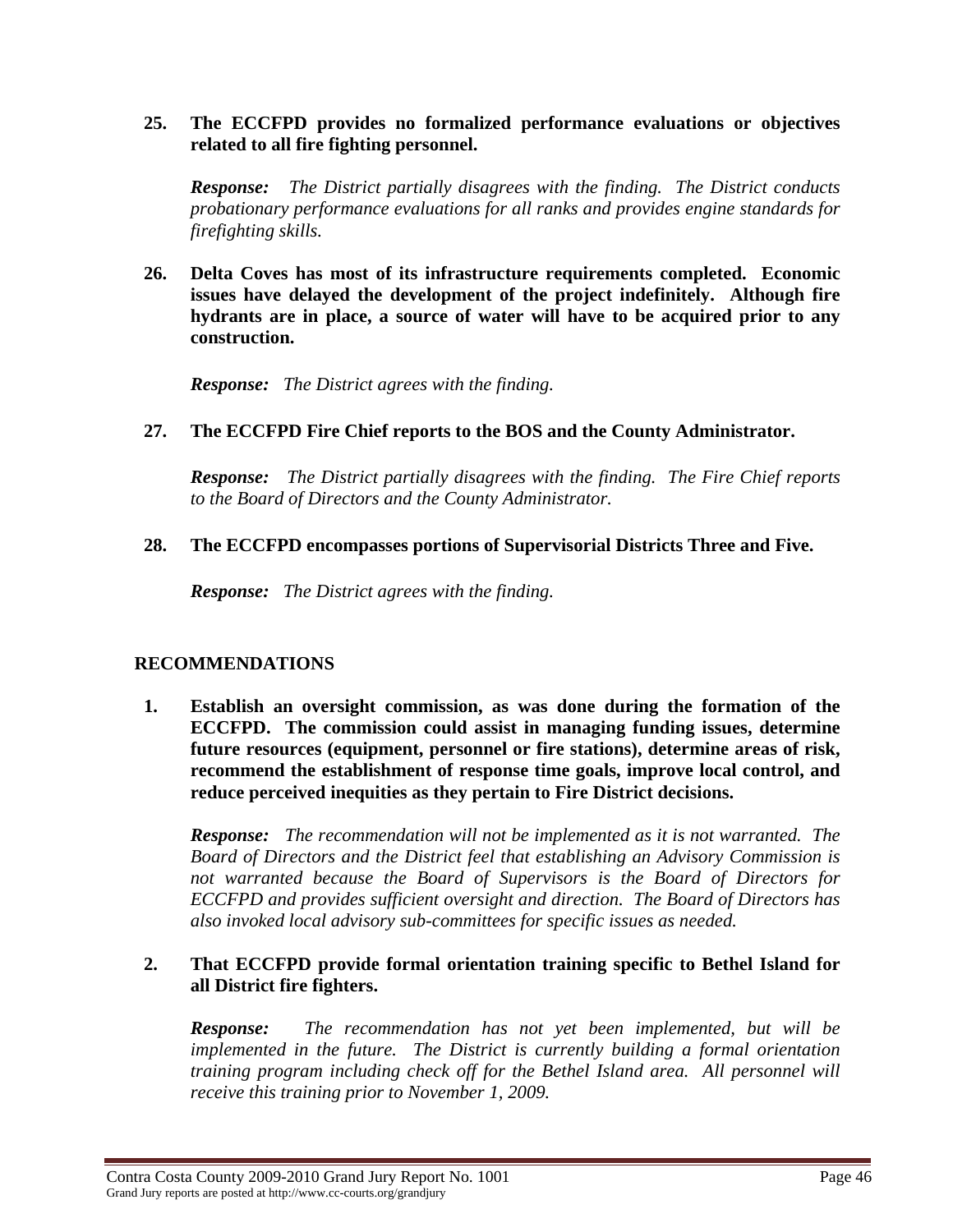**3. That ECCFPD complete a risk assessment of all areas of the District and establish an acceptable level of risk for each area to include response-time goals established for each area. Measurements shall be taken and compared to goals. The District shall develop objectives based on existing available resources.** 

*Response: The recommendation will not be implemented because it is not warranted. The Board of Directors authorized CityGate Associates, LLC, to prepare a "Fire Service and EMS Master Plan for the East Contra Costa Fire Protection District on August 10, 2004. The report was submitted and accepted by the Board of Directors in June 2006. The report included: a review of District operations, Risk Assessment, Service Levels and Standard Response Coverage, Revenue requirements to implement standards and Master Plan and Action Plan.* 

- **4. That ECCFPD develop a cost comparison of various options to provide additional water supply for fire use on Bethel Island. Suggestions include but are not limited to:** 
	- **strategic placement of water tanks, and/or**
	- **provide a method to move Delta water to the land side.**

*Response: The recommendation requires further analysis. The District has analyzed the strategic placement of water tanks. Unfortunately, this analysis indicates private property would need to be utilized for placement. In addition, the District has been working with the community on a dry hydrant project. The dry hydrants could be placed around the levee tops, allowing fire engines to hook up and draft water from the delta. Current issues include ownership, easement, permits, insurance and funding source. At this point, no time line can be identified.* 

## **5. That the BOS work in cooperation with the Fire District to ensure that the objectives of ECCFPD are part of the decision making process as the Bethel Island Delta Coves project progresses.**

*Response: This recommendation has already been implemented. The Board of Directors and several County departments have been heavily involved with the Delta Coves project. Additionally, all projects within this area are reviewed by the Contra Costa County Fire Protection District's Fire Marshal and the Community Development Department.*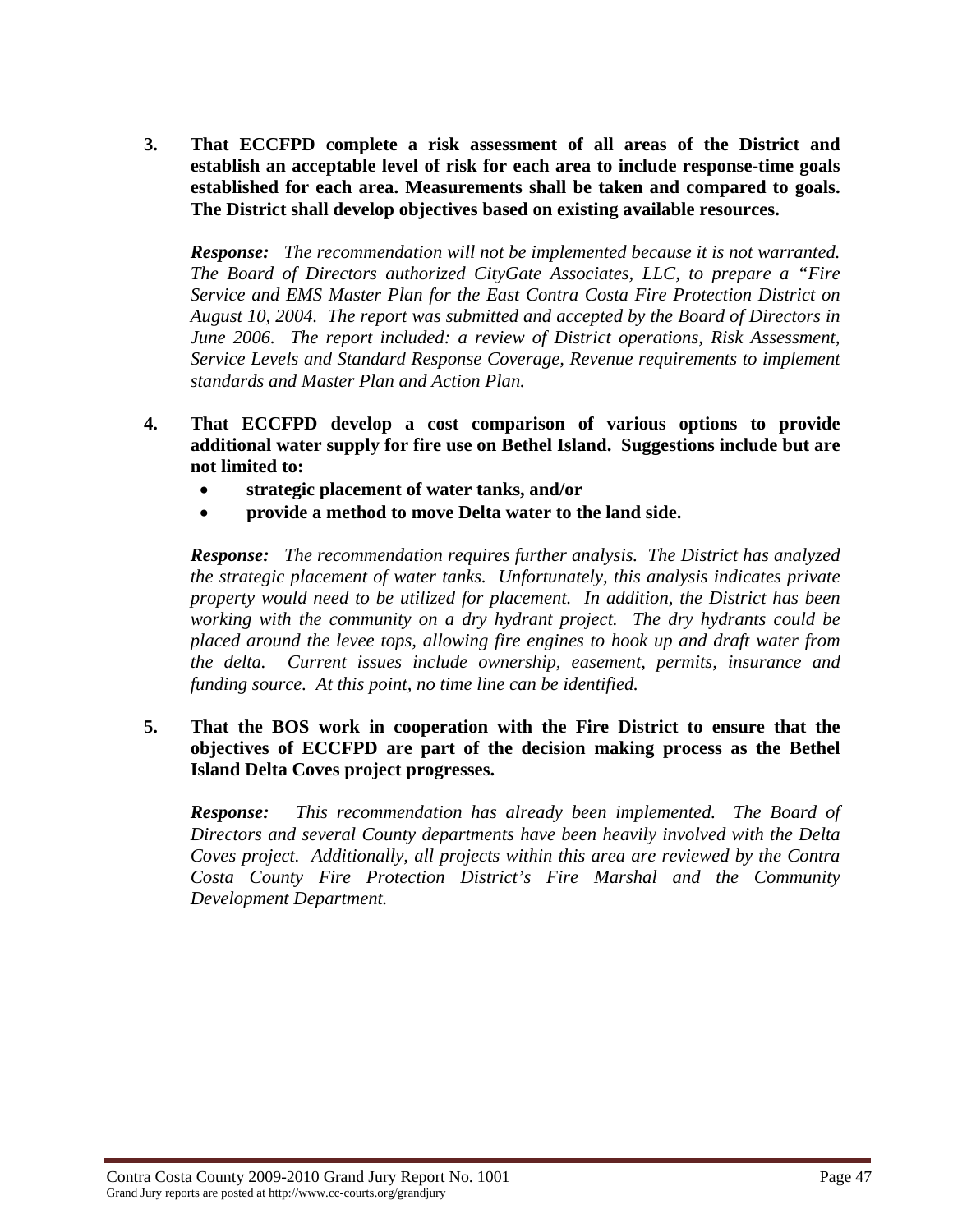**Contra Costa County 2008-2009 Grand Jury Report 0909** 

# **HARSH ECONOMIC TIMES DICTATE CITY TRAVEL PRACTICES BE FINE TUNED.**

*Summary or responses from Contra Costa County City Councils* 

## **RECOMMENDATIONS**

**1. That elected officials be included in travel and expense policies.** 

*Response: 100% has been implemented.* 

**2. That attendees to city-paid conferences and seminars provide proof of attendance and deliver a report when appropriate.** 

*Response: 87% has been implemented. 17% has been partially implemented. 6% no changes needed.* 

**3. That all cities, at minimum, follow IRS documentation guidelines for any expenses as an audit control and for budget planning.** 

*Response: 100% has been implemented.* 

**4. That management review and communicate city travel procedures on an annual basis to update and eliminate contradictions.** 

*Response: 60% has been implemented. 33% will be implemented. 7% has been partially implemented.* 

- **5. That city guidelines promote the use of web sites to obtain the lowest rates available and to leverage government and group rates. A partial list of the government websites includes:** 
	- **State Association of Counties [www.csac.counties.org](http://www.csac.counties.org/)**
	- **State of California website www.ofa.dgs.ca.gov**
	- **California Travel Smart www.catravelsmart.com**
	- **League of California Cities [www.cacities.org/travel](http://www.cacities.org/travel)**

*Response: 93% has been implemented. 7% has not yet been implemented.* 

**For copies of individual responses to the Recommendations, please contact the Court Secretary's Office at (925) 957-5638.**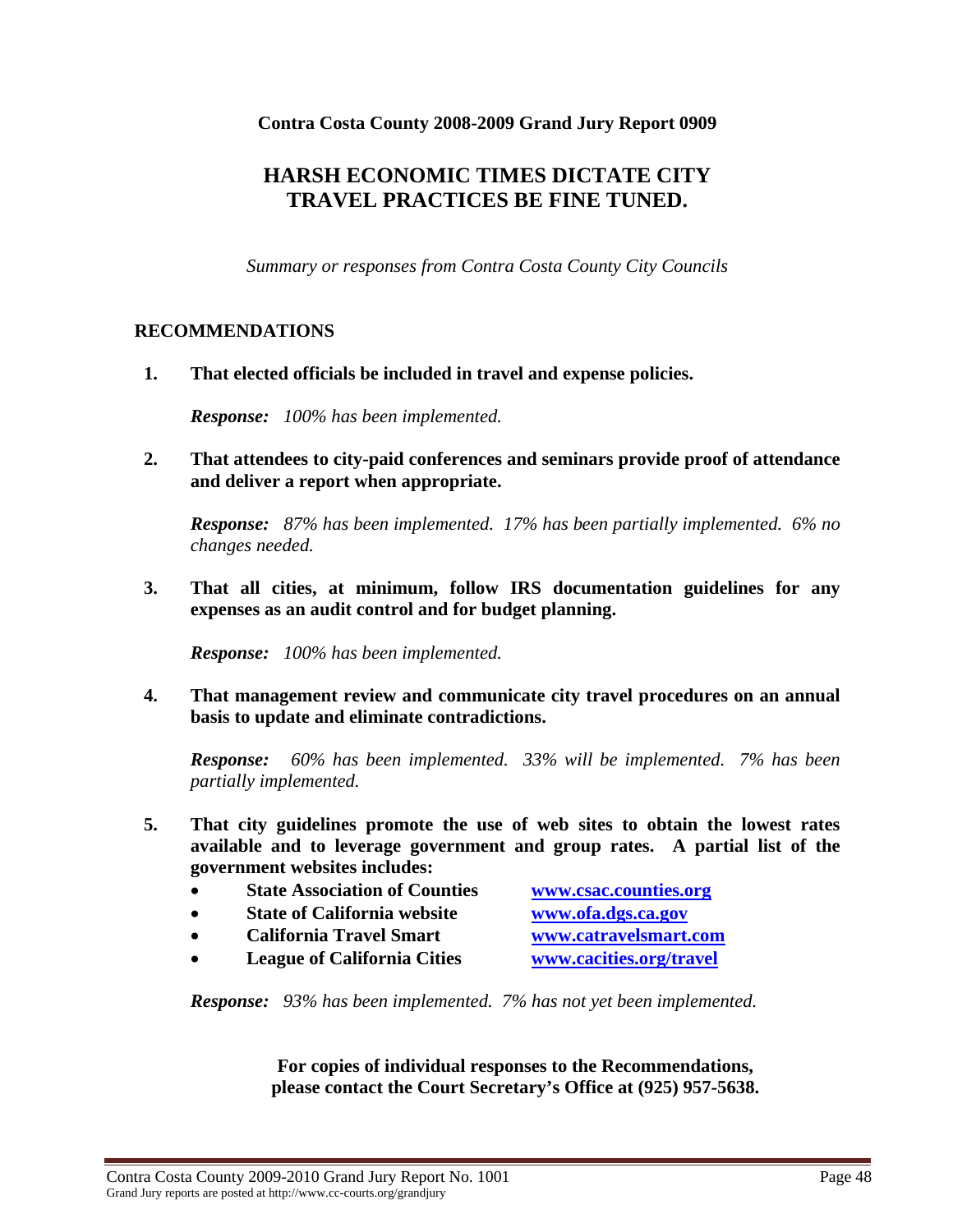# **RESTRICTIONS IMPEDE GRAND JURY INVESTIGATION**

Children and Family Services Bureau Prevents Oversight

*Response from Contra Costa County Employment and Human Services Department* 

## **FINDINGS**

1. **Section 925 of the California Penal Code requires that "***The grand jury shall investigate and report on the operations, accounts, and records of the officers, departments, or functions of (Contra Costa) county "* 

*Response: The respondent agrees with the finding.* 

2. **Section 919(c) of the California Penal Code requires "***The grand jury shall inquire into the willful or corrupt misconduct in office of public officers of every description within (Contra Costa) county."* 

*Response: The respondent agrees with the finding.* 

3. **Section 939.9 of the California Penal Code requires that "***A grand jury shall make no report . . . on any matter except on the basis of its own investigation of the matter made by such grand jury."* 

*Response: The respondent agrees with the finding.* 

4. **Section 827 (a) (1) (P) of the Welfare and Institutions code provides that a case file may be inspected by:** *"Any other person who may be designated by court order of the judge of the juvenile court upon filing a petition."* 

*Response: The respondent agrees with the finding.* 

5. **The Contra Costa County Children & Family Services Bureau of the Employment & Human Services Department of Contra Costa County is subject to the oversight responsibilities of the Contra Costa County Grand Jury.** 

*Response: The respondent partially disagrees with the finding. The Grand Jury has authority to investigate and report on county operations as set forth in Penal Code sections 888 and 925, not oversight responsibilities.*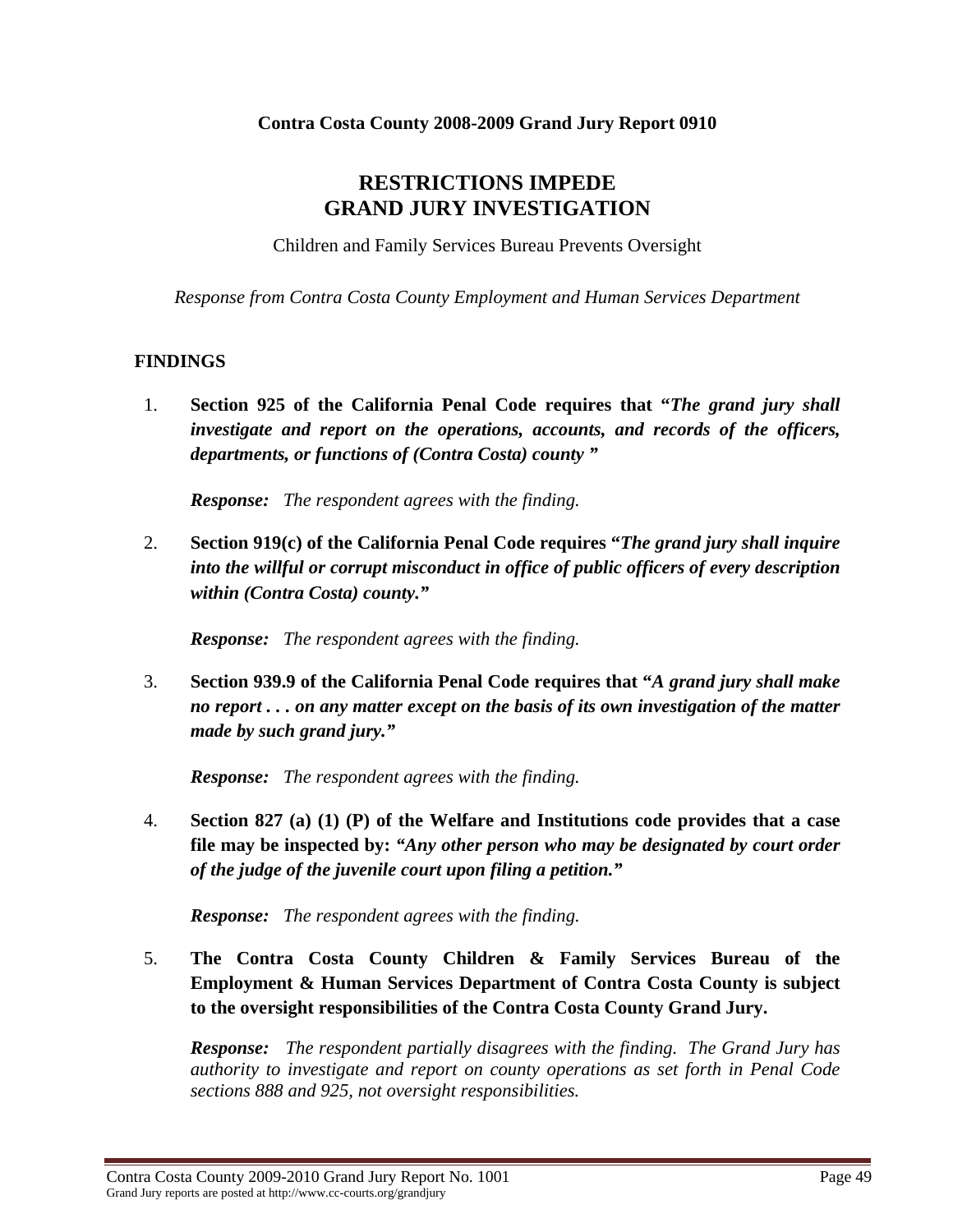6. **There have been numerous newspaper articles and anecdotal stories state-wide about foster children being placed in unsafe or abusive homes, not attending school and not receiving appropriate medical treatment. There have also been reported incidents during which a lack of oversight resulted in death.** 

*Response: The respondent partially agrees with the finding. There have been numerous newspaper articles reporting on the care of foster children throughout the state. The County is not aware of what incidents the Grand Jury is referring to that resulted in death and of these alleged incidents, which, if any, occurred in Contra Costa County. Newspaper stories and anecdotes are not generally accurate descriptions of incidents involving foster children.* 

7. **Interviews by the Grand Jury suggest that the rapid turnover of assigned caseworkers and recent budget reductions are detrimental to the welfare of the foster children.** 

*Response: The respondent partially disagrees with the finding. The County is not aware of what interviews the Grand Jury is referring to in this finding. However, the County acknowledges the perception that staff turnover and budget reductions may impact the welfare of foster children.* 

8. **CFS establishes a case file for each foster child. CFS maintains that they have detailed records covering such things as the cleanliness of the living facilities, school attendance, indications of domestic violence, substance abuse and all medical records. CFS has taken the position that these files may not be reviewed in their entirety by the Grand Jury.** 

*Response: The respondent partially agrees with the finding. CFS establishes and maintains case files for each foster child. The child's case record contains information regarding that child and their family as authorized by state and federal law. CFS does not maintain records on all facilities; CFS only maintains records on facilities which are licensed by CFS. CFS has given the Grand Jury access to case files as authorized by the Welfare & Institutions Code 827 court order of January 21, 2009. These files included all court documents and contact notes written by social workers and all reports of child abuse or neglect on the child. CFS also gave the Grand Jury access to all public records that were requested.* 

9. **The Grand Jury spent many months attempting to gain full access to a random selection of case files. This effort began in September, 2008 and has continued to the present. These efforts included numerous meetings, electronic correspondence, and telephone conversations with CFS senior personnel as well as attendance at court hearings.**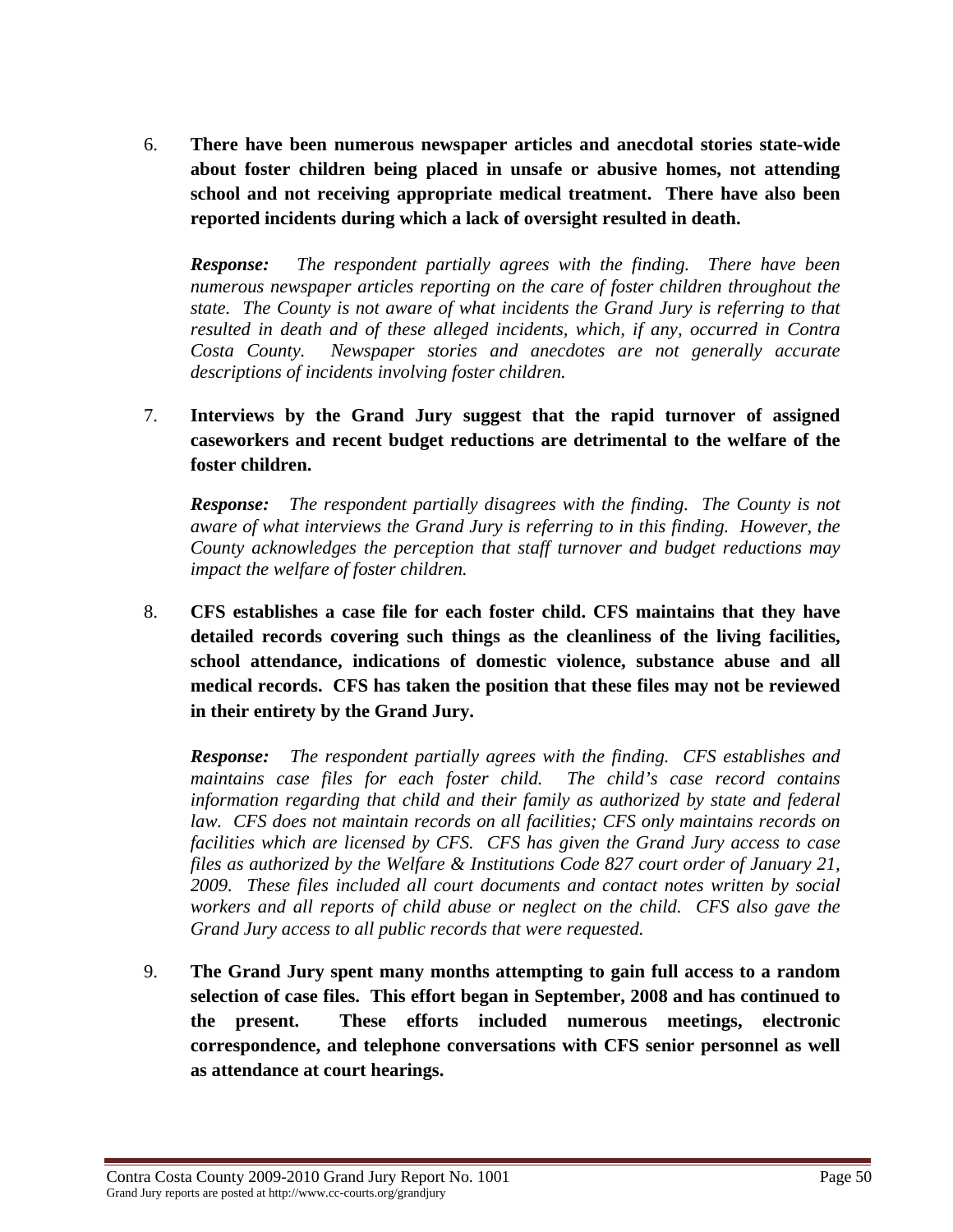*Response: The respondent partially agrees with the finding. The first Grand Jury request for all records came in a subpoena dated October 10, 2008, which requested full access to all records. CFS informed the Grand Jury that the law prohibits the disclosure of juvenile case files pursuant to a subpoena. The Grand Jury was informed that it could request access to the juvenile case files by filing a petition with the juvenile court pursuant to 827 of Welfare & Institution Code. Subsequently, the Grand Jury filed a petition with the juvenile court, and following a hearing on January 21, 2009, CFS provided access as ordered by the judge. Prior to this hearing CFS was unable to legally act on any requests for access to case file.* 

10. **The Grand Jury has repeatedly requested that CFS provide access to review a random selection of complete current case files. This review would be conducted by a select group of Grand Jurors in a secure CFS location. Each request has been denied or indefinitely postponed. CFS contends that significant portions of the files be redacted before they can be reviewed by Grand Jurors. The redaction included all parties' names (including children, parents and mandated reporters) and addresses, excluding the names of towns. The first names of the children did not have to be redacted.** 

*Response: The respondent partially disagrees with the finding. The Grand Jury repeatedly requested un-redacted access to all case files. On January 21, 2009, the Juvenile Court ordered that a random selection of a limited number of cases could be reviewed by four members of the Grand Jury who had received child abuse and criminal clearance. The court further ordered that items in the records be redacted. CFS redacted information based on the court orders and HIPAA requirements.* 

11. **As a result of a Superior Court hearing dated January 21, 2009, and based on of Welfare and Institution Code 827, CFS agreed to provide Grand Jury access to requested case files, but due to the lengthy redaction process imposed by CFS, the Grand Jury has been unable to review any complete files.** 

*Response: The respondent partially agrees with the finding. CFS complied with the juvenile court orders regarding access to and redaction of a limited number of case files. CFS provided the Grand Jury with comprehensive information on nine case records. Members of the Grand Jury reviewed these records on three occasions starting on March 11, 2009.* 

12. **Over 200 Court Appointed Special Advocates (CASA) have immediate and direct access to the complete current un-redacted case files of County foster children to which they are assigned. Conversely, the Grand Jury, in its legally authorized oversight role has consistently been denied access to complete case files.** 

*Response: The respondent disagrees with the finding. Court Appointed Special Advocates only have access to limited redacted child case files and only pursuant to*